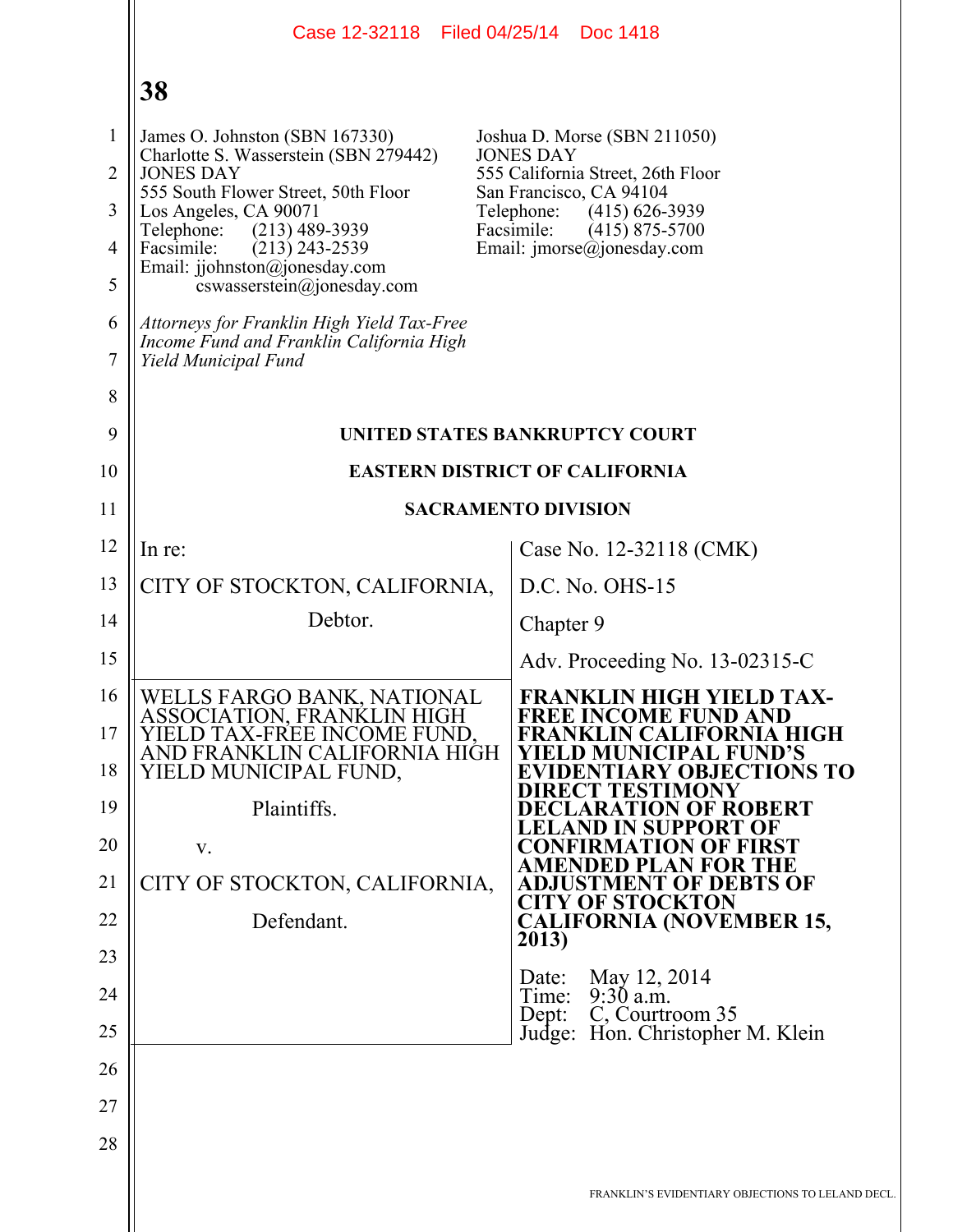1 2 3 4 5 6 7 8 9 10 11 12 13 14 15 16 17 18 19 20 21 22 23 Franklin High Yield Tax-Free Income Fund and Franklin California High Yield Municipal Fund (collectively, "Franklin") respectfully submit the following evidentiary objections to the *Direct Testimony Declaration Of Robert Leland In Support Of Confirmation Of First Amended Plan For The Adjustment Of Debts Of City Of Stockton, California (November 15, 2013)* [Docket Nos. 1388-92 / Adv. Pro. Docket Nos. 81-85]. Franklin incorporates by reference herein the *Motion Of Franklin High Yield Tax-Free Income Fund And Franklin California High Yield Municipal Fund To Exclude Portions Of Testimony Of Robert Leland.* **PARAGRAPH OBJECTED TO GROUNDS FOR OBJECTION** 3. In preparing the LRFP, the City considered as many contingencies as possible in order to develop the most realistic revenue and expense projections that it could to demonstrate solvency over a prolonged period of time. Its revenue and expense projections are conservative relative to the pre-recession magnitude of estimates that got the City into trouble in the first place, but grounded in post-recession reality. Franklin objects to the statements in this paragraph because they are vague and lack foundation. FED. R. EVID. 602. Franklin further objects to the statements in this paragraph because they consist of opinion testimony that is inadmissible given that Mr. Leland's knowledge, skill, experience, training and education do not render him qualified as an expert regarding the matters to which he is testifying. FED. R. EVID. 702. 4. The City's basis for its projections of revenues from the property tax (24% of projected FY 2014-15 total revenues) and sales tax (36% of projected FY2014-15 total revenues) begins with the reports prepared by its consultant and auditor, HdL. True and correct copies of the HdL projections of property and sales tax revenues that underpin the LRFP are attached hereto as **Exhibits A** through **K**. The City's property tax forecast goes on to project each of the four elements contributing to property tax growth: estimated changes in ownership, new construction based on projected development levels, Proposition 8 increases based on the potential for valuation recoveries, and the Franklin objects to the statements in this paragraph because Mr. Leland's description of the HdL projections are not the best evidence of those documents. FED. R. EVID. 1002. Franklin further objects to the underlined statements in this paragraph because they consist of opinion testimony that is inadmissible given that Mr. Leland's knowledge, skill, experience, training and education do not render him qualified as an expert regarding the matters to which he is testifying. FED. R. EVID. 702. Franklin further objects to the italicized statements in this paragraph because they are inadmissible hearsay. FED. R. EVID. 801, 802.

24

annual Proposition 13 inflator. This analysis militates against unwarranted optimism in the

revenues, which under this forecast increases an average of 3.9% annually over the next 10

expected growth of future property tax

years. Starting April 1, 2014, sales tax revenues will include approximately \$28 million per year in new revenues as a result of the passage of Measure A. On March 5, 2014, the City obtained updated sales tax information from HdL for the third quarter of

25

26

27

28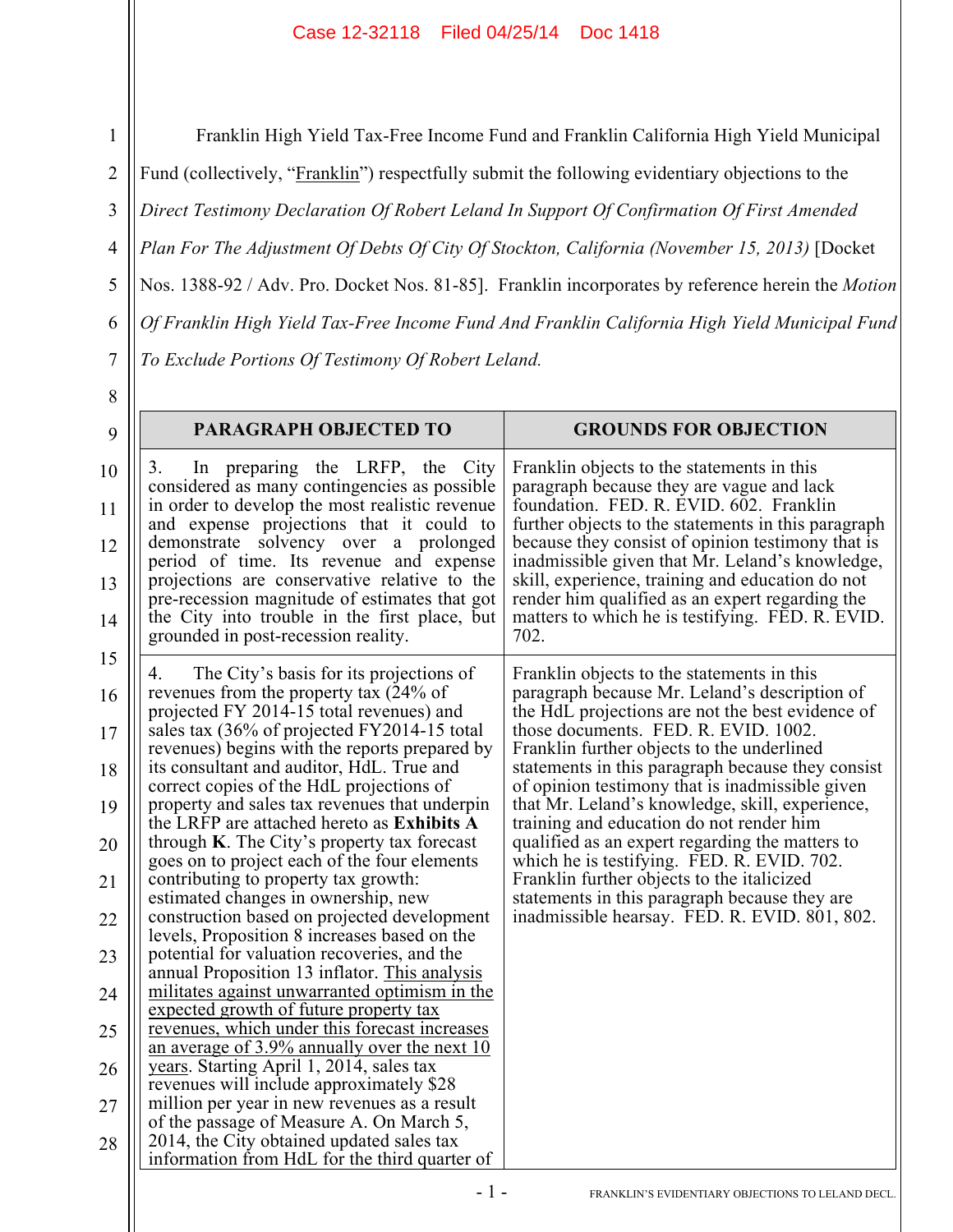| $\mathbf{1}$ | <b>PARAGRAPH OBJECTED TO</b>                                                                     | <b>GROUNDS FOR OBJECTION</b>                                                                         |
|--------------|--------------------------------------------------------------------------------------------------|------------------------------------------------------------------------------------------------------|
| 2            | 2013, but based on subsequent concerns                                                           |                                                                                                      |
| 3            | raised by $HdL^2$ the City determined that it<br>was premature to update its sales tax           |                                                                                                      |
| 4            | projections from those in the revised LRFP,<br>which currently grows by an average of $3.4\%$    |                                                                                                      |
|              | annually over the next 10 years.<br>fn2: On March 14, 2014, Lloyd deLlamas of                    |                                                                                                      |
| 5            | HdL provided the following update: "Just as                                                      |                                                                                                      |
| 6            | a heads up, we just downloaded the results of<br>Stockton's holiday quarter and the results      |                                                                                                      |
| 7            | particularly in the pool receipts were<br>somewhat lower than anticipated. Although              |                                                                                                      |
| 8            | all of the pools for the 58 counties were up<br>7.8% over the same quarter a year ago,           |                                                                                                      |
| 9            | Stockton's share of the San Joaquin county<br>pool was only up 3.7%. Stockton's Christmas        |                                                                                                      |
| 10           | quarter was surprisingly disappointing.<br>Although total receipts were up 4.5% over             |                                                                                                      |
| 11           | last Christmas, the revenues were inflated by<br>adjustments to make up for late payments last   |                                                                                                      |
| 12           | quarter. The actual increase after all<br>aberrations are factored was 1.7%. Given               |                                                                                                      |
| 13           | these numbers, the growing concerns                                                              |                                                                                                      |
| 14           | regarding a continuing drought on the<br>Central Valley's economy and recent                     |                                                                                                      |
| 15           | speculation that Amazon may convert their<br>tax allocations from the county pools to the        |                                                                                                      |
| 16           | three fulfillment centers, we will be re-<br>evaluating the projections provided just a few      |                                                                                                      |
| 17           | weeks ago. The data is still in raw form and it<br>normally takes us three weeks to identify and |                                                                                                      |
| 18           | assess all of the variables that impact each<br>quarter's allocation of sales and use tax by     |                                                                                                      |
| 19           | the Board of Equalization, update our<br>quarterly economic forecasts and then focus             |                                                                                                      |
| 20           | in on projections for individual clients. Brice<br>Russell will be performing this quarter's     |                                                                                                      |
| 21           | analysis for Stockton. He and I will work<br>together and provide you updated projections        |                                                                                                      |
|              | by mid-April.                                                                                    |                                                                                                      |
| 22           | The City's projections of utility user<br>5.                                                     | Franklin objects to the underlined statements in                                                     |
| 23           | tax ("UUT") are also realistic. The<br>foundation for these projections is an analysis           | this paragraph because they are vague,<br>speculative, and lack foundation. FED. R. EVID.            |
| 24           | of gas, electricity, cable, and<br>telecommunication trends by City consultant                   | 602. Franklin further objects to the underlined<br>statements in this paragraph because they consist |
| 25           | MuniServices, and staff assessment of the tax<br>on usage of its water utility. Given the impact | of opinion testimony that is inadmissible given<br>that Mr. Leland's knowledge, skill, experience,   |
| 26           | of water and energy conservation efforts by<br>utility customers, and changing technology        | training and education do not render him<br>qualified as an expert regarding the matters to          |
| 27           | trends affecting usage of telecommunications<br>and cable, it is unlikely the ongoing revenue    | which he is testifying. FED. R. EVID. 702.                                                           |
| 28           | growth will exceed the 1.5% projected in the                                                     |                                                                                                      |
|              | $-2-$                                                                                            | FRANKLIN'S EVIDENTIARY OBJECTIONS TO LELAND DECL.                                                    |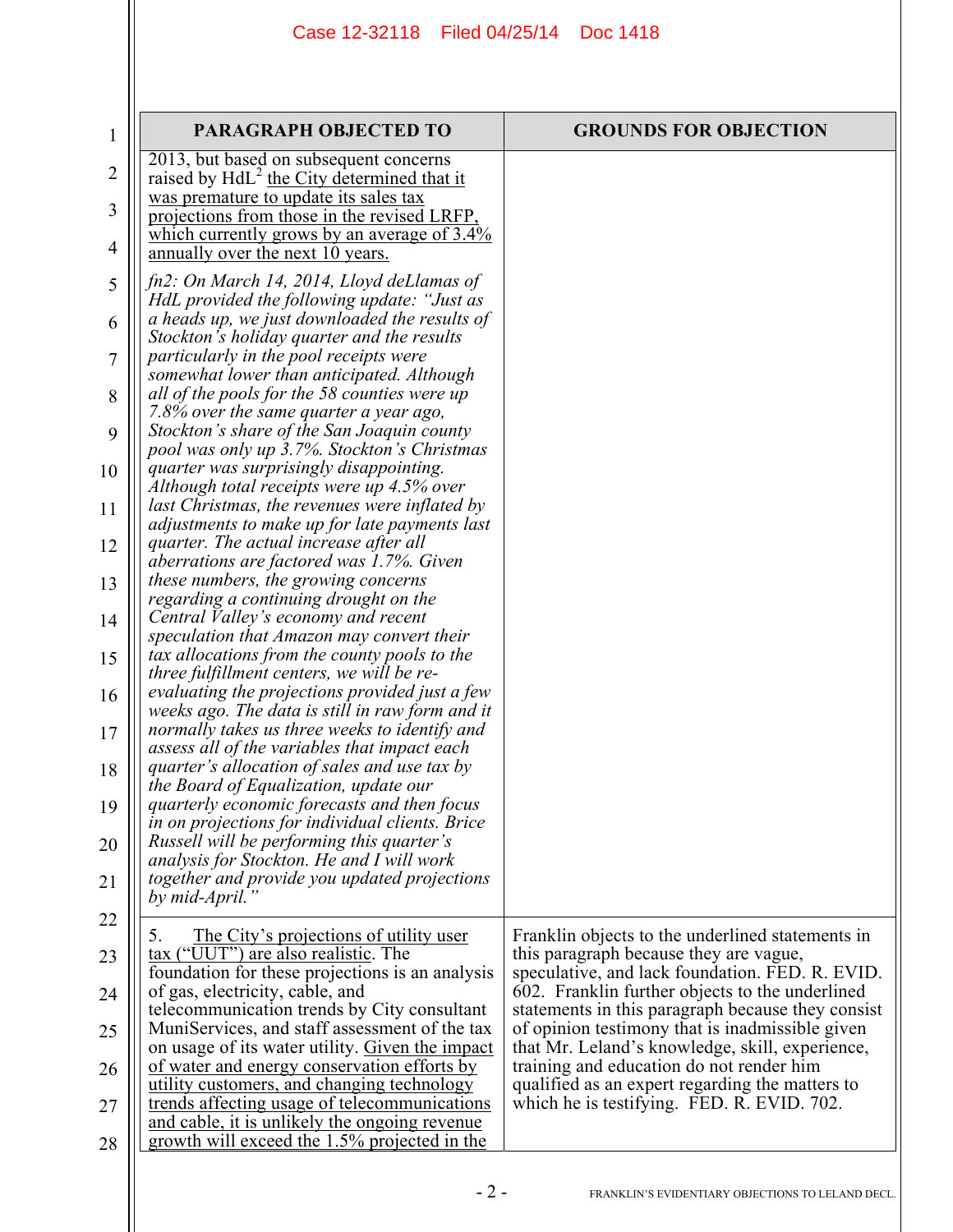| 1                                                               | PARAGRAPH OBJECTED TO                                                                                                                                                                                                                                                                                                                                                                                                                                                                                                                                                                                                                                                                                                                                                                                                                                                                                                                                    | <b>GROUNDS FOR OBJECTION</b>                                                                                                                                                                                                                                                                                                                                                                                                                                 |
|-----------------------------------------------------------------|----------------------------------------------------------------------------------------------------------------------------------------------------------------------------------------------------------------------------------------------------------------------------------------------------------------------------------------------------------------------------------------------------------------------------------------------------------------------------------------------------------------------------------------------------------------------------------------------------------------------------------------------------------------------------------------------------------------------------------------------------------------------------------------------------------------------------------------------------------------------------------------------------------------------------------------------------------|--------------------------------------------------------------------------------------------------------------------------------------------------------------------------------------------------------------------------------------------------------------------------------------------------------------------------------------------------------------------------------------------------------------------------------------------------------------|
| $\overline{2}$                                                  | LRFP.                                                                                                                                                                                                                                                                                                                                                                                                                                                                                                                                                                                                                                                                                                                                                                                                                                                                                                                                                    |                                                                                                                                                                                                                                                                                                                                                                                                                                                              |
| 3<br>$\overline{4}$<br>5<br>6<br>$\overline{7}$<br>8<br>9<br>10 | The LRFP does not attempt to predict<br>6.<br>or project that amount of public facilities fee<br>("PFF") revenues to be collected for future<br>years. This is because the LRFP is a<br>projection of General Fund revenues and<br>General Fund expenses, and restricted funds,<br>such as PFF revenues, are not General Fund<br>revenues. Franklin has interpreted one<br>statement in the text of the LRFP to mean<br>that the City expects to collect \$500,000 in<br>PFF revenues that are available to pay<br>Franklin, even though the Plan does not<br>provide for Franklin to receive these PFF<br>revenues. Franklin's interpretation is not<br>what was intended by the statement.                                                                                                                                                                                                                                                             | Franklin objects to the statements in this<br>paragraph because Mr. Leland's description of<br>the Long-Range Financial Plan is not the best<br>evidence of that document. FED. R. EVID.<br>1002. Franklin further objects to the underlined<br>statements in this paragraph because they assume<br>facts not in evidence and misstate Franklin's<br>arguments.                                                                                              |
| 11<br>12<br>13<br>14<br>15                                      | The model attached to the LRFP as<br>7.<br>Attachment "A" was prepared to<br>mathematically calculate the savings to the<br>General Fund expected to be achieved by the<br>City in future years as a result of the City's<br>restructuring of its various financial<br>obligations. The cost to the City for the lease<br>rent payable under the Golf Course/Park<br>Lease Back was approximately \$2.9 million                                                                                                                                                                                                                                                                                                                                                                                                                                                                                                                                          | Franklin objects to the underlined statements in<br>this paragraph because they consist of opinion<br>testimony that is inadmissible given that Mr.<br>Leland's knowledge, skill, experience, training<br>and education do not render him qualified as an<br>expert regarding the matters to which he is<br>testifying. FED. R. EVID. 702. Franklin further<br>objects to the statements in this paragraph<br>because Mr. Leland's description of Attachment |
| 16<br>17<br>18<br>19<br>20<br>21<br>22<br>23<br>24<br>25        | per year. However, the General Fund had not<br>paid all \$2.9 million of those lease payments,<br><u>so it would have been inappropriate to show a</u><br>\$2.9 million savings per year as a result of<br>the City rejecting the Golf Course/Park<br>Leases. At the time of the preparation of the<br>financial model for the LRFP, which was last<br>summer, the City's best estimate of future<br>PFF revenues was such that about<br>\$500,000/year of PFF revenues could have<br>been available to make the lease payments if<br>the Golf Course/Park Leases were not<br>rejected. Thus, the financial model showing<br>the savings to the City of the financial<br>restructurings reduced the savings from<br>rejection of the Golf Course/Park Leases<br>from \$2.9 million in lease payments, to \$2.9<br>million minus the assumed amount of<br>\$500,000 of available PFF revenues, for a net<br>savings to the General Fund of \$2.4 million. | "A" to the LRFP is not the best evidence of that<br>document. FED. R. EVID. 1002.                                                                                                                                                                                                                                                                                                                                                                            |
| 26<br>27<br>28                                                  | In March 2014, at Franklin's request, I<br>8.<br>also prepared a second financial model of the<br>LRFP that, instead of demonstrating the<br>saving of the restructurings to the City,<br>simply shows future projected General Fund<br>revenues and projected General Fund                                                                                                                                                                                                                                                                                                                                                                                                                                                                                                                                                                                                                                                                              | Franklin objects to the statements in this<br>paragraph because Mr. Leland's description of<br>Attachment "A-1" to the LRFP is not the best<br>evidence of that document. FED. R. EVID.<br>1002.                                                                                                                                                                                                                                                             |
|                                                                 | - 3 -                                                                                                                                                                                                                                                                                                                                                                                                                                                                                                                                                                                                                                                                                                                                                                                                                                                                                                                                                    | FRANKLIN'S EVIDENTIARY OBJECTIONS TO LELAND DECL.                                                                                                                                                                                                                                                                                                                                                                                                            |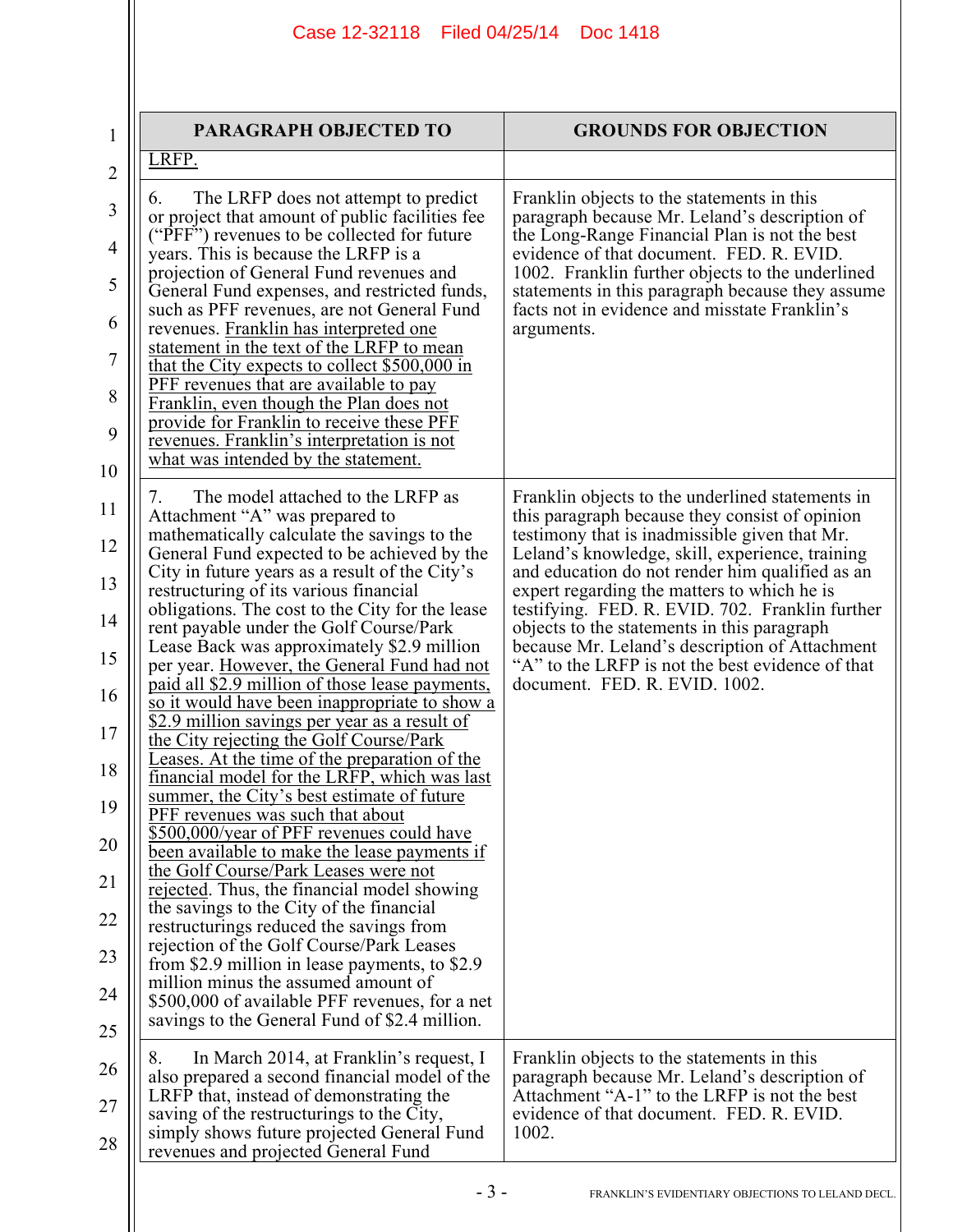| $\mathbf{1}$        | <b>PARAGRAPH OBJECTED TO</b>                                                                                                                                                                                                                | <b>GROUNDS FOR OBJECTION</b>                                                                                                                                                                                                                          |
|---------------------|---------------------------------------------------------------------------------------------------------------------------------------------------------------------------------------------------------------------------------------------|-------------------------------------------------------------------------------------------------------------------------------------------------------------------------------------------------------------------------------------------------------|
| $\overline{2}$<br>3 | expenditures (Attachment "A-1" to the<br>LRFP). There are no PFF revenues set forth<br>in that financial model since PFF revenues<br>are not General Fund revenues. Attachment                                                              |                                                                                                                                                                                                                                                       |
| 4<br>5              | A-1 shows zero ongoing net expense to the<br>General Fund for the 2009 bonds owned by<br>Franklin.                                                                                                                                          |                                                                                                                                                                                                                                                       |
| 6<br>7              | With respect to the issue of whether the<br>City will collect enough in PFF revenues to<br>satisfy the obligations for which those future<br><b>PFF</b> revenues must be used, the downturn in<br>development in Stockton and the resulting | Franklin objects to the underlined statements in<br>this paragraph because they are vague,<br>speculative, and lack foundation. FED. R. EVID.<br>602. Franklin further objects to the underlined<br>statements in this paragraph because they consist |
| 8<br>9              | nosedive in PFF revenues has dramatically<br>decreased the City's ability to make<br>payments from PFFs. While the future                                                                                                                   | of opinion testimony that is inadmissible given<br>that Mr. Leland's knowledge, skill, experience,<br>training and education do not render him                                                                                                        |
| 10                  | expectation is that upon recovery the<br>Stockton market will be able to absorb 700                                                                                                                                                         | qualified as an expert regarding the matters to<br>which he is testifying. FED. R. EVID. 702.                                                                                                                                                         |
| 11<br>12            | <u>residential units per year, this is far below the</u><br>historical peak level of almost 3,000 per year<br>during the early 2000s. And precisely when                                                                                    | Franklin further objects to the statements in this<br>paragraph because Mr. Leland's description of<br>the EPS study is not the best evidence of that                                                                                                 |
| 13                  | that recovery will occur is still in question.<br>Since the creation of the housing absorption<br>study by consulting firm Economic $\&$                                                                                                    | document. FED. R. EVID. 1002.                                                                                                                                                                                                                         |
| 14                  | Planning Systems, Inc. ("EPS") in the second<br>calendar quarter of 2013, the City's estimate<br>of residential building permits to be issued                                                                                               |                                                                                                                                                                                                                                                       |
| 15<br>16            | from FY2012-13 through 2016-17 has<br>dropped 63% to 1,850, from the EPS original                                                                                                                                                           |                                                                                                                                                                                                                                                       |
| 17                  | estimate of 4,668. All of the factors discussed<br>in the Direct Testimony Declaration of<br>Steven Chase ("Chase DTD") place                                                                                                               |                                                                                                                                                                                                                                                       |
| 18                  | significant constraints on the availability of<br><b>PFF</b> funds for anything other than the<br>infrastructure improvements for which the                                                                                                 |                                                                                                                                                                                                                                                       |
| 19<br>20            | PFF revenues are collected, and little or<br>nothing for payment of debt service to<br>creditors.                                                                                                                                           |                                                                                                                                                                                                                                                       |
| 21                  | The LRFP projects that, with the<br>10.                                                                                                                                                                                                     | Franklin objects to the statements in this                                                                                                                                                                                                            |
| 22                  | savings from the financial restructuring<br>described in the Plan as well as new revenues                                                                                                                                                   | paragraph because Mr. Leland's description of<br>the LRFP is not the best evidence of that                                                                                                                                                            |
| 23                  | from the passage of Measure A, the City will<br>achieve a balanced and sustainable budget.<br>The projected levels of sales tax revenues,                                                                                                   | document. FED. R. EVID. 1002. Franklin<br>further objects to the underlined statements in<br>this paragraph because they are speculative and                                                                                                          |
| 24                  | property tax revenues, UUT, and other taxes,<br>fees, and revenues will enable the City to                                                                                                                                                  | lack foundation. FED. R. EVID. 602. Franklin<br>further objects to the underlined statements in                                                                                                                                                       |
| 25<br>26            | maintain and fund adequate municipal<br>services, including fire and police protection,                                                                                                                                                     | this paragraph because they consist of opinion<br>testimony that is inadmissible given that Mr.                                                                                                                                                       |
| 27                  | as well as to satisfy the City's obligations to<br>its creditors as restructured pursuant to the<br>Plan.                                                                                                                                   | Leland's knowledge, skill, experience, training<br>and education do not render him qualified as an<br>expert regarding the matters to which he is                                                                                                     |
| 28                  |                                                                                                                                                                                                                                             | testifying. FED. R. EVID. 702.                                                                                                                                                                                                                        |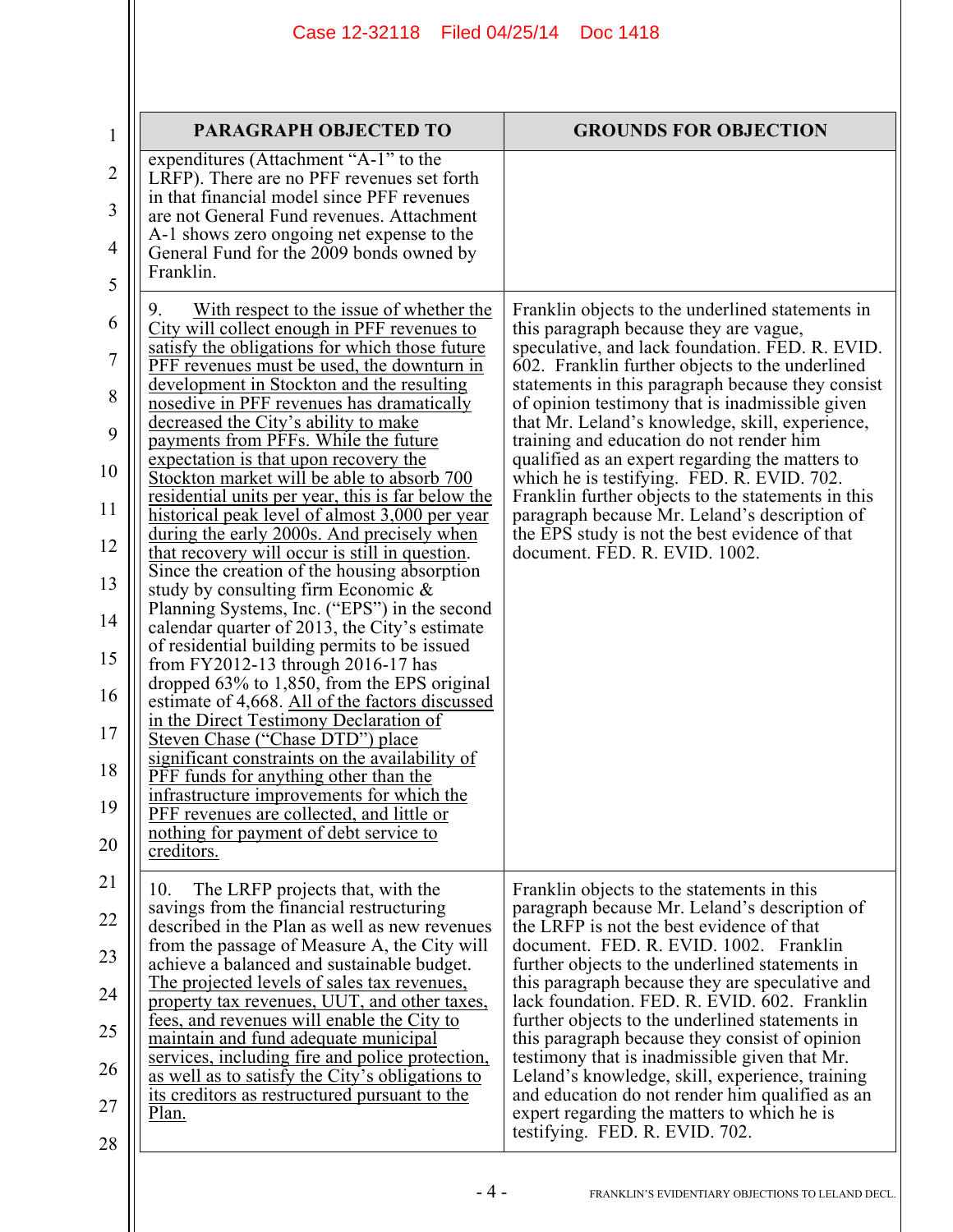| 1                   | <b>PARAGRAPH OBJECTED TO</b>                                                                                                                      | <b>GROUNDS FOR OBJECTION</b>                                                                                                                        |
|---------------------|---------------------------------------------------------------------------------------------------------------------------------------------------|-----------------------------------------------------------------------------------------------------------------------------------------------------|
| $\overline{2}$      | Attached hereto as <b>Exhibit M</b> is a true<br>11.<br>and correct copy of a publication by the<br>Government Finance Officers Association       | Franklin objects to the statements in this<br>paragraph because Mr. Leland's description of<br>the GFOA Best Practices document is not the          |
| 3<br>$\overline{4}$ | (GFOA) titled "Best Practice: Appropriate<br>Level of Unrestricted Fund Balance in the                                                            | best evidence of that document. FED. R. EVID.<br>1002.                                                                                              |
| 5                   | General Fund (2002 and 2009) (BUDGET<br>and CAAFR)." It is publicly available online<br>at http://www.gfoa.org/downloads/                         |                                                                                                                                                     |
| 6                   | AppropriateLevelUnrestrictedFundBalance<br>General Fund Best Practice pdf. In this                                                                |                                                                                                                                                     |
| 7                   | publication, the GFOA "recommends that<br>governments establish a formal policy on the                                                            |                                                                                                                                                     |
| 8                   | level of unrestricted fund balance that should<br>be maintained in the general fund." <i>Id.</i> at 1. It                                         |                                                                                                                                                     |
| 9                   | further recommends "at a minimum, that<br>general-purpose governments, regardless of                                                              |                                                                                                                                                     |
| 10                  | size, maintain unrestricted fund balance in<br>their general fund of no less than two months                                                      |                                                                                                                                                     |
| 11                  | of regular fund operating revenues or regular<br>general fund operating expenditures." Id. at 2.                                                  |                                                                                                                                                     |
| 12                  | This recommended balance translates to<br>16.67% of total expenditures.                                                                           |                                                                                                                                                     |
| 13                  | In 2006, the City Council adopted a<br>12.                                                                                                        | Franklin objects to the statements in this                                                                                                          |
| 14<br>15            | resolution approving a policy that aspired to<br>maintain in the General Fund a "catastrophic"<br>reserve" that is "equivalent to five percent of | paragraph because Mr. Leland's descriptions of<br>the City Council resolution, the LRFP, and the<br>staff report are not the best evidence of those |
| 16                  | the General Fund annual appropriations and<br>transfers out" and an "economic                                                                     | documents. FED. R. EVID. 1002. Franklin<br>further objects to the underlined statements in                                                          |
| 17                  | contingency/budget uncertainty reserve" that<br>is also "equivalent to five percent of the<br>General Fund annual appropriations and              | this paragraph because they are speculative and<br>lack foundation. FED. R. EVID. 602. Franklin<br>further objects to the underlined statements in  |
| 18                  | transfers out." City of Stockton Council<br>Policy No. 700-4, Reserve Policy-General                                                              | this paragraph because they consist of opinion<br>testimony that is inadmissible given that Mr.                                                     |
| 19                  | <i>Fund</i> , adopted by Resolution 06-0299 (June<br>6, 2006). However, as the City's financial                                                   | Leland's knowledge, skill, experience, training<br>and education do not render him qualified as an                                                  |
| 20                  | health began to deteriorate, it became clear<br>that this total reserve of 10% was inadequate.                                                    | expert regarding the matters to which he is<br>testifying. FED. R. EVID. 702.                                                                       |
| 21                  | The last time the 10% reserve policy is<br>mentioned in a City budget was June 11,                                                                |                                                                                                                                                     |
| 22                  | 2010, with the release of the FY 2010-11<br>Annual Budget. In the LRFP, any resources                                                             |                                                                                                                                                     |
| 23                  | in excess of the more conservative level of<br>15% of total expenditures are assumed                                                              |                                                                                                                                                     |
| 24                  | available to be applied toward unmet<br>operating needs, however, it is projected that                                                            |                                                                                                                                                     |
| 25                  | the City will not achieve a 15% reserve level<br>until FY 2032-33. In its fourth quarter                                                          |                                                                                                                                                     |
| 26                  | financial review for FY 2013-14 held on<br>February 25, 2014, the City staff report cited                                                         |                                                                                                                                                     |
| 27                  | the GFOA's recommended reserve policy of<br>two months of operating revenues or                                                                   |                                                                                                                                                     |
| 28                  | expenditures and now recommends moving<br>toward that level of reserve. <sup>3</sup> By inference,                                                |                                                                                                                                                     |
|                     |                                                                                                                                                   |                                                                                                                                                     |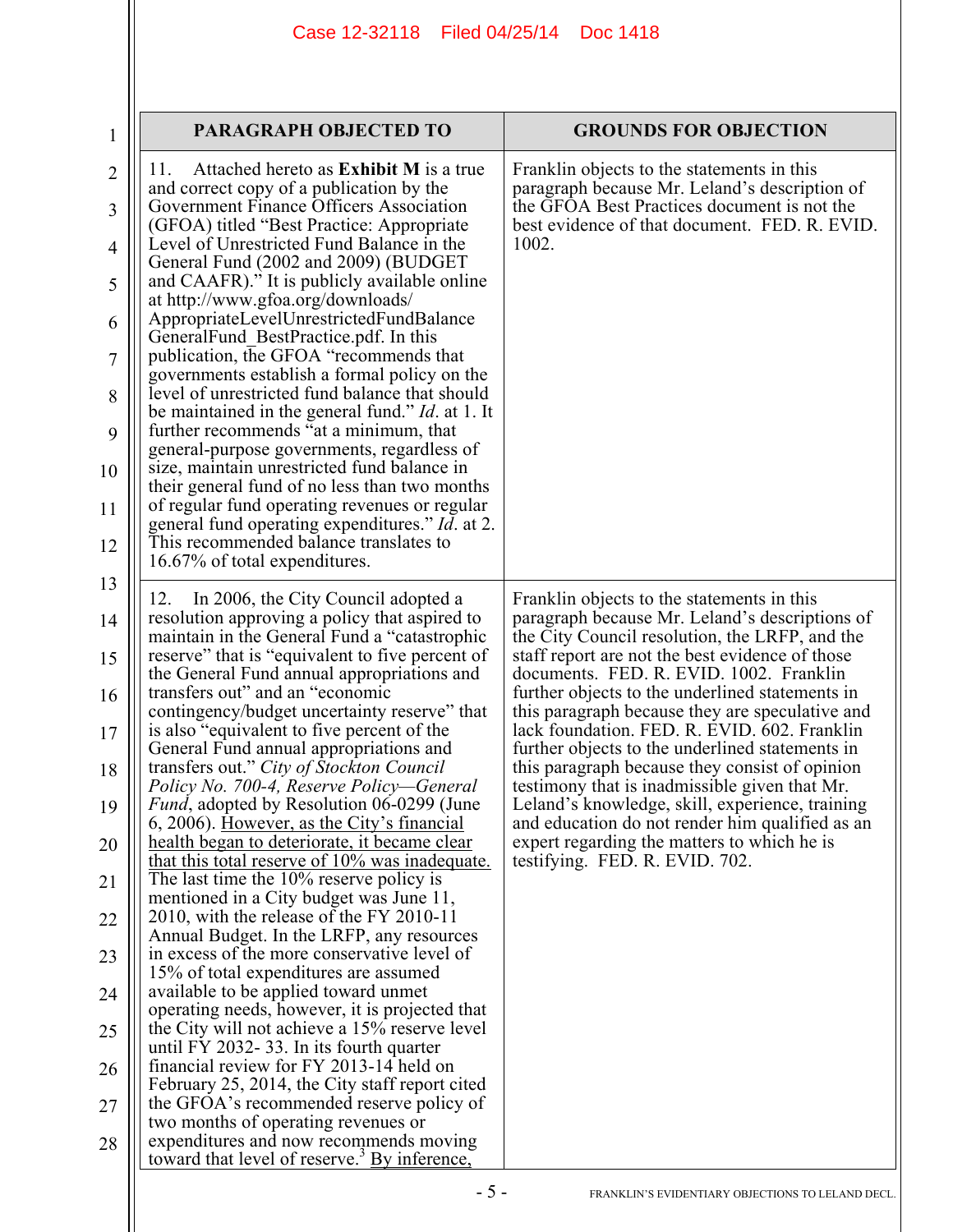| 1              | PARAGRAPH OBJECTED TO                                                                                                                     | <b>GROUNDS FOR OBJECTION</b>                                                                         |
|----------------|-------------------------------------------------------------------------------------------------------------------------------------------|------------------------------------------------------------------------------------------------------|
| $\overline{2}$ | this supersedes the City's 2006 policy of a                                                                                               |                                                                                                      |
| 3              | 10% total reserve. Currently, it is projected<br>that the City will not achieve a 16.67%<br>reserve level until FY 2033-34. If the City's |                                                                                                      |
| 4              | finances were more favorable than currently                                                                                               |                                                                                                      |
| 5              | projected, the City could achieve its operating<br>reserve goal earlier.                                                                  |                                                                                                      |
| 6              | fn3: "The Government Finance Officers"<br>Association recommends, at a minimum, that                                                      |                                                                                                      |
|                | general-purpose governments, regardless of                                                                                                |                                                                                                      |
| 7              | size, maintain unrestricted fund balance in<br>their General Fund of no less than two months                                              |                                                                                                      |
| 8              | of regular General Fund operating revenues or<br>General Fund operating expenditures, which                                               |                                                                                                      |
| 9              | is equivalent to 16.7% of those amounts.<br>Cities with formal reserve policies generally                                                 |                                                                                                      |
| 10             | specify between 10-20% reserve levels. The<br>Administration now recommends that the                                                      |                                                                                                      |
| 11             | portion of the Ending Fund Balance (\$3.1)<br>million) that resulted from the unanticipated                                               |                                                                                                      |
| 12             | refund of County Property Tax<br>Administration Fees (explained in detail later                                                           |                                                                                                      |
| 13             | in this report), be retained in the General Fund<br>to help build the available fund balance. With                                        |                                                                                                      |
| 14             | a balance of \$3.1 million (or just under $2\%$ ),<br>the City is still substantially below these                                         |                                                                                                      |
| 15             | recommended levels. This recommendation is                                                                                                |                                                                                                      |
| 16             | made to provide a small step towards building<br>up one-time monies to meet the many                                                      |                                                                                                      |
| 17             | unfunded, but mission critical needs for<br>spending." See Council agenda report #14-                                                     |                                                                                                      |
| 18             | 0202, February 25, 2014, a true and correct<br>copy of which is attached hereto as <b>Exhibit</b>                                         |                                                                                                      |
|                | L.                                                                                                                                        |                                                                                                      |
| 19<br>20       | Franklin's suggestion that a reserve<br>13.<br>fund of 10% or less is sufficient and that                                                 | Franklin objects to the underlined statements in<br>this paragraph because they assume facts not in  |
| 21             | money from this fund is available to pay the<br>2009 Bond Claim indicates a deep                                                          | evidence and misstate Franklin's arguments.<br>Franklin further objects to the statements in this    |
|                | misunderstanding of the purpose of reserves.                                                                                              | paragraph because they are speculative and lack<br>foundation. FED. R. EVID. 602. Franklin further   |
| 22             | Reserves are a one-time resource designed to<br>help bridge a downturn in the economy that                                                | objects to the statements in this paragraph                                                          |
| 23             | results in lower revenues than projected, or to<br>help meet an unexpected one-time increase in                                           | because they consist of opinion testimony that is<br>inadmissible given that Mr. Leland's knowledge, |
| 24             | expenditures. Reserves are not available to<br>pay an ongoing increase in obligations such                                                | skill, experience, training and education do not<br>render him qualified as an expert regarding the  |
| 25             | as the 2009 Bond Claim. If the General Fund<br>began paying the full \$2.9 million in 2009                                                | matters to which he is testifying. FED. R. EVID.<br>702.                                             |
| 26             | Bond debt service starting in the current<br>fiscal year 2013-14, the General Fund would                                                  |                                                                                                      |
| 27             | be in deficit within six years.                                                                                                           |                                                                                                      |
| 28             |                                                                                                                                           |                                                                                                      |
|                | $-6-$                                                                                                                                     | FRANKLIN'S EVIDENTIARY OBJECTIONS TO LELAND DECL.                                                    |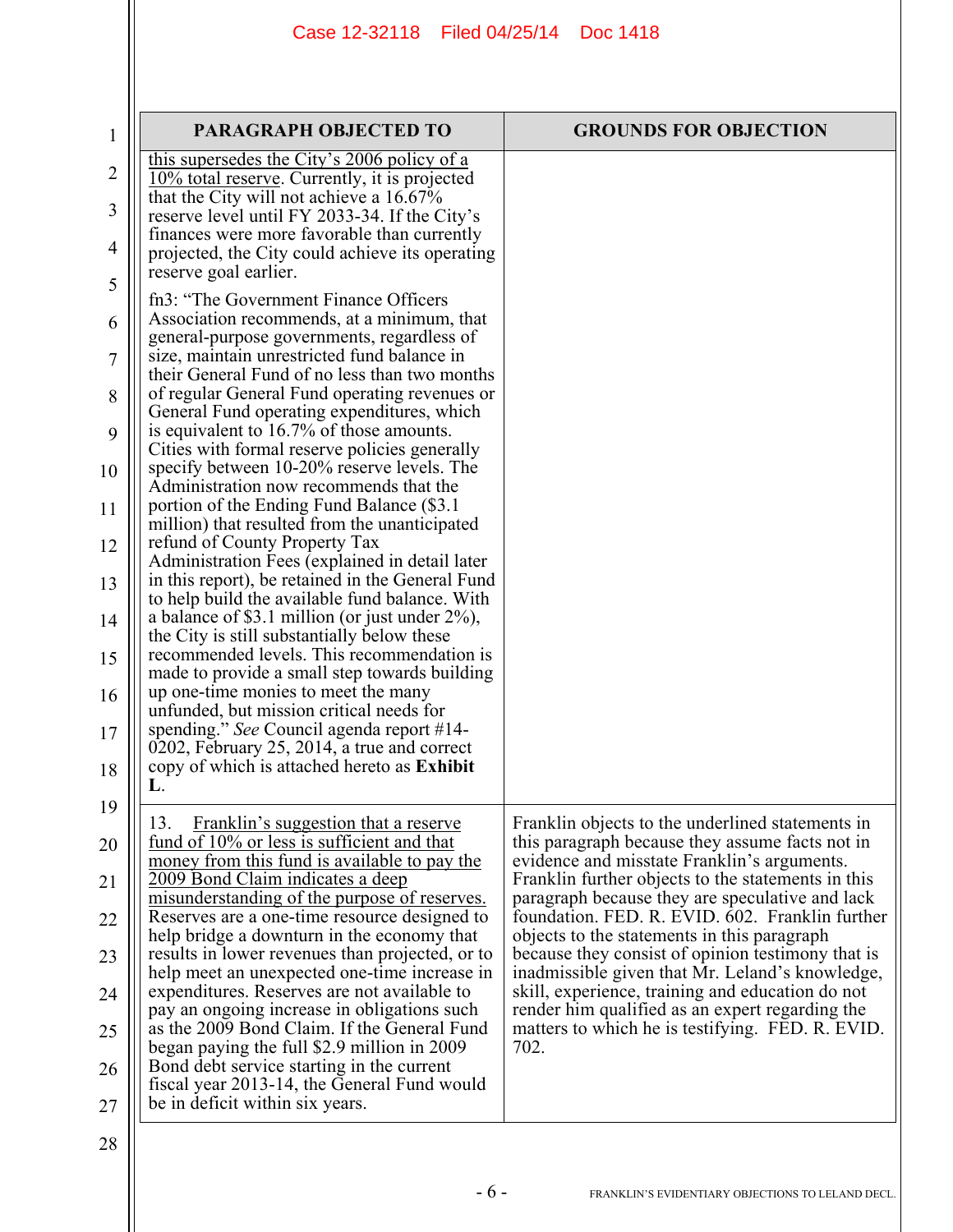| $\mathbf{1}$        | <b>PARAGRAPH OBJECTED TO</b>                                                                                                                 | <b>GROUNDS FOR OBJECTION</b>                                                                                                                      |
|---------------------|----------------------------------------------------------------------------------------------------------------------------------------------|---------------------------------------------------------------------------------------------------------------------------------------------------|
| $\overline{2}$<br>3 | In addition to these reserves, the LRFP<br>14.<br>also incorporates a \$2 million per year annual<br>contingency (approximately 1% of        | Franklin objects to the statements in this<br>paragraph because Mr. Leland's description of<br>the LRFP is not the best evidence of that          |
| $\overline{4}$      | expenditures). The purpose of this annual<br>contingency is, like an annual operating<br>reserve, to protect the City against financial      | document. FED. R. EVID. 1002. Franklin<br>further objects to the underlined statements in<br>this paragraph because they are speculative and      |
| 5                   | setbacks. However, whereas an annual<br>operating reserve represents one-time                                                                | lack foundation. FED. R. EVID. 602. Franklin<br>further objects to the underlined statements in                                                   |
| 6                   | emergency resources to deal with short-term<br>issues, the annual contingency serves as a                                                    | this paragraph because they consist of opinion<br>testimony that is inadmissible given that Mr.                                                   |
| 7                   | long-term buffer against natural swings in<br>economic conditions. As evidenced by the<br>recent recession, economic downturns can           | Leland's knowledge, skill, experience, training<br>and education do not render him qualified as an<br>expert regarding the matters to which he is |
| 8<br>9              | cause a city to fall short of its projections by<br>millions, or even tens of millions, of dollars                                           | testifying. FED. R. EVID. 702.                                                                                                                    |
| 10                  | over several years. Moreover, it may take<br>several additional years for a city's revenues                                                  |                                                                                                                                                   |
| 11                  | to return to their prior peak year total, much<br>less the level to which revenues would have<br>grown given a continuation of prerecession  |                                                                                                                                                   |
| 12                  | trends. For example, in FY2013-14 Stockton<br>is still \$36 million below the \$203 million in                                               |                                                                                                                                                   |
| 13                  | General Fund revenue it received five years<br>earlier in its peak fiscal year of 2008-09, and<br>the City is \$93 million below the trended |                                                                                                                                                   |
| 14<br>15            | level of revenue produced by a continuation<br>of the General Fund growth rate that occurred                                                 |                                                                                                                                                   |
| 16                  | in Stockton from FY1996-97 through<br>FY2006-07. The annual contingency is meant                                                             |                                                                                                                                                   |
| 17                  | to provide a safeguard against these types of<br><u>long-term setbacks by serving as a</u><br>'smoothing" mechanism – that is, the annual    |                                                                                                                                                   |
| 18                  | contingency spreads the impacts of economic<br>downturns over the entire period of the                                                       |                                                                                                                                                   |
| 19                  | <b>LRFP.</b> This allows the City to make<br>projections of its future finances without                                                      |                                                                                                                                                   |
| 20                  | having to make predictions about the timing<br>or severity of future recessions, with a<br>reasonable level of assurance that adequate       |                                                                                                                                                   |
| 21<br>22            | resources will always be available to support<br>the projected level of expenditures.                                                        |                                                                                                                                                   |
| 23                  | Franklin argues that the \$2 million<br>15.                                                                                                  | Franklin objects to the underlined statements in                                                                                                  |
| 24                  | <u>annual contingency is unnecessary, and</u><br>contends that the City can simply pay that                                                  | this paragraph because they assume facts not in<br>evidence and misstate Franklin's arguments.                                                    |
| 25                  | money to Franklin instead. This argument<br>completely misses the importance of the<br><u>annual contingency to the City's projections</u>   | Franklin further objects to the italicized<br>statements in this paragraph because they are<br>speculative and lack foundation. FED. R. EVID.     |
| 26                  | and the City's long-term fiscal health. While<br>the City could theoretically eliminate the                                                  | 602. Franklin further objects to the italicized<br>statements in this paragraph because they consist                                              |
| 27                  | annual contingency from the LRFP, the<br>LRFP itself would then need to be altered in                                                        | of opinion testimony that is inadmissible given<br>that Mr. Leland's knowledge, skill, experience,                                                |
| 28                  | order to incorporate predictions as to the<br>timing and magnitude of economic swings                                                        | training and education do not render him<br>qualified as an expert regarding the matters to                                                       |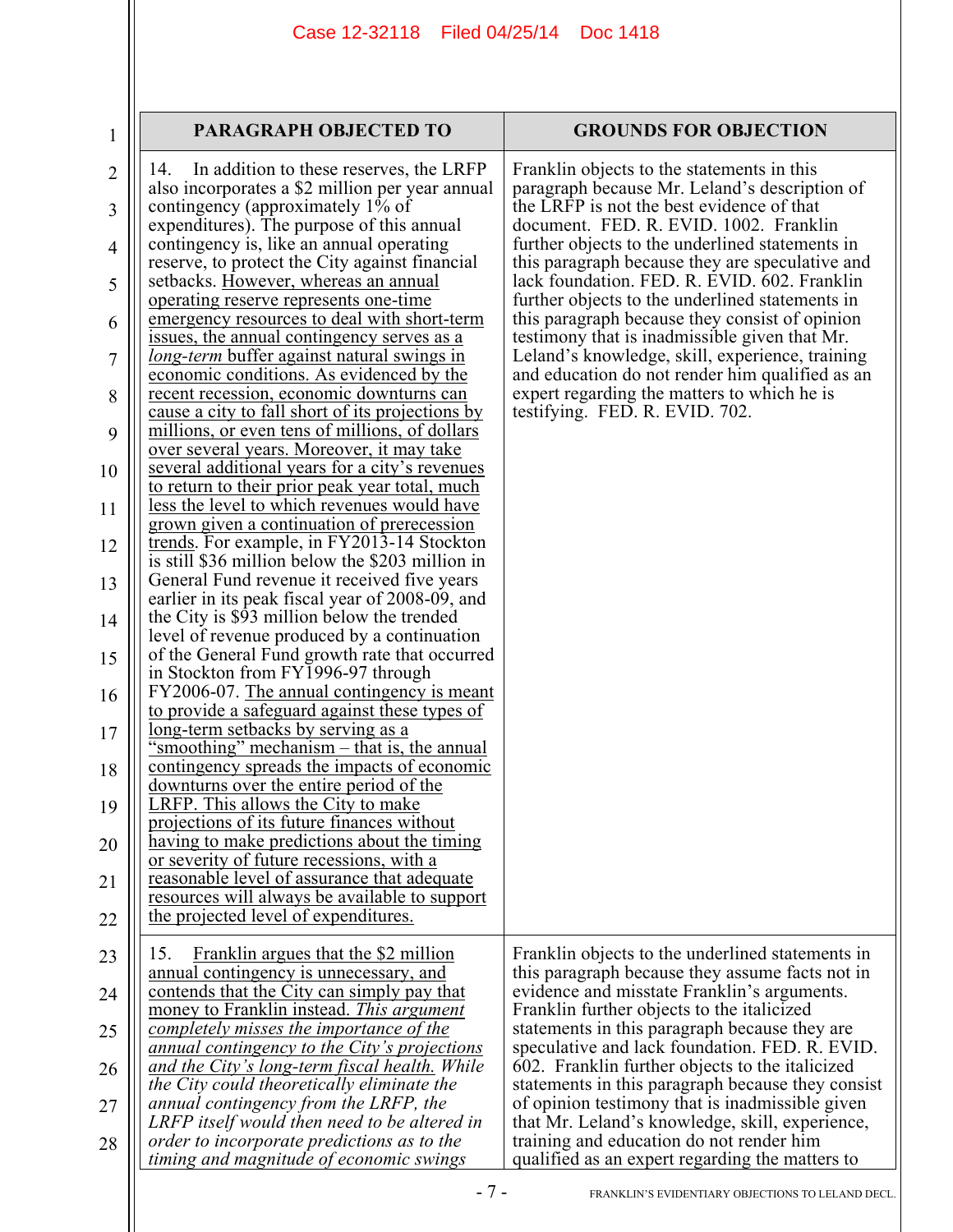| $\mathbf{1}$   | PARAGRAPH OBJECTED TO                                                                                                                              | <b>GROUNDS FOR OBJECTION</b>                                                                                                                      |
|----------------|----------------------------------------------------------------------------------------------------------------------------------------------------|---------------------------------------------------------------------------------------------------------------------------------------------------|
| 2              | and the impact of such swings on the City's<br>finances. The reduction in contingency<br>expenditures within the forecast would be                 | which he is testifying. FED. R. EVID. 702.<br>Franklin further objects to the statements in this<br>paragraph because Mr. Leland's description of |
| 3              | offset by the loss of resources from the<br>projected economic downturns. Given the                                                                | Sunnyvale's long-range financial plan is not the<br>best evidence of that document. FED. R. EVID.                                                 |
| 4              | inherent difficulties of predicting recessions,<br>particularly over a 30-year period, budget                                                      | 1002.                                                                                                                                             |
| 5<br>6         | forecasts do not typically do so, but rather<br>opt for a realistic linear growth trend for                                                        |                                                                                                                                                   |
| $\overline{7}$ | revenue and either build in a buffer against<br>future variations or require significantly                                                         |                                                                                                                                                   |
| 8              | higher reserves. <sup>4</sup> However, if the City were to<br>eliminate its \$2 million contingency and<br>incorporate recessions into its revenue |                                                                                                                                                   |
| 9              | forecast, and at the same time increase<br>expenditures by \$2 million annually to make                                                            |                                                                                                                                                   |
| 10             | payments toward the 2009 Bond Claim,<br>current projections indicate that this would                                                               |                                                                                                                                                   |
| 11             | cause the General Fund balance to rapidly<br>erode and result in a deficit within 7-9 years,                                                       |                                                                                                                                                   |
| 12             | depending on the timing and severity of the<br>recessions, which in turn would require                                                             |                                                                                                                                                   |
| 13             | another restructuring of City finances.<br>fn4: The City of Sunnyvale is the "gold"                                                                |                                                                                                                                                   |
| 14             | standard" for long-range financial plans, in<br>that it has been adopting 20-year budget                                                           |                                                                                                                                                   |
| 15             | forecasts bi-annually since the 1980's.<br>Sunnyvale's current reserve policies are as                                                             |                                                                                                                                                   |
| 16             | follows: (1) "The General Fund Contingency<br>Reserve will be maintained at 15% of                                                                 |                                                                                                                                                   |
| 17<br>18       | operations costs in year one of the long-term<br>plan, with annual increases based on<br>projected increases in the Consumer Price                 |                                                                                                                                                   |
| 19             | Index", (2) "The Budget Stabilization Fund<br>will be a minimum of $15%$ of projected                                                              |                                                                                                                                                   |
| 20             | revenues for the first two years of the 20-year<br>planning period. Beyond year two the Budget                                                     |                                                                                                                                                   |
| 21             | Stabilization Fund will always have a balance<br>of at least zero", and (3) "The Twenty-Year                                                       |                                                                                                                                                   |
| 22             | Resource Allocation Plan Reserve shall be<br>used to levelize economic cycles and maintain                                                         |                                                                                                                                                   |
| 23             | stable service levels over the long term."<br>(http://sunnyvale.ca.gov/Portals/0/Sunnyvale/<br>CodesAndPolicies/7.01.01.pdf) Sunnyvale's           |                                                                                                                                                   |
| 24             | total projected reserves for FY2013-14 total<br>\$92.7 million, which is 63% of its budgeted                                                       |                                                                                                                                                   |
| 25             | total requirement of $$146.6$ million.<br>Sunnyvale does not attempt to predict the                                                                |                                                                                                                                                   |
| 26             | timing of recessions, but rather uses relatively<br><i>linear forecasting trends (as does Stockton);</i>                                           |                                                                                                                                                   |
| 27             | its projected property tax revenue averages<br>3.8% annual growth from FY2013-14 through                                                           |                                                                                                                                                   |
| 28             | 2032-33 (compared to 3.4% for Stockton over<br>the same period), and its sales tax revenue                                                         |                                                                                                                                                   |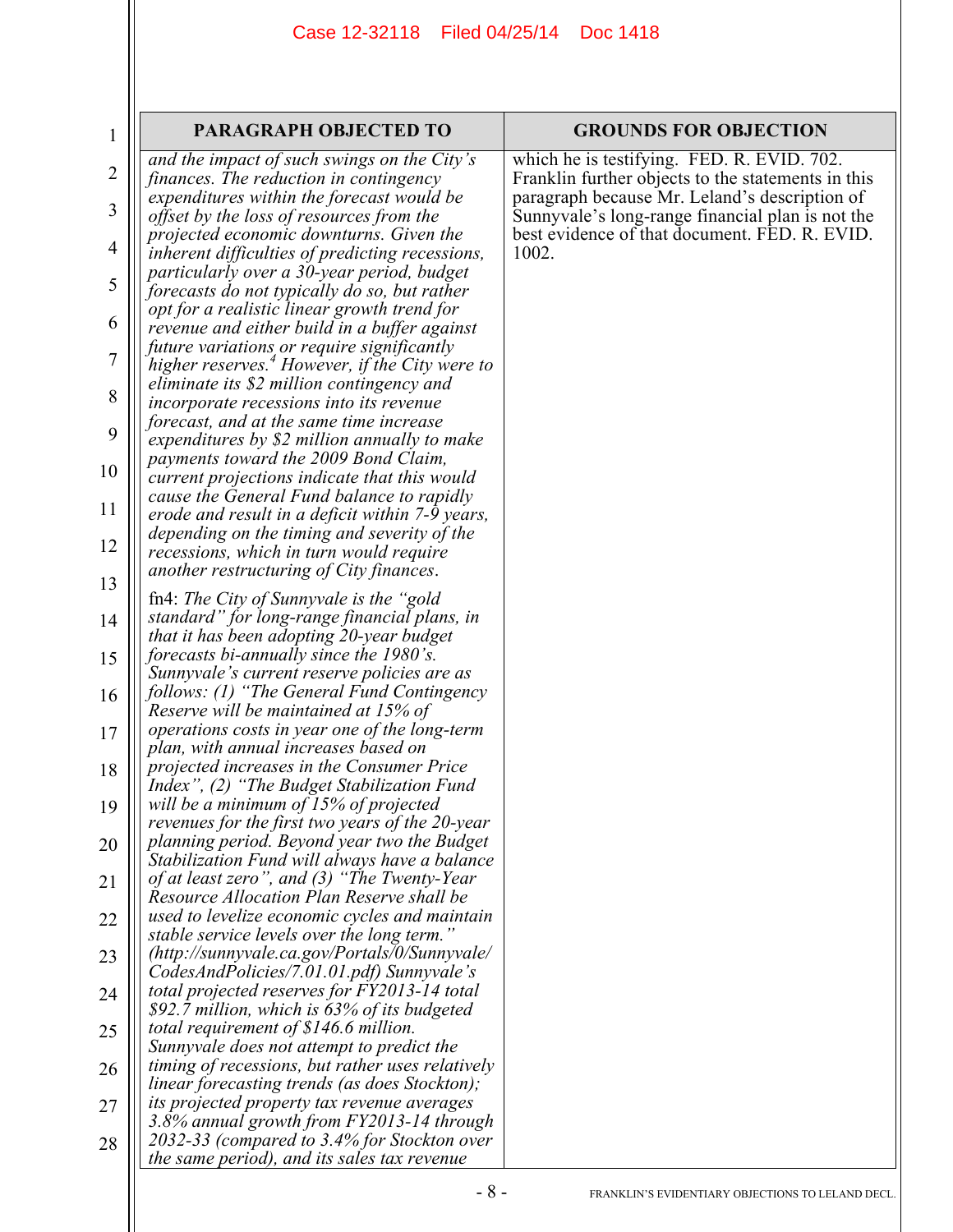| 1                                                        | PARAGRAPH OBJECTED TO                                                                                                                                                                                                                                                                                                                                                                                                                                                                                                                                                                                                                                                                                                                                                                                                                                              | <b>GROUNDS FOR OBJECTION</b>                                                                                                                                                                                                                                                                                                                                                                                                                                                                                                                                                                                                                                                                                                         |
|----------------------------------------------------------|--------------------------------------------------------------------------------------------------------------------------------------------------------------------------------------------------------------------------------------------------------------------------------------------------------------------------------------------------------------------------------------------------------------------------------------------------------------------------------------------------------------------------------------------------------------------------------------------------------------------------------------------------------------------------------------------------------------------------------------------------------------------------------------------------------------------------------------------------------------------|--------------------------------------------------------------------------------------------------------------------------------------------------------------------------------------------------------------------------------------------------------------------------------------------------------------------------------------------------------------------------------------------------------------------------------------------------------------------------------------------------------------------------------------------------------------------------------------------------------------------------------------------------------------------------------------------------------------------------------------|
| $\overline{2}$                                           | averages 2.9% annual growth (compared to<br>3.1% for Stockton over the same period).                                                                                                                                                                                                                                                                                                                                                                                                                                                                                                                                                                                                                                                                                                                                                                               |                                                                                                                                                                                                                                                                                                                                                                                                                                                                                                                                                                                                                                                                                                                                      |
| 3<br>$\overline{4}$<br>5<br>6<br>7<br>8<br>9<br>10<br>11 | The City must be sustainable. The City<br>16.<br>recognizes that its financial plans and<br>budgets, however sound, will need to be<br>amended as economic and financial<br>circumstances change. Maintaining a healthy<br>reserve is essential to weather the "worst case"<br>scenarios" where the City does worse than<br>anticipated. The operating reserves and the<br><u>annual contingency projected in the LRFP are</u><br>necessary to sustain the City as a viable<br>municipality. This has been the City<br>Council's overarching policy objective<br>starting with the AB 506 process initiated in<br>early 2012. This is in the best interests of the<br><b>City and its residents. Raiding these reserves</b><br><u>for payments to Franklin would imperil the</u><br>City's financial viability.                                                    | Franklin objects to the underlined statements in<br>this paragraph because they consist of opinion<br>testimony that is inadmissible given that Mr.<br>Leland's knowledge, skill, experience, training<br>and education do not render him qualified as an<br>expert regarding the matters to which he is<br>testifying. FED. R. EVID. 702.                                                                                                                                                                                                                                                                                                                                                                                           |
| 12<br>13<br>14<br>15<br>16<br>17<br>18<br>19             | Similarly, if the City were to substitute<br>17.<br>Franklin's business judgment for its own by<br>submitting a plan that impaired CalPERS,<br>Franklin would fare worse than it would<br>under the City's Plan. If the City were to<br>impair CalPERS, then CalPERS would have<br>an immediate unsecured claim worth<br>approximately \$1.62 billion. <sup>5</sup> The claim from<br>CalPERS would represent 73.3% of the<br>unsecured claims pool, compared with a<br>roughly 24.7% share for Retiree Health<br>Benefit Claimants (\$545 million) and an<br>approximate 1.58% share for Franklin (even<br>assuming the Franklin claim is in the amount<br>of \$35 million as opposed to \$10.4 million).                                                                                                                                                         | Franklin objects to the statements in this<br>paragraph because they are speculative and lack<br>foundation. FED. R. EVID. 602. Franklin further<br>objects to the statements in this paragraph<br>because they contain improper legal conclusions.<br>FED. R. EVID. 701. Franklin further objects to<br>the statements in this paragraph because they<br>consist of opinion testimony that is inadmissible.<br>given that Mr. Leland's knowledge, skill,<br>experience, training and education do not render<br>him qualified as an expert regarding the matters<br>to which he is testifying. FED. R. EVID. 702.<br>Franklin further objects to the statements in this<br>paragraph because they misstate Franklin's<br>arguments. |
| 20<br>21<br>22<br>23<br>24<br>25<br>26<br>27<br>28       | fn5: This \$1.62 billion is the amount which<br>CalPERS claims it would be due as the total<br>of the "Unfunded Termination Liability" for<br>the combined Safety and Miscellaneous plans,<br>using the "Termination Liability Discount<br>Rate" of 2.98%, the yield of the 30-year US<br><b>Treasury Separate Trading of Registered</b><br>Interest and Principal of Securities (STRIPS)<br>as of June 30, 2012. Attached hereto as<br><b>Exhibits N and O are true and correct copies</b><br>of excerpts from the CalPERS Annual<br>Valuation Reports as of June 30, 2012 for the<br>Miscellaneous and Safety Plans for the City<br>of Stockton, respectively. See page 28 of<br>Exhibit N and page 28 of Exhibit O for<br>CalPERS' calculation of the "Unfunded"<br>Termination Liability" for the Miscellaneous<br>and Safety Plans, respectively. Because the |                                                                                                                                                                                                                                                                                                                                                                                                                                                                                                                                                                                                                                                                                                                                      |
|                                                          | $-9-$                                                                                                                                                                                                                                                                                                                                                                                                                                                                                                                                                                                                                                                                                                                                                                                                                                                              | FRANKLIN'S EVIDENTIARY OBJECTIONS TO LELAND DECL.                                                                                                                                                                                                                                                                                                                                                                                                                                                                                                                                                                                                                                                                                    |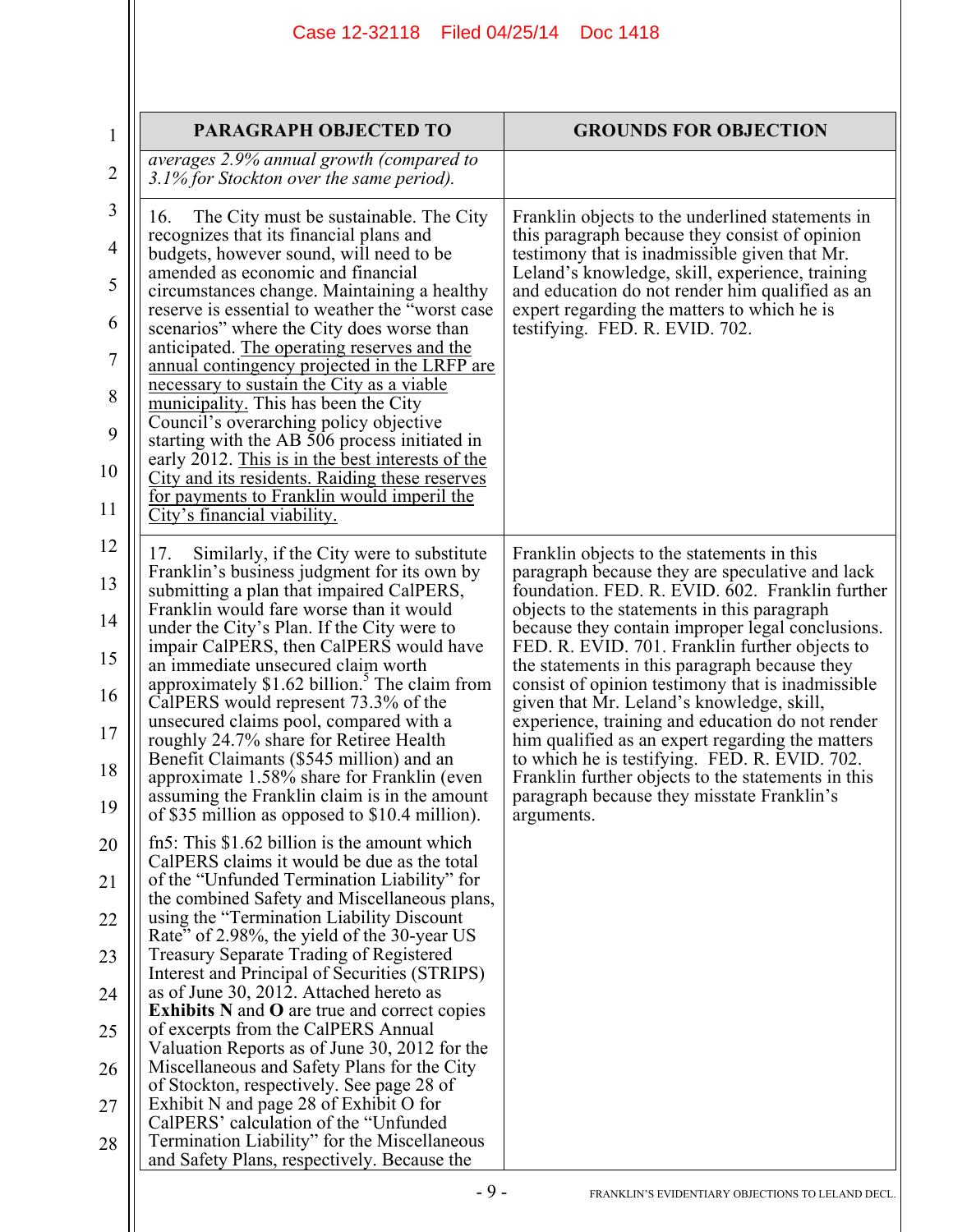|                | Case 12-32118   Filed 04/25/14                                                                           | Doc 1418                                                                                          |
|----------------|----------------------------------------------------------------------------------------------------------|---------------------------------------------------------------------------------------------------|
|                |                                                                                                          |                                                                                                   |
|                |                                                                                                          |                                                                                                   |
| $\mathbf{1}$   | <b>PARAGRAPH OBJECTED TO</b>                                                                             | <b>GROUNDS FOR OBJECTION</b>                                                                      |
| $\overline{2}$ | City intends not to terminate the CalPERS<br>contracts, the City has not researched this                 |                                                                                                   |
| 3              | number and thus does neither agrees nor<br>disagrees with this amount.                                   |                                                                                                   |
| $\overline{4}$ | On the expense side, the City's<br>18.                                                                   | Franklin objects to the italicized statements in                                                  |
| 5              | projections of its CalPERS obligations are<br>sound. In September 2013, the City received                | this paragraph because they are speculative and<br>lack foundation. FED. R. EVID. 602. Franklin   |
| 6              | a long-range projection of CalPERS<br>employer rates <sup>6</sup> for its Safety and                     | further objects to the italicized statements in this<br>paragraph because they consist of opinion |
| 7              | Miscellaneous employee plans from its<br>actuary, The Segal Company ("Segal"), using                     | testimony that is inadmissible given that Mr.<br>Leland's knowledge, skill, experience, training  |
| 8              | the CalPERS June 30, 2011 valuation, the<br>latest then available, and taking into account               | and education do not render him qualified as an<br>expert regarding the matters to which he is    |
| 9              | the following anticipated changes':<br>Rate smoothing and unfunded<br>a.                                 | testifying. FED. R. EVID. 702. Franklin further<br>objects to the statements in this paragraph    |
| 10             | liability amortization changes phased in over<br>five years. These changes would result in               | because Mr. Leland's description of the Segal<br>valuation is not the best evidence of that       |
| 11             | significant short-term increases in rates, but<br>with fixed periods for amortization, rates             | document. FED. R. EVID. 1002.                                                                     |
| 12             | would drop as various "layers" of unfunded<br>liability become fully amortized, ultimately               |                                                                                                   |
| 13             | leaving only the levy of a rate for "normal"                                                             |                                                                                                   |
| 14             | costs with prior unfunded liabilities<br>completely paid off and all employees under                     |                                                                                                   |
| 15             | the Public Employees' Pension Reform Act<br>(PEPRA) level of benefits. These changes                     |                                                                                                   |
| 16             | were subsequently reflected by CalPERS in<br>its June 30, 2012 valuations (which became                  |                                                                                                   |
| 17             | available after the Segal forecast). Act<br>(PEPRA) level of benefits. These changes                     |                                                                                                   |
| 18             | were subsequently reflected by CalPERS in<br>its June 30, 2012 valuations (which became                  |                                                                                                   |
| 19             | available after the Segal forecast).                                                                     |                                                                                                   |
|                | <b>Mortality Improvements, reflecting</b><br>$b_{\cdot}$<br>longer beneficiary lifespans, phased in over |                                                                                                   |
| 20             | five years. These were adopted by the                                                                    |                                                                                                   |
| 21             | CalPERS board in February 2014 and should<br>be reflected in the June 30, 2013 valuation                 |                                                                                                   |
| 22             | reports due later this year.                                                                             |                                                                                                   |
| 23             | Discount Rate Reduction. The<br>$\mathbf{c}$ .<br>City's projections include the assumption that         |                                                                                                   |
| 24             | an additional reduction of 0.25% in the<br>discount rate (the assumed investment return                  |                                                                                                   |
| 25             | for actuarial purposes) would be approved by<br>the CalPERS board. If the discount rate is               |                                                                                                   |
| 26             | reduced, employer rates go up significantly,<br>given that approximately 70% of CalPERS                  |                                                                                                   |
| 27             | income comes from investment returns. Two<br>years ago the CalPERS staff recommended a                   |                                                                                                   |
| 28             | $0.5\%$ reduction in the discount rate, from<br>7.75% to 7.25%. The CalPERS board enacted                |                                                                                                   |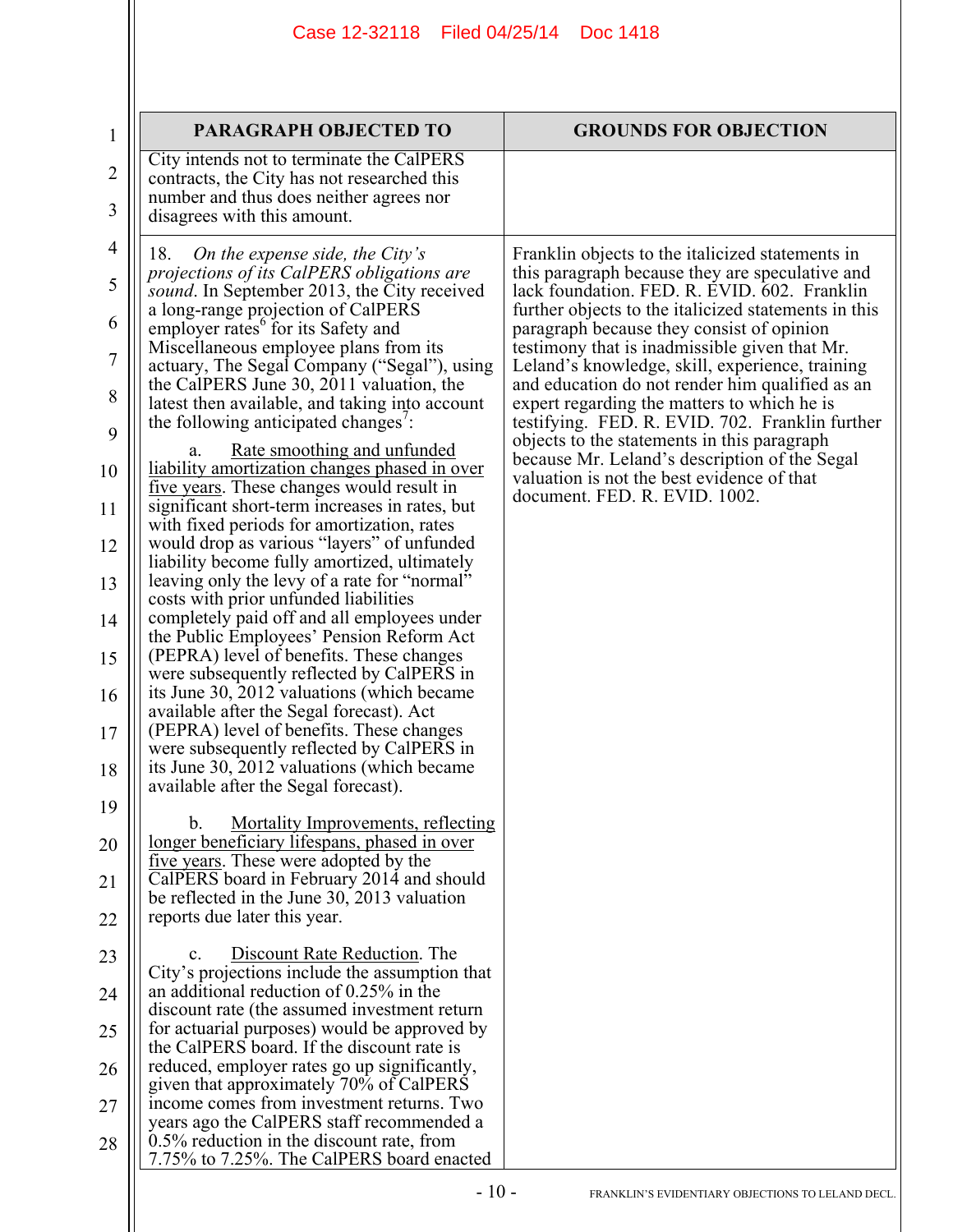| $\mathbf 1$    | <b>PARAGRAPH OBJECTED TO</b>                                                                                                      | <b>GROUNDS FOR OBJECTION</b> |
|----------------|-----------------------------------------------------------------------------------------------------------------------------------|------------------------------|
| $\overline{2}$ | half of that amount, $a$ 0.25% reduction to<br>7.5%, and deferred action on the second half                                       |                              |
| 3              | of the staff recommendation. To date the<br>board has not acted on the second 0.25%                                               |                              |
| 4              | reduction. Given favorable investment returns<br>the past two years (the forecast assumed a                                       |                              |
| 5              | 12.5% CalPERS investment return for<br>FY2012-13), and the cumulative impact of                                                   |                              |
| 6              | rate increases on member agencies that<br>resulted under $(a)$ and $(b)$ above, there may                                         |                              |
| 7              | be a disincentive for the board to act on this<br><i>item in the near-term.</i> A board workshop on                               |                              |
| 8              | risk has been proposed for later this year. The<br>City's projections, by including a discount                                    |                              |
| 9              | rate cut, prudently assume the potential for an<br>additional rate increase.                                                      |                              |
| 10             | <b>Payroll Adjustments</b> . The<br>d.                                                                                            |                              |
| 11             | unfunded liability portion of pension costs is a<br>fixed amount, but the payment to CalPERS is                                   |                              |
| 12             | determined by multiplying the unfunded rate<br>supplied by CalPERS to the City's payroll.                                         |                              |
| 13             | There is a three-year lag between the last year<br>CalPERS has actual payroll data from the                                       |                              |
| 14             | City (e.g., FY2011-12), and the year for<br>which CalPERS is issuing its newest rate (for                                         |                              |
| 15             | FY2014-15), and CalPERS bridges the gap by<br>assuming that the historical payroll last                                           |                              |
| 16             | reported increases by 3% annually. If the<br>City's payroll for the rate year in question                                         |                              |
| 17             | $(FY2014-15)$ is less than estimated by<br>CalPERS, the unfunded rate provided by<br>CalPERS will prove to be too low to generate |                              |
| 18             | the payments expected from the City by<br>CalPERS for purposes of unfunded liability                                              |                              |
| 19             | amortization, and in subsequent years that<br>unfunded portion of the rate will need to be                                        |                              |
| 20             | increased. This outcome of payroll being less<br>than the CalPERS actuarial projection has                                        |                              |
| 21             | proved to be an issue statewide as many cities                                                                                    |                              |
| 22             | have cut positions and reduced compensation,<br>as has Stockton, and thus wind up with lower                                      |                              |
| 23             | payroll than in the CalPERS actuarial<br><i>valuation</i> . In an effort to better reflect the                                    |                              |
| 24             | impacts on the unfunded portion of the<br>employer rate, Segal's estimates took into                                              |                              |
| 25             | account the lower level of payroll in the near-<br>term due to past position cuts and                                             |                              |
| 26             | compensation reductions. They also built in<br>the higher payroll long-term due to the three-                                     |                              |
| 27             | year phase-in of 120 new police officer<br>positions and other non-sworn staff as part of                                         |                              |
| 28             | the City's Marshall Plan on Crime.                                                                                                |                              |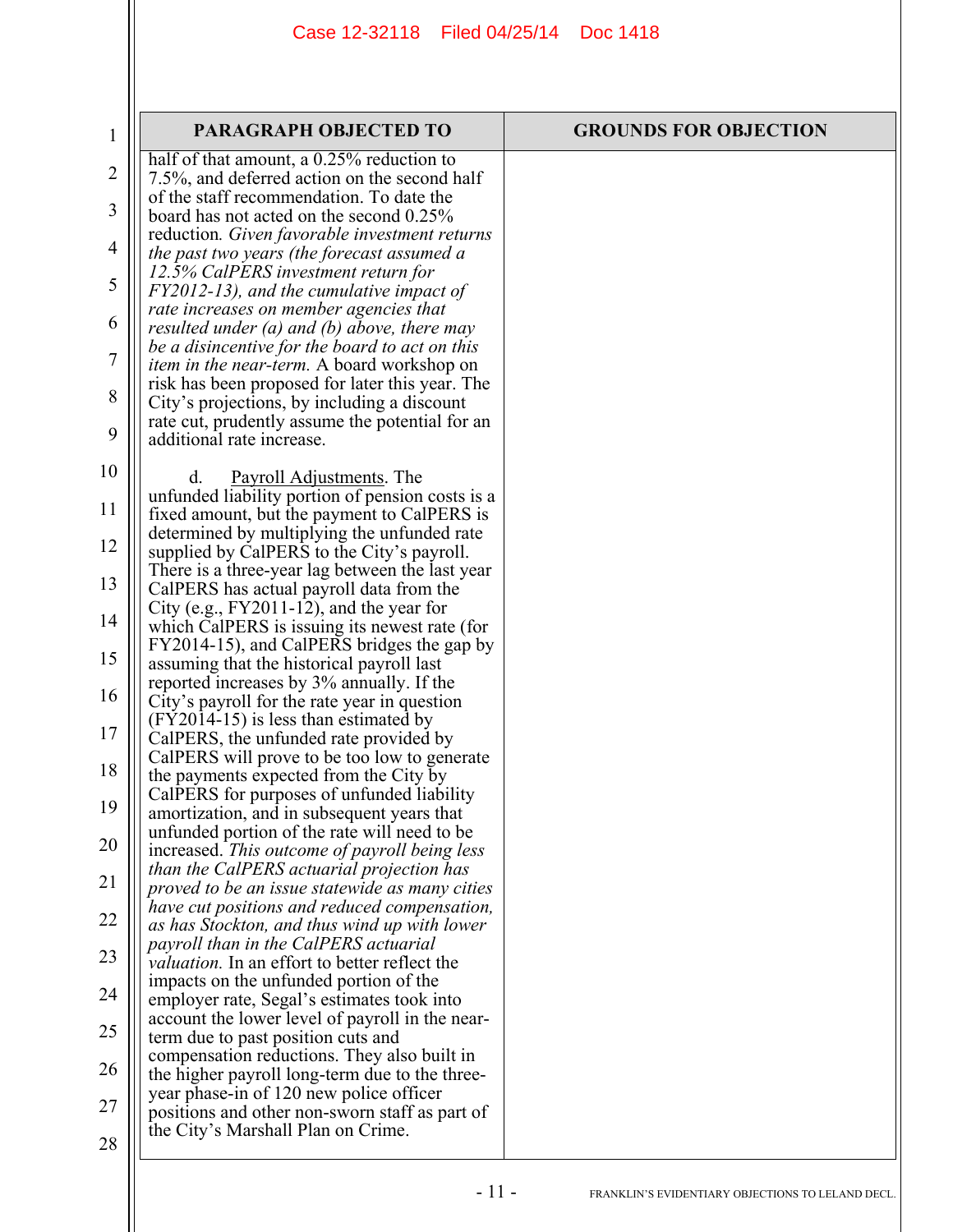| $\mathbf{1}$ | <b>PARAGRAPH OBJECTED TO</b>                                                                     | <b>GROUNDS FOR OBJECTION</b>                                                        |
|--------------|--------------------------------------------------------------------------------------------------|-------------------------------------------------------------------------------------|
|              | The Public Employees' Pension<br>e.                                                              |                                                                                     |
| 2            | Reform Act ("PEPRA"). PEPRA provides for                                                         |                                                                                     |
| 3            | lower benefit levels for "new hires" (this<br>excludes past CalPERS members with less            |                                                                                     |
|              | than a six-month break in service, who would                                                     |                                                                                     |
| 4            | retain the higher benefit levels, referred to as                                                 |                                                                                     |
| 5            | "classic" members). Savings will accrue over<br>time as gradual ongoing turnover places          |                                                                                     |
|              | "classic" new hires in the City's "tier 2" (an                                                   |                                                                                     |
| 6            | in-between level of benefits between PEPRA                                                       |                                                                                     |
| 7            | and the original or "tier 1" level of benefits)                                                  |                                                                                     |
|              | and "non-classic" new hires who will fall into<br>the PEPRA tier. This transition is included in |                                                                                     |
| 8            | the Segal estimates, which also assume all of                                                    |                                                                                     |
|              | the new safety hires under the Marshall Plan                                                     |                                                                                     |
| 9            | come in under PEPRA and are computed                                                             |                                                                                     |
| 10           | under that formula. The City does not yet                                                        |                                                                                     |
|              | have official employer rates for PEPRA<br>employees. These are expected in the June 30,          |                                                                                     |
| 11           | 2013 valuation report due later this year.                                                       |                                                                                     |
| 12           | While PEPRA assumes a 50:50 split of total                                                       |                                                                                     |
|              | normal cost between employer and employee,<br>this has to be negotiated. If agreement is not     |                                                                                     |
| 13           | reached the City can impose a 50:50 split, but                                                   |                                                                                     |
| 14           | not until 2018.                                                                                  |                                                                                     |
|              |                                                                                                  |                                                                                     |
| 15           | fn6: The employer rate consists of a "normal"<br>cost" rate to pay the cost of service accrued   |                                                                                     |
|              | for active employees for the upcoming fiscal                                                     |                                                                                     |
| 16           | year, and an "unfunded rate" to pay the fiscal                                                   |                                                                                     |
| 17           | year's amortized portion of unfunded liability<br>(the amount by which accrued liabilities)      |                                                                                     |
|              | exceed the actuarial value of assets). These                                                     |                                                                                     |
| 18           | rates are applied to the "PERSable income" of                                                    |                                                                                     |
| 19           | active employees to generate the amounts                                                         |                                                                                     |
|              | payable to CalPERS.                                                                              |                                                                                     |
| 20           | fn7: A true and correct copy of Segal's rate                                                     |                                                                                     |
| 21           | forecast, with assumptions, is attached hereto                                                   |                                                                                     |
|              | as Exhibit P.                                                                                    |                                                                                     |
| 22           |                                                                                                  |                                                                                     |
|              | Segal took the estimated rates of each<br>19.<br>tier using the foregoing assumptions, and       | Franklin objects to the statements in this<br>paragraph on the ground that Leland's |
| 23           | computed a weighted overall Safety rate,                                                         | description of the Segal valuation is not the best                                  |
| 24           | which was multiplied by forecasted Safety                                                        | evidence of that document. FED. R. EVID. 1002.                                      |
|              | employee "PERSable" income (salary, add-                                                         |                                                                                     |
| 25           | pays, uniform allowance), and a weighted<br>overall Miscellaneous rate, which was                |                                                                                     |
| 26           | multiplied by forecasted Miscellaneous                                                           |                                                                                     |
|              | salaries. Salary growth includes the new                                                         |                                                                                     |
| 27           | employees under the Marshall Plan, cost of                                                       |                                                                                     |
| 28           | living adjustments (COLAs), and estimated<br>impact of merit (step) increases.                   |                                                                                     |
|              |                                                                                                  |                                                                                     |
|              |                                                                                                  |                                                                                     |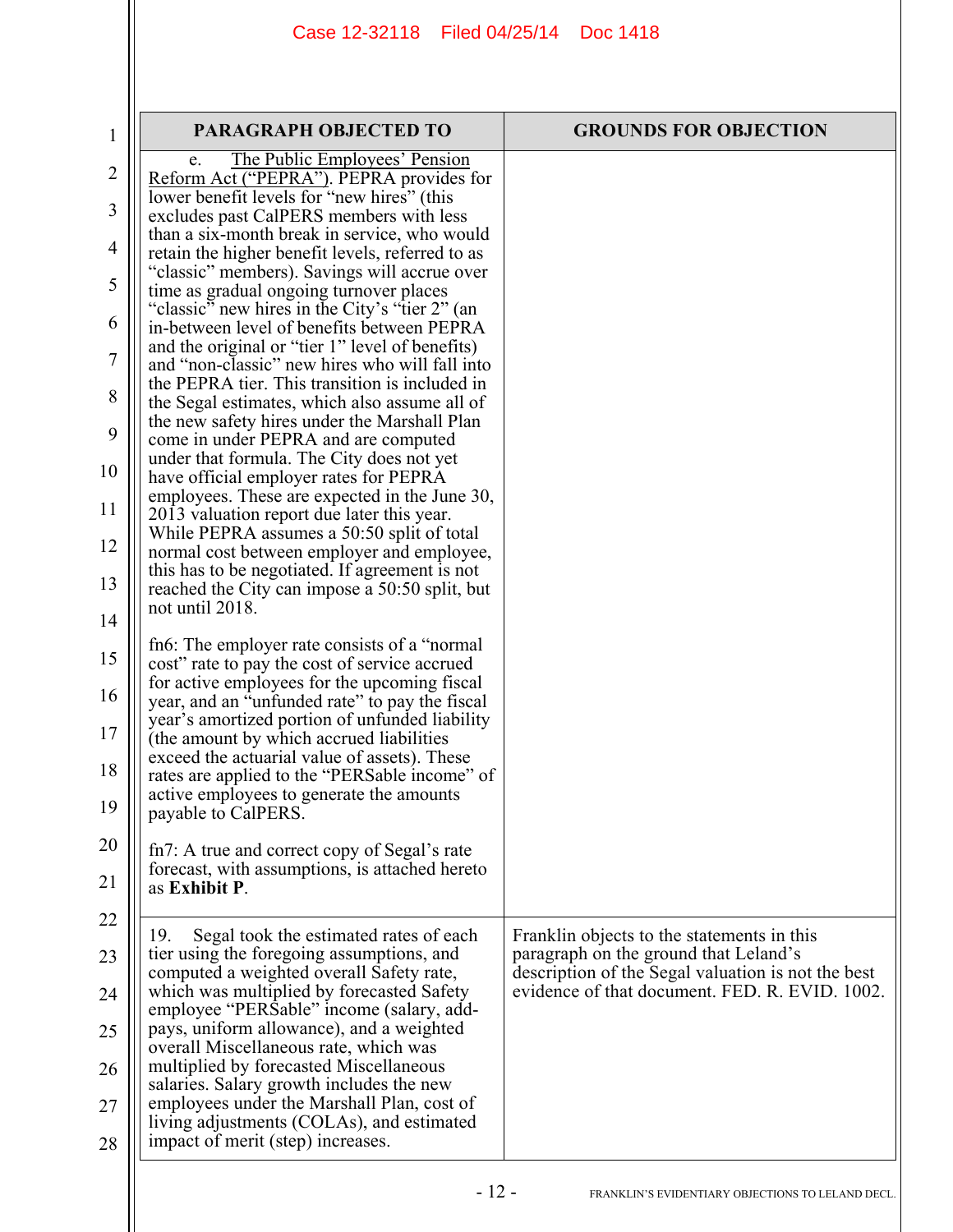| 1                   | <b>PARAGRAPH OBJECTED TO</b>                                                                                                                    | <b>GROUNDS FOR OBJECTION</b>                                                                                                                           |
|---------------------|-------------------------------------------------------------------------------------------------------------------------------------------------|--------------------------------------------------------------------------------------------------------------------------------------------------------|
| $\overline{2}$<br>3 | 20.<br>Franklin claims that it will do better if<br>the City's bankruptcy case were dismissed<br>because Franklin could obtain a judgment       | Franklin objects to the underlined statements in<br>this paragraph because they assume facts not in<br>evidence and misstate Franklin's arguments.     |
| 4                   | against the City for the amount of the lease<br>payments every six months. But Franklin<br>misses a key point: The City would not have          | Franklin further objects to the italicized<br>statements in this paragraph because they are                                                            |
| 5                   | enough money to pay these judgments.<br>Attached hereto as <b>Exhibit Q</b> is a true and                                                       | speculative and lack foundation. FED. R. EVID.<br>602. Franklin further objects to the italicized<br>statements in this paragraph because they consist |
| 6                   | correct copy of a table showing the loss of<br>budgeted restructuring savings to all funds                                                      | of opinion testimony that is inadmissible given<br>that Mr. Leland's knowledge, skill, experience,                                                     |
| 7                   | expected through 2041 as a result of claims<br>made against the City every 6 months. With                                                       | training and education do not render him<br>qualified as an expert regarding the matters to                                                            |
| 8<br>9              | the possible exception of the Ambac<br>Settlement Agreement, all of the settlements<br>that the City has made with its creditors                | which he is testifying. FED. R. EVID. 702.                                                                                                             |
| 10                  | would be unraveled, and Franklin would be<br>just one out of more than one thousand                                                             |                                                                                                                                                        |
| 11                  | creditors pursuing individual remedies in<br>state court. The City simply would not have                                                        |                                                                                                                                                        |
| 12                  | sufficient funds to pay all of the judgments<br>that would be obtained by all of its creditors<br>if the City was no longer afforded bankruptcy |                                                                                                                                                        |
| 13                  | protection. These creditors would include<br>CalPERS, holders of Retiree Health Benefit                                                         |                                                                                                                                                        |
| 14                  | Claims, NPFG, Assured, possibly Ambac,<br>various tort claimants and numerous other                                                             |                                                                                                                                                        |
| 15                  | creditors. The inevitable resulting chaos<br>would be catastrophic to the City's                                                                |                                                                                                                                                        |
| 16<br>17            | operations, staff retention, crime prevention,<br>collection of fee and tax revenues, and<br>Stockton's overall desirability for both           |                                                                                                                                                        |
| 18                  | residents and businesses.                                                                                                                       |                                                                                                                                                        |
| 19                  | 21.<br>The Expert Report of Charles M.<br>Moore ("Moore Report") posits four                                                                    | Franklin objects to the statements in this<br>paragraph because they misstate the opinions of                                                          |
| 20                  | arguments in support of its conclusion that<br>the City has plenty of resources with which to<br>pay Franklin: (1) The City's revenue           | Mr. Moore. Franklin incorporates by reference<br>herein the Motion Of Franklin High Yield Tax-<br>Free Income Fund And Franklin California High        |
| 21                  | estimates are excessively conservative, and<br>so the General Fund will be better off than is                                                   | Yield Municipal Fund To Exclude Portions Of<br>Testimony Of Robert Leland.                                                                             |
| 22                  | being forecasted, $(2)$ the annual contingency<br>can be eliminated, freeing up \$2 million per                                                 |                                                                                                                                                        |
| 23                  | year, and the level of reserve the City is<br>seeking to maintain can be reduced, both in                                                       |                                                                                                                                                        |
| 24                  | order to pay Franklin, (3) PFF revenues are<br>available to pay "a significant portion, if not                                                  |                                                                                                                                                        |
| 25                  | all, of the amounts owing", and (4) the City<br>could undertake other revenue and cost                                                          |                                                                                                                                                        |
| 26                  | initiatives to improve its finances.                                                                                                            |                                                                                                                                                        |
| 27                  |                                                                                                                                                 |                                                                                                                                                        |
| 28                  |                                                                                                                                                 |                                                                                                                                                        |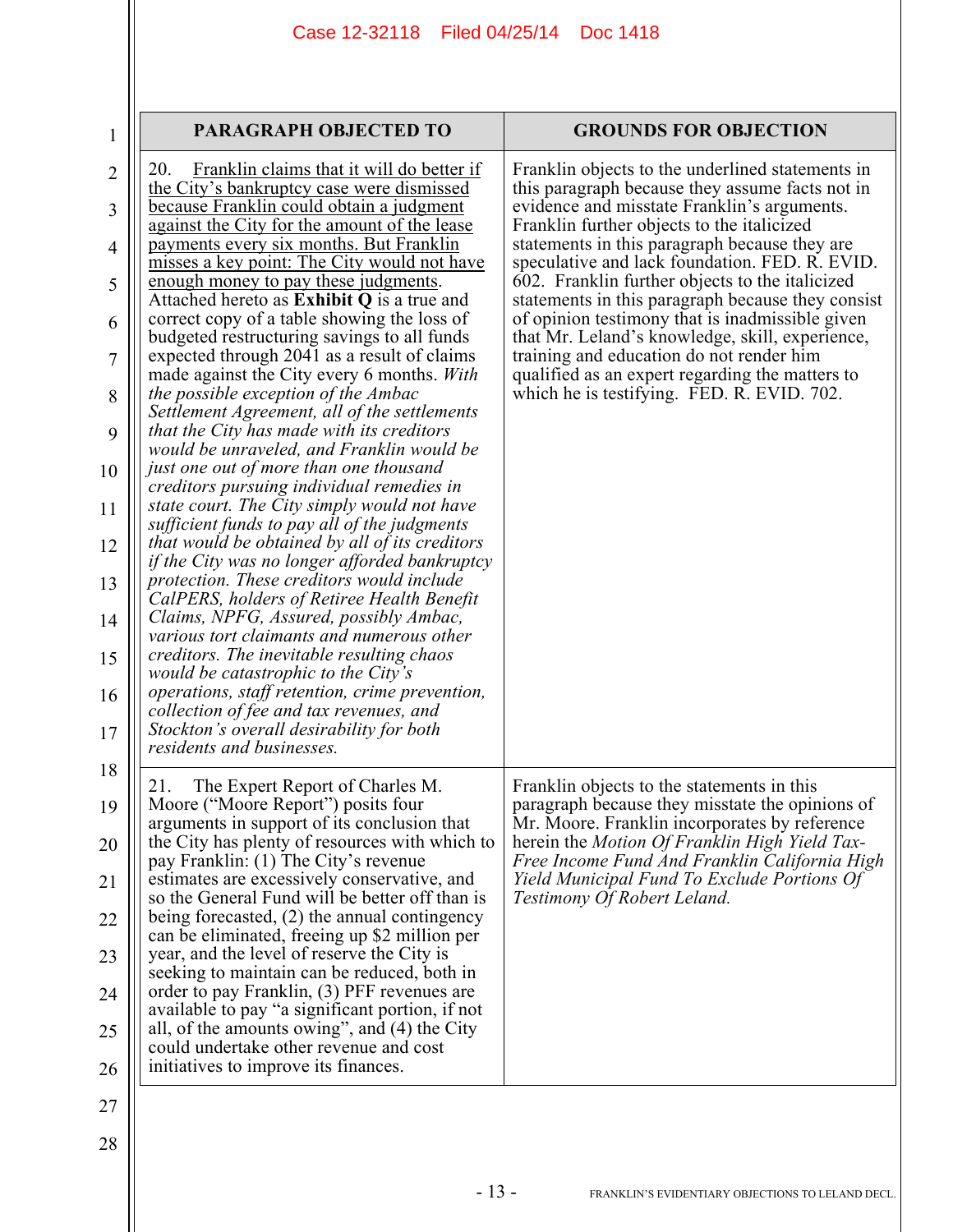#### **PARAGRAPH OBJECTED TO GROUNDS FOR OBJECTION**

1

| 2              | City forecasts are not excessively<br>22.                                                  | $\Gamma$                        |
|----------------|--------------------------------------------------------------------------------------------|---------------------------------|
|                | conservative: The City's revenue forecast                                                  | th                              |
| 3              | may be conservative relative to the revenue                                                | la                              |
|                | growth experience of the late 1990's and                                                   | fi                              |
| $\overline{4}$ | early 2000's, upon which the City based                                                    | th                              |
|                | many decisions that got it into financial                                                  | te                              |
| 5              | trouble, but the LRFP contains realistic, not                                              | L                               |
|                | low-ball, estimates of future revenues. The                                                | ai                              |
| 6              | compound annual growth rate (CAGR) of                                                      | $\mathbf{e}$                    |
|                | total General Fund revenues from FY1997-98<br>through FY2005-06 was $7.3\%$ , as compared  | te<br>$\mathbf{0}^{\mathsf{l}}$ |
| $\overline{7}$ | to the City's current revenue forecast from                                                | b٥                              |
|                | FY2012-13 through FY2040-41, which has a                                                   | $\Gamma$                        |
| 8              | CAGR of 2.4%. The City's forecast is                                                       | p                               |
| 9              | balanced, and assumes that it must live within                                             | Ħ                               |
|                | that rate of revenue growth. However, the                                                  | d                               |
| 10             | <b>Moore Report faults the City's future</b>                                               | ir.                             |
|                | <u>revenue estimates for being conservative as</u>                                         | F                               |
| 11             | <u>compared to the experience of the past 15</u>                                           | $\overline{F}$                  |
|                | years, and contends that this period, with                                                 | $\overline{T}$                  |
| 12             | its dramatic rise and fall in revenues,                                                    | L                               |
|                | should be the basis for future tax growth                                                  |                                 |
| 13             | projections: "This historical period                                                       |                                 |
|                | includes a full economic cycle containing                                                  |                                 |
| 14             | <u>both an abnormal boom as well as a severe</u>                                           |                                 |
|                | financial crisis. Given these facts, the                                                   |                                 |
| 15             | <u>material differences in the property and</u>                                            |                                 |
|                | <u>sales tax growth rate assumptions over the</u><br>forecast period are conservative when |                                 |
| 16             | compared to available historical data."                                                    |                                 |
| 17             | (Moore Report, at 4). This period is not an                                                |                                 |
|                | appropriate basis for future revenue                                                       |                                 |
| 18             | projections, and the City has properly not                                                 |                                 |
|                | <u>used it for such, due to several</u>                                                    |                                 |
| 19             | considerations that Moore has ignored:                                                     |                                 |
|                | <b>Property Tax: Moore ignores</b><br>a.                                                   |                                 |
| 20             | that in FY2012-13 the City received a                                                      |                                 |
|                | \$3,093,000 settlement from San Joaquin                                                    |                                 |
| 21             | <b>County in refunded property tax</b>                                                     |                                 |
|                | administration fees that are booked as                                                     |                                 |
| 22             | property tax revenues. This caused the                                                     |                                 |
| 23             | percentage growth in property tax for                                                      |                                 |
|                | $FY2012-13$ to jump to $6.3\%$ , masking the                                               |                                 |
| 24             | true underlying growth in recurring                                                        |                                 |
|                | revenues of 0.7%. Taking this<br>consideration into account reduces the                    |                                 |
| 25             | <b>CAGR</b> for FY1977-78 through FY2012-13                                                |                                 |
|                | cited by Moore from $4.3\%$ to $3.8\%$ .                                                   |                                 |
| 26             | <b>Further, the years from FY1997-98</b>                                                   |                                 |
|                | through FY2007-08 saw extraordinary                                                        |                                 |
| 27             | property tax growth with a CAGR of                                                         |                                 |
|                | 9.4%. This was fueled by loose credit                                                      |                                 |
| 28             | standards that no longer exist. The ensuing                                                |                                 |
|                |                                                                                            |                                 |

ranklin objects to the underlined statements in his paragraph because they are speculative and lack foundation. FED. R. EVID. 602. Franklin further objects to the underlined statements in his paragraph because they consist of opinion estimony that is inadmissible given that Mr. Leland's knowledge, skill, experience, training and education do not render him qualified as an expert regarding the matters to which he is estifying. FED. R. EVID. 702. Franklin further bjects to the bolded statements in this paragraph because they misstate the opinions of Mr. Moore. ranklin further objects to the statements in this paragraph because Mr. Leland's description of IdL's webpage is not the best evidence of that document. FED. R. EVID. 1002. Franklin incorporates by reference herein the *Motion Of Franklin High Yield Tax-Free Income Fund And Franklin California High Yield Municipal Fund To Exclude Portions Of Testimony Of Robert Leland.*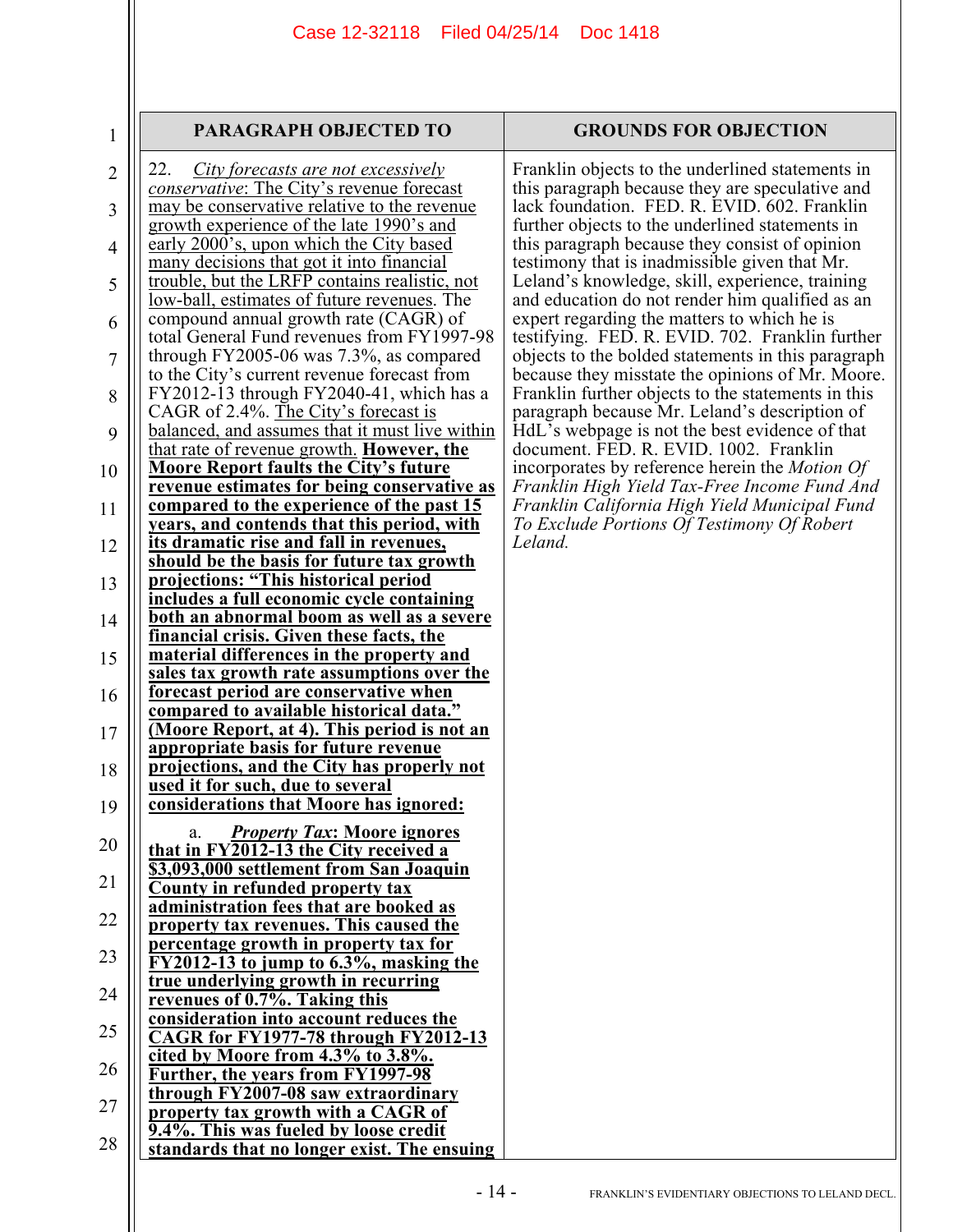| 1              | PARAGRAPH OBJECTED TO                                                                         | <b>GROUNDS FOR OBJECTION</b> |
|----------------|-----------------------------------------------------------------------------------------------|------------------------------|
| $\overline{2}$ | real estate market crash, with Stockton at<br>"ground zero" for foreclosures, resulted in     |                              |
| 3              | <u>five consecutive years of negative growth,</u>                                             |                              |
|                | and given the lag time in posting values<br>that occurs with an annual lien date, the         |                              |
| 4              | City experienced a CAGR of -6.5% from                                                         |                              |
| 5              | FY2008-09 through 2012-13 (omitting the<br>one time refund booked as tax revenue).            |                              |
| 6              | FY 2012-13 is the conclusion of the period                                                    |                              |
|                | cited by Moore, so there are no "recovery<br><u>years" of post-recession impact included.</u> |                              |
| 7              | However, the City expects 3.0% revenue                                                        |                              |
| 8              | growth in FY2013-14 (omitting the one-<br>time refund in FY2012-13). Rather than              |                              |
| 9              | relying on the net historical change from a                                                   |                              |
|                | period characterized by wildly gyrating<br>revenues, and which is further biased by           |                              |
| 10             | the sizeable one-time refund, the City                                                        |                              |
| 11             | utilizes a forward-looking property tax<br>forecast model that examines the four              |                              |
| 12             | major elements of property tax growth and<br>develops separate growth estimates for           |                              |
|                | each one of these elements: growth from                                                       |                              |
| 13             | new construction, growth from changes in<br><u>ownership, growth from properties subject</u>  |                              |
| 14             | to Proposition 8 (for which annual value                                                      |                              |
| 15             | growth can increase without limit until the<br>Proposition 13 value level is reached), and    |                              |
| 16             | the Proposition 13 inflator for all other                                                     |                              |
|                | properties. This model is not based on<br>wishful expectations, but rather on (a) data        |                              |
| 17             | on property turnover and the portion of                                                       |                              |
| 18             | the tax roll split between Prop 8 and Prop<br>13, as provided by HdL, the City's              |                              |
| 19             | property tax auditor, (b) the projected level                                                 |                              |
|                | of new housing units forecasted by the<br><b>City's Community Development</b>                 |                              |
| 20             | Department, aided by a market absorption<br>study prepared by Economics and                   |                              |
| 21             | <b>Planning Systems, and (c) actual market</b>                                                |                              |
| 22             | values and Prop 13 growth rates. Looking<br>at history alone might indicate that this         |                              |
| 23             | Prop 13 inflator should be 2%, but this is                                                    |                              |
|                | not a fixed amount. Rather, it is based on<br><b>California Consumer Price Index (CCPI)</b>   |                              |
| 24             | change, capped at 2%, and the latest CCPI                                                     |                              |
| 25             | data provides that for FY2014-15 this<br>inflator will only be 0.454%, not 2%,                |                              |
| 26             | according to HdL. What period of history<br>is used for annual new housing units could        |                              |
|                | suggest either the 2,988 average from                                                         |                              |
| 27             | FY2002-03 through FY2004-05, or the<br>1,333 average from FY1998-99 through                   |                              |
| 28             | FY2012-13, or the 105 average of the past                                                     |                              |
|                |                                                                                               |                              |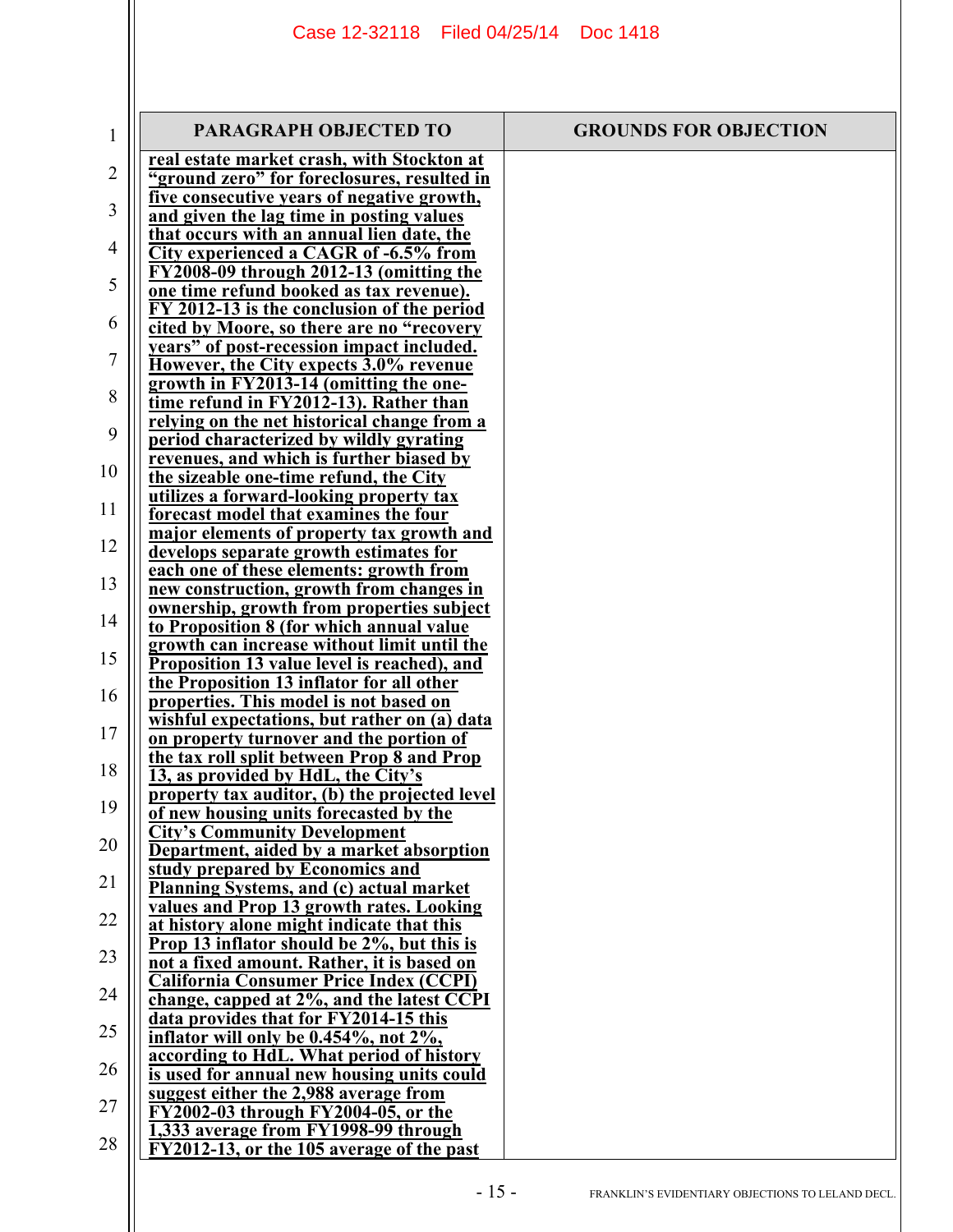| 1  | PARAGRAPH OBJECTED TO                                                                           | <b>GROUNDS FOR OBJECTION</b> |
|----|-------------------------------------------------------------------------------------------------|------------------------------|
| 2  | four years. These are all reasons to look<br>forward, not backward, for the underlying          |                              |
| 3  | assumptions for revenue growth in the<br><b>City's budget forecast. When this</b>               |                              |
| 4  | information is pulled into the property tax<br>model, it can be seen that there are limits      |                              |
| 5  | to the magnitude of annual growth, and<br>that certain growth elements, such as new             |                              |
| 6  | construction, will diminish in percentage<br>over time as the maximum of 700 new units          |                              |
| 7  | per year expected once the economy fully<br>recovers are computed as part of an ever            |                              |
| 8  | larger valuation base, and that Prop 8                                                          |                              |
| 9  | increases will go away altogether over time<br>as parcels regain their Prop 13 value and        |                              |
|    | resume being limited to growth not to<br>exceed 2% annually. The result is a growth             |                              |
| 10 | rate that starts at 4.5% in FY2014-15 but<br>slowly declines over time to 2.8% by               |                              |
| 11 | FY2040-41, with a CAGR from FY2012-13<br>through FY2040-41 of 3.1%. Moore's                     |                              |
| 12 | statement that the Council's action on<br>February 25, 2014 to increase the property            |                              |
| 13 | tax estimate for FY2013-14 shows the<br>City's growth numbers are conservative is               |                              |
| 14 | mistaken. The higher revenue in 2013-14 is<br>not an indication that ongoing growth will        |                              |
| 15 | be higher, only that assessed value                                                             |                              |
| 16 | increases are starting sooner than<br>previously expected.                                      |                              |
| 17 | <b>Sales Tax. Sales tax revenues</b><br>$b_{\perp}$<br>experienced pre-recession growth of 9.4% |                              |
| 18 | CAGR from FY1997-98 through FY2005-                                                             |                              |
| 19 | 06). With no lag time similar to the<br>property tax, sales tax revenues began to               |                              |
| 20 | fall in "real time" to the economic<br>downturn. With the high unemployment                     |                              |
| 21 | and foreclosure rates, the sales tax<br>registered an even higher negative CAGR,                |                              |
| 22 | at -8.7%, for the period of FY2006-07<br>through 2009-10. The last three years have             |                              |
| 23 | been the recovery period for the recession,<br>and resulted in a sales tax CAGR of 6.9%         |                              |
| 24 | for the period $FY2010-11$ through $2012-13$ .<br>This growth has been biased by a large        |                              |
| 25 | pent-up demand for motor vehicle sales,<br>accounting for one-half to two-thirds of the         |                              |
| 26 | growth according to MuniServices, a sales<br>tax auditing firm. The last two years have         |                              |
| 27 | also seen major online sellers, such as                                                         |                              |
| 28 | <u>Amazon, begin paying California taxes,</u><br>which are allocated to cities through the      |                              |
|    | countywide pools. In FY2012-13, a further                                                       |                              |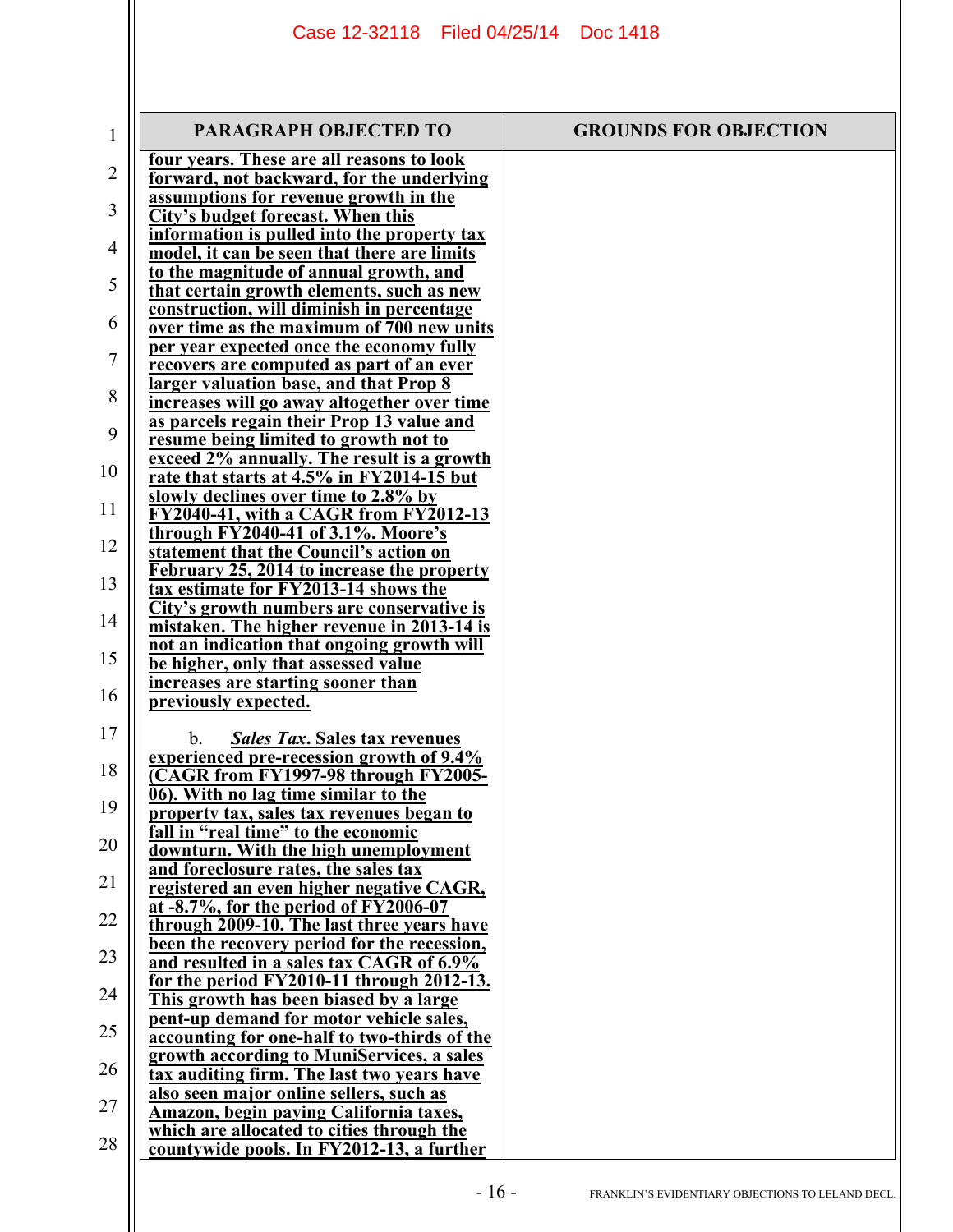| $\mathbf{1}$ | PARAGRAPH OBJECTED TO                                                                            | <b>GROUNDS FOR OBJECTION</b> |
|--------------|--------------------------------------------------------------------------------------------------|------------------------------|
| 2            | bias was a one-time higher "triple flip"<br>adjustment from the State <sup>8</sup> , fully \$1.2 |                              |
|              | million higher than if the payment had                                                           |                              |
| 3            | simply grown by the same rate as the                                                             |                              |
| 4            | 0.75% local portion of the sales tax; this<br>resulted in a 7.0% growth over the prior           |                              |
|              | year, whereas with a normal triple flip                                                          |                              |
| 5            | payment the growth would have been only<br>3.7%, and the resulting CAGR over the                 |                              |
| 6            | entire period would have been reduced                                                            |                              |
| 7            | from Moore's 3.8% to 3.5%. In FY2013-                                                            |                              |
|              | 14, one year beyond the time period<br>selected by Moore, the sales tax growth                   |                              |
| 8            | drops to 0.6% (or rises to 3.9% without the                                                      |                              |
| 9            | bias of the abnormally large triple flip                                                         |                              |
|              | payment in FY2012-13). HdL projects<br>lower growth going forward, with the                      |                              |
| 10           | dissipation of the pent up vehicle demand,                                                       |                              |
| 11           | and the full incorporation of online                                                             |                              |
|              | purchases into the base for comparison<br>purposes. HdL also reports that the City               |                              |
| 12           | experienced lower growth than the                                                                |                              |
| 13           | statewide average for the holiday quarter<br>of 2013, and that Amazon may alter its              |                              |
|              | payments in a way that benefits the three                                                        |                              |
| 14           | cities in which it has fulfillment centers in                                                    |                              |
| 15           | California, while taking revenue away<br>from everyone else, including Stockton.                 |                              |
|              | The City's forecast assumes a growth rate                                                        |                              |
| 16           | that is $4.0\%$ in FY2014-15 but slowly<br>declines over time to 3.0% by FY2040-41,              |                              |
| 17           | with a CAGR from FY2012-13 through                                                               |                              |
| 18           | FY2040-41 of 3.2%.                                                                               |                              |
|              | A major factor acting to suppress the                                                            |                              |
| 19           | growth of future revenues is that since                                                          |                              |
| 20           | <u>1979, consumers have been spending a</u><br>growing share of their income on services,        |                              |
|              | <u>which are not taxed, with a</u>                                                               |                              |
| 21           | correspondingly declining share on taxed                                                         |                              |
| 22           | <u>items. In an August 2013 report, the</u><br><b>California Legislative Analyst stated</b>      |                              |
| 23           | that:"consumer spending on taxable items                                                         |                              |
|              | peaked in 1979, when consumers spent 53<br>cents of each dollar on taxable items. Since          |                              |
| 24           | then, the state's sales tax base, 'taxable                                                       |                              |
| 25           | sales,' has grown 1.4 percentage points                                                          |                              |
|              | slower annually than the state's economy.<br>As a result, consumers now spend 33 cents           |                              |
| 26           | of each dollar on taxable items. This shift                                                      |                              |
| 27           | in consumer spending has occurred<br>primarily because prices for services have                  |                              |
|              | grown four times as much as prices for                                                           |                              |
| 28           | goods since 1980, leading consumers to                                                           |                              |
|              |                                                                                                  |                              |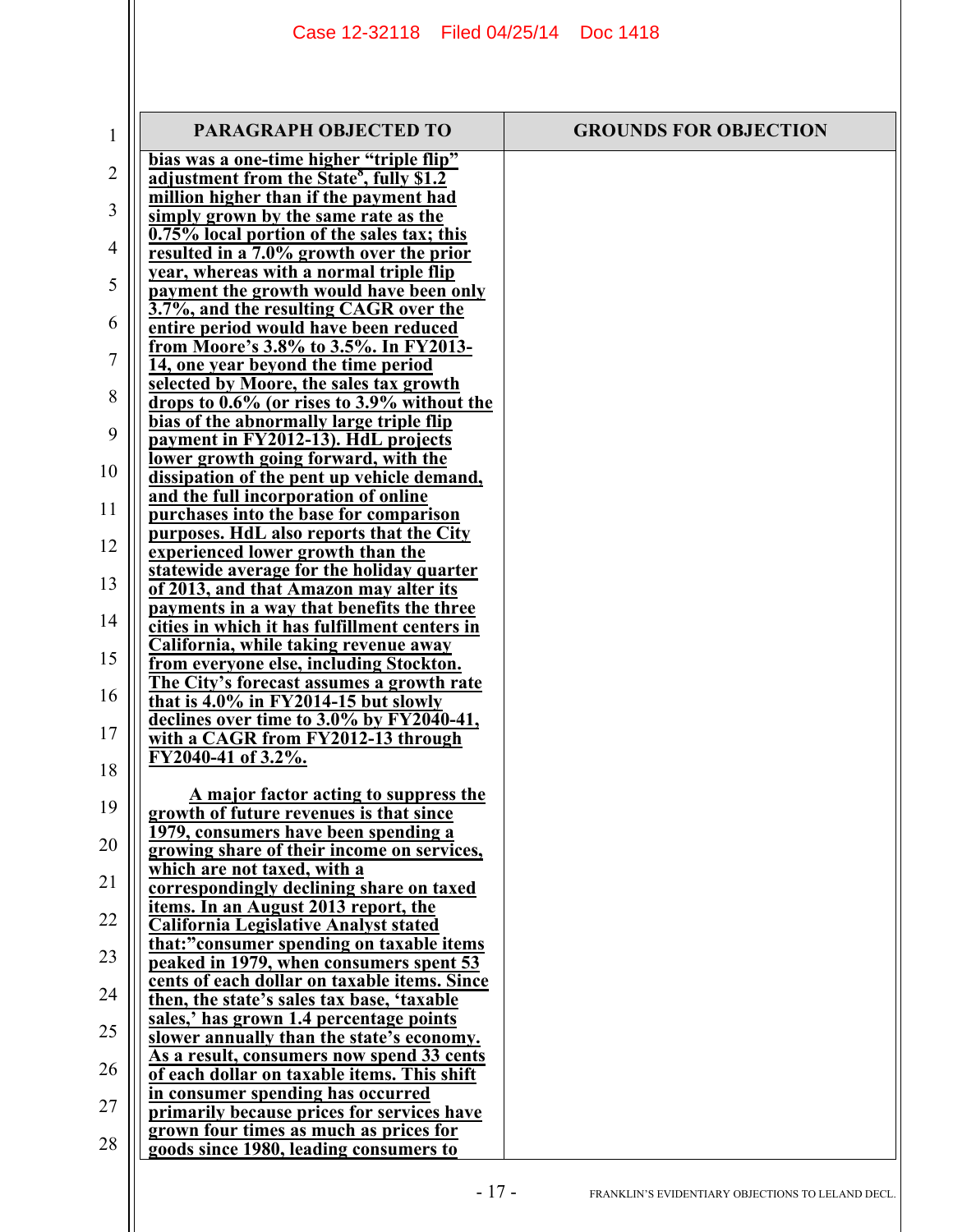| $\mathbf{1}$   | PARAGRAPH OBJECTED TO                                                                        | <b>GROUNDS FOR OBJECTION</b> |
|----------------|----------------------------------------------------------------------------------------------|------------------------------|
| $\overline{2}$ | spend an increasing share of their income                                                    |                              |
|                | on services." See Legislative Analyst Office,<br>"Why Does The Sales Tax Grow Slower         |                              |
| 3              | Than The Economy?", available at http://                                                     |                              |
|                | www.lao.ca.gov/reports/2013/tax/Sales-                                                       |                              |
| 4              | tax/Sales-tax-080513.aspx. The California                                                    |                              |
| 5              | sales and use tax does not tax services,<br>which is different from the Michigan sales       |                              |
|                | and use tax, which does tax a variety of                                                     |                              |
| 6              | services, including consulting services. See                                                 |                              |
| 7              | Plante & Moran, PLLC, "Michigan Use                                                          |                              |
|                | <b>Tax Expanded To Include Services",</b><br><i>available at http://www.plantemoran.com/</i> |                              |
| 8              | perspectives/articles/2009/Pages/michigan-                                                   |                              |
| 9              | use-tax-expanded-toinclude-services.aspx.                                                    |                              |
|                |                                                                                              |                              |
| 10             | Utility Users Tax: The UUT is<br>$\mathbf{c}$ .<br>affected by the rates imposed by utility  |                              |
|                | providers, the conservation practices of                                                     |                              |
| 11             | customers (especially for water and                                                          |                              |
| 12             | electricity usage), and by technology trends                                                 |                              |
|                | affecting cable TV and<br>telecommunications. The UUT pre-                                   |                              |
| 13             | recession growth was 6.1% (the CAGR                                                          |                              |
| 14             | from FY1997-98 through FY2004-05). In                                                        |                              |
|                | addition to the effects of the recession, the<br>UUT incurred a significant change that      |                              |
| 15             | biases the use of historical growth for                                                      |                              |
|                | future year estimates. Between July 2004                                                     |                              |
| 16             | and July 2006 the UUT rate was reduced in                                                    |                              |
| 17             | stages from 8% to 6%. Measure U of 2008<br>was placed on the ballot by the City to           |                              |
|                | modernize the UUT ordinance to treat                                                         |                              |
| 18             | taxpayers equally regardless of what                                                         |                              |
| 19             | technology they used for video services and<br>telecommunications. Specifically, it was      |                              |
|                | intended to protect the tax from litigation                                                  |                              |
| 20             | <u>alleging that local phone taxes should have</u>                                           |                              |
| 21             | been repealed when the federal<br>government ceased taxing long-distance                     |                              |
|                | calls in 2006, and to extend the tax to new                                                  |                              |
| 22             | technologies such as text messaging. As a                                                    |                              |
| 23             | <u>trade-off to the taxing of new technologies,</u>                                          |                              |
|                | and to head off a potential measure to cut<br>the tax to 2% or eliminate it altogether,      |                              |
| 24             | <b>Measure U included a commitment to</b>                                                    |                              |
| 25             | maintain the UUT at no higher than 6%.                                                       |                              |
|                | This rate reduction, together with the<br>impacts of conservation, the recession, and        |                              |
| 26             | changing technology trends (such as                                                          |                              |
|                | reduced cable TV and landline usage),                                                        |                              |
| 27             | resulted in a CAGR of -7.1% over FY2005-                                                     |                              |
| 28             | 06 and FY2006-07. Thereafter through<br>FY2012-13 the UUT experienced a CAGR                 |                              |
|                |                                                                                              |                              |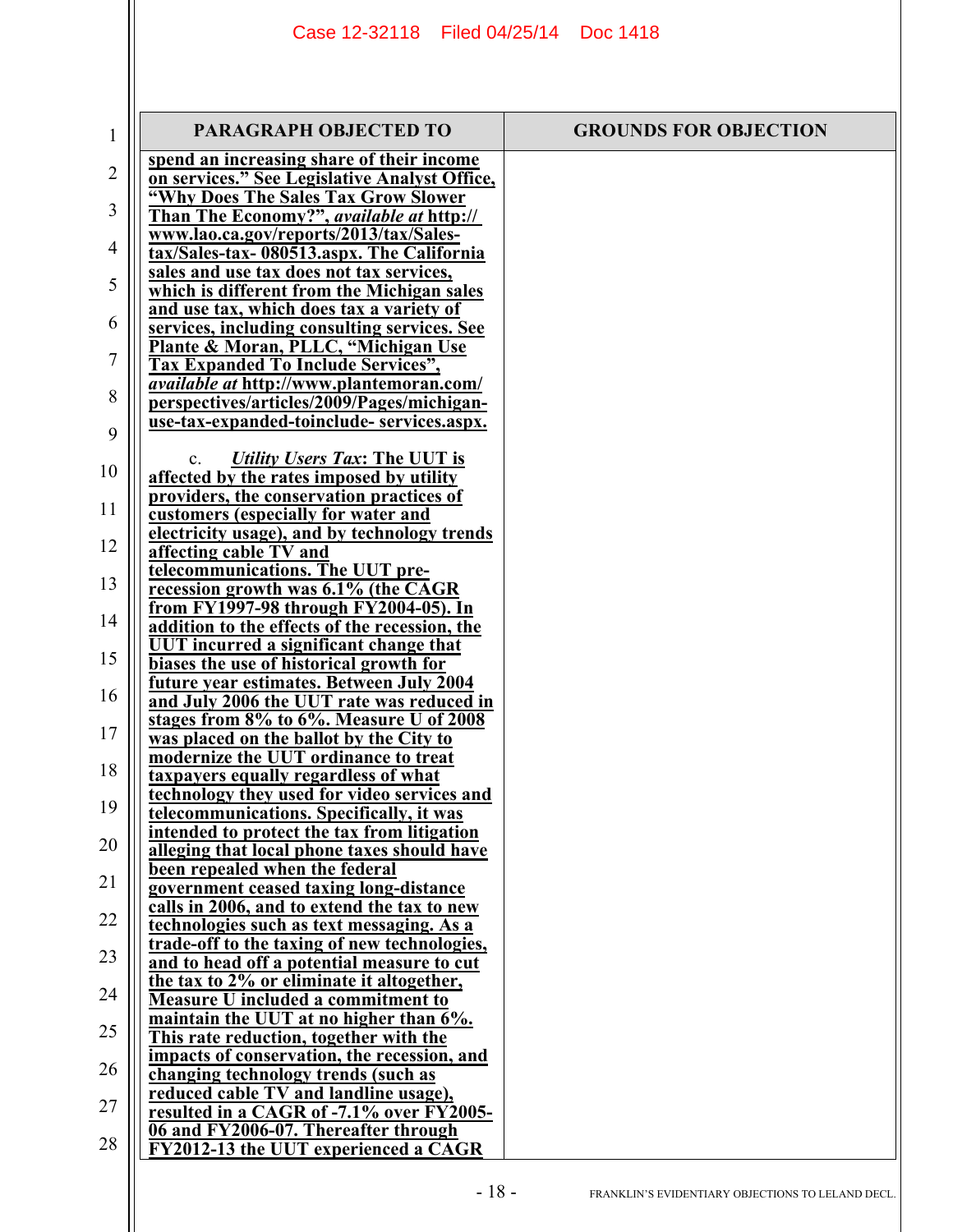| 1  | <b>PARAGRAPH OBJECTED TO</b>                                                                  | <b>GROUNDS FOR OBJECTION</b> |
|----|-----------------------------------------------------------------------------------------------|------------------------------|
| 2  | of only 1.0%. Clearly, the change in tax<br>rate and base makes prior year experience         |                              |
| 3  | unsuitable for future projections. The City<br>retains MuniServices to conduct UUT            |                              |
| 4  | audits and advise on revenues; its estimate                                                   |                              |
|    | <u>for FY2013-14 is for 0.8% growth. In</u><br><b>FY2014-15 the budget model assumes</b>      |                              |
| 5  | 0.75% growth, increasing to 1.5% in                                                           |                              |
| 6  | FY2015-16, and the CAGR through<br>FY2040-41 is 1.4%.                                         |                              |
| 7  | <i>Conclusion:</i> History is not<br>d.                                                       |                              |
| 8  | always the best indicator of future trends.<br>The Moore Report at page 16 states, in the     |                              |
| 9  | context of retiree health payments, "it is                                                    |                              |
|    | inappropriate to extrapolate a projection of<br>future liability from historical data" and    |                              |
| 10 | that "future liabilities should be derived                                                    |                              |
| 11 | from forward-looking assumptions about<br>the future costs of providing health care           |                              |
| 12 | benefits." This advice should have been                                                       |                              |
|    | followed in his discussion of revenue<br>forecasting. The City employs a forward-             |                              |
| 13 | looking approach that incorporates data                                                       |                              |
| 14 | relevant to the estimation of future<br>revenues, rather than relying on an                   |                              |
| 15 | historical average rate of growth that is                                                     |                              |
|    | biased by the "irrational exuberance" of<br>the pre-recession housing bubble, followed        |                              |
| 16 | by the worst recession since the 1930's,<br>which also includes unique biases relative        |                              |
| 17 | to each of the three major revenue sources                                                    |                              |
| 18 | that a more careful review would have<br>uncovered. The City's revenue estimates              |                              |
|    | are realistic and do not eliminate the                                                        |                              |
| 19 | downside risk of reduced revenues in the<br>event of economic downturns.                      |                              |
| 20 |                                                                                               |                              |
| 21 | fn8: HdL explains the "triple flip" as follows:<br>"In March 2004, California voters approved |                              |
| 22 | Proposition 57, the California Economic                                                       |                              |
|    | Recovery Bond Act, which authorized the<br>issuance of up to \$15 billion in bonds to close   |                              |
| 23 | the State's budget deficit. \$10.9 billion of                                                 |                              |
| 24 | these bonds were issued in 2004 and the<br>remainder in 2008. To guarantee bond               |                              |
| 25 | repayment, the state promulgated Revenue                                                      |                              |
|    | and Taxation Code Section 6201.5 which<br>established an excise tax equal to one quarter      |                              |
| 26 | percent $(.25%)$ of the sales price of property                                               |                              |
| 27 | subject to the state's sales and use tax and<br>simultaneously lowered the Bradley Burns      |                              |
| 28 | Uniform Sales Tax 1% rate by one-quarter                                                      |                              |
|    | percent $(.25%)$ to three-fourths of one percent                                              |                              |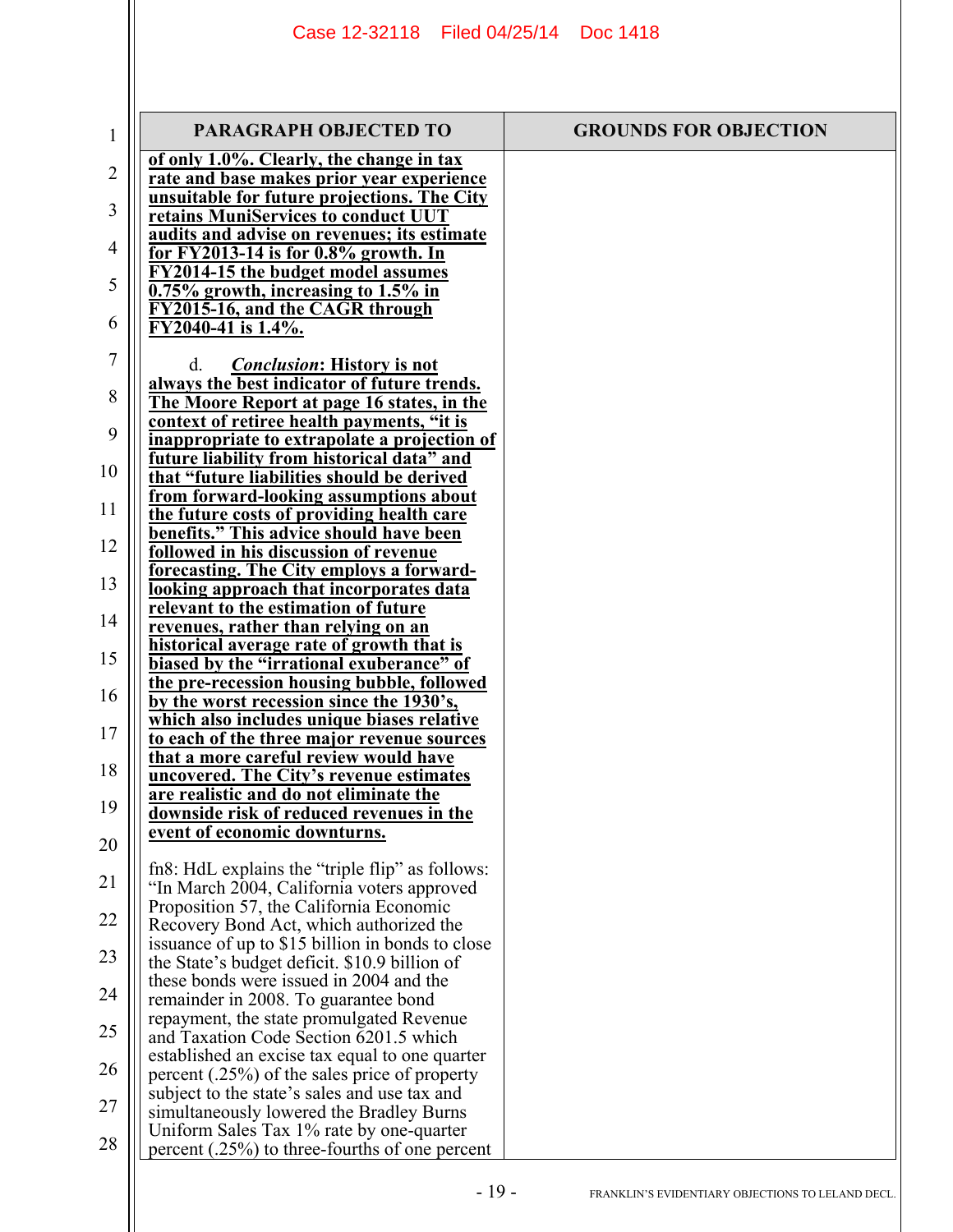|                | <b>PARAGRAPH OBJECTED TO</b>                                                                                                       | <b>GROUNDS FOR OBJECTION</b>                                                                                                                   |
|----------------|------------------------------------------------------------------------------------------------------------------------------------|------------------------------------------------------------------------------------------------------------------------------------------------|
| 1              | $(.75\%)$ . The bonds are repaid from the .25%                                                                                     |                                                                                                                                                |
| $\overline{2}$ | excise tax plus transfers from the Budget<br>Stabilization Account (BSA), a special                                                |                                                                                                                                                |
| 3              | reserve established in the State's general fund<br>approved by Proposition 58. The quarter-                                        |                                                                                                                                                |
| $\overline{4}$ | percent reduction in local sales tax is<br>recovered through a series of revenue                                                   |                                                                                                                                                |
| 5              | swapping procedures. These exchanges are<br>referred to as the "triple flip." The triple flip                                      |                                                                                                                                                |
| 6              | will continue until the Economic Recovery<br>Bonds are retired which the Department of                                             |                                                                                                                                                |
| 7              | Finance anticipates will occur in Spring                                                                                           |                                                                                                                                                |
| 8              | 2016." (https:// www.hdlcompanies.com/<br>index.aspx?page=100)                                                                     |                                                                                                                                                |
| 9              | 23.<br>The annual contingency is a critical<br>element of the long-term forecast: The Moore                                        | Franklin objects to the statements in this<br>paragraph because they are speculative and lack                                                  |
| 10             | Report asserts that an accurate forecast needs<br>no contingency. Were it only so simple. The                                      | foundation. FED. R. EVID. 602. Franklin further<br>objects to the statements in this paragraph                                                 |
| 11             | role of a contingency is critical in a long-<br>range forecast. We all strive for accuracy, but                                    | because they consist of opinion testimony that is<br>inadmissible given that Mr. Leland's knowledge,                                           |
| 12             | a budget is not an audit of something that has<br>already occurred, but rather a prediction of a                                   | skill, experience, training and education do not<br>render him qualified as an expert regarding the                                            |
| 13             | future which has not yet occurred. The LRFP<br>is based on reasonable and realistic                                                | matters to which he is testifying. FED. R. EVID.<br>702. Franklin incorporates by reference herein                                             |
| 14             | assumptions, but there is no guarantee that<br>the forecast will in all respects be met, every                                     | the Motion Of Franklin High Yield Tax-Free<br>Income Fund And Franklin California High Yield                                                   |
| 15             | year, for 30 years. The reality is that revenues<br>and expenditures will deviate from the                                         | Municipal Fund To Exclude Portions Of<br>Testimony Of Robert Leland.                                                                           |
| 16             | forecast. The purpose of the contingency, as<br>explained in paragraphs 14 and 15, is to                                           |                                                                                                                                                |
| 17             | provide a "smoothing" mechanism, or buffer,<br>against these future variations. These changes                                      |                                                                                                                                                |
| 18             | to base revenues and expenditures will<br>compound over time, so the longer the                                                    |                                                                                                                                                |
| 19             | forecast, the higher the potential volatility.<br>Building in an annual \$2 million contingency,                                   |                                                                                                                                                |
| 20             | the equivalent of about 1% of total<br>expenditures, spreads the impacts of                                                        |                                                                                                                                                |
| 21             | economic downturns over the entire period of<br>the LRFP. This allows the City to make                                             |                                                                                                                                                |
| 22             | projections of its future finances without                                                                                         |                                                                                                                                                |
| 23             | having to make predictions about the specific<br>timing or severity of future recessions.                                          |                                                                                                                                                |
| 24             | 24.<br>The Plan of Adjustment for the City of                                                                                      | Franklin objects to the statements in this                                                                                                     |
| 25             | Detroit, which Moore's firm represents, also<br>contains an annual "Contingency" starting                                          | paragraph because Mr. Leland's description of<br>the Plan of Adjustment for the City of Detroit is                                             |
| 26             | in FY2014-15 which "reflects amounts"<br>reserved for unexpected events", in amounts                                               | not the best evidence of that document. FED. R.<br>EVID. 1002. Franklin further objects to the                                                 |
| 27             | ranging from \$10.4 million to \$12.6 million.<br>These amounts are equal to approximately                                         | underlined statements in this paragraph on the<br>ground that they misstate the opinions of Mr.                                                |
| 28             | 1% of the sum of operating expenditures,<br>restructuring costs, secured claim payments<br>and debt service from FY2014-15 through | Moore. Franklin further objects to the italicized<br>statements in this paragraph because they lack<br>foundation. FED. R. EVID. 602. Franklin |
|                | $-20-$                                                                                                                             | FRANKLIN'S EVIDENTIARY OBJECTIONS TO LELAND DECL.                                                                                              |

 $\parallel$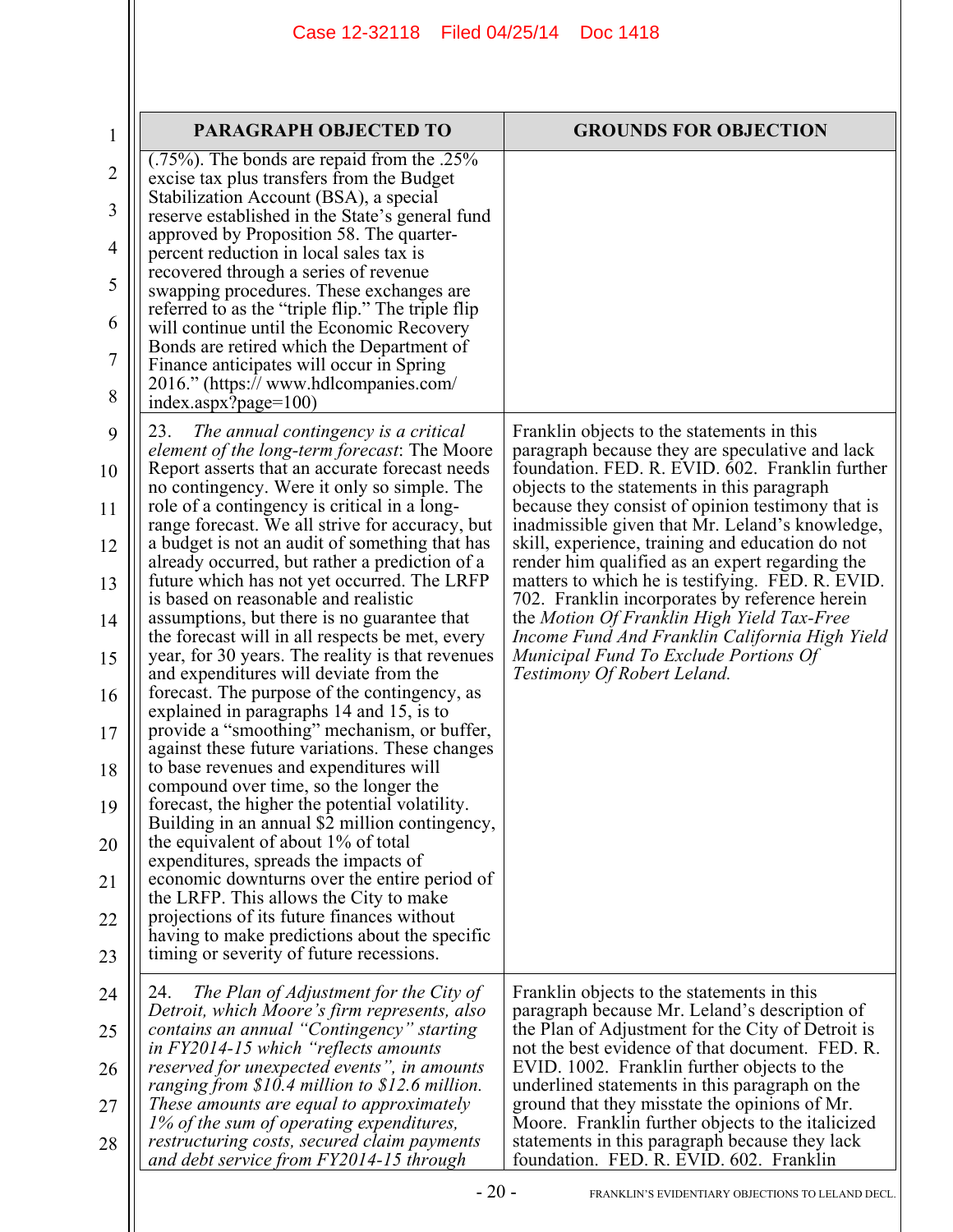| $\mathbf{1}$                                                                                             | PARAGRAPH OBJECTED TO                                                                                                                                                                                                                                                                                                                                                                                                                                                                                                                                                                                                                                                                                                                                                                                                                                                                                                                                                                                                                                                                                                                                                                                                                                                                                                                                                                                                                                                                                                                                                                                                                                                      | <b>GROUNDS FOR OBJECTION</b>                                                                                                                                                                                                                                                                                                                                                                                                                                                                                                                                                                                                                                                                                                                                                                                                                                                                                                                                                                                                              |
|----------------------------------------------------------------------------------------------------------|----------------------------------------------------------------------------------------------------------------------------------------------------------------------------------------------------------------------------------------------------------------------------------------------------------------------------------------------------------------------------------------------------------------------------------------------------------------------------------------------------------------------------------------------------------------------------------------------------------------------------------------------------------------------------------------------------------------------------------------------------------------------------------------------------------------------------------------------------------------------------------------------------------------------------------------------------------------------------------------------------------------------------------------------------------------------------------------------------------------------------------------------------------------------------------------------------------------------------------------------------------------------------------------------------------------------------------------------------------------------------------------------------------------------------------------------------------------------------------------------------------------------------------------------------------------------------------------------------------------------------------------------------------------------------|-------------------------------------------------------------------------------------------------------------------------------------------------------------------------------------------------------------------------------------------------------------------------------------------------------------------------------------------------------------------------------------------------------------------------------------------------------------------------------------------------------------------------------------------------------------------------------------------------------------------------------------------------------------------------------------------------------------------------------------------------------------------------------------------------------------------------------------------------------------------------------------------------------------------------------------------------------------------------------------------------------------------------------------------|
| $\overline{2}$<br>3<br>4<br>5<br>6<br>7<br>8<br>9<br>10                                                  | <i>FY2022-23.</i> In his deposition, Moore claimed<br>that this contingency was inserted as a hedge<br>against "aggressive revenue estimates" that<br>creditors had advocated including in the<br>Detroit financial plan. When questioned as to<br>how the City would deal with an economic<br>downturn, however, he conceded that this<br>contingency, as well as the fund balance,<br>could also be used to help cover revenue<br>shortfalls. The fund balance, although not<br>shown in Detroit's Disclosure<br>Statement/Financial Plan, was represented to<br>be \$80-85 million, which would be roughly<br>7% of the approximately \$1.1 billion of<br>Detroit's total General Fund expenditures<br>(well below GFOA's 16.7% reserve<br>recommendation, which Moore referred to as<br>"guidelines").                                                                                                                                                                                                                                                                                                                                                                                                                                                                                                                                                                                                                                                                                                                                                                                                                                                                 | incorporates by reference herein the <i>Motion Of</i><br>Franklin High Yield Tax-Free Income Fund And<br>Franklin California High Yield Municipal Fund<br>To Exclude Portions Of Testimony Of Robert<br>Leland.                                                                                                                                                                                                                                                                                                                                                                                                                                                                                                                                                                                                                                                                                                                                                                                                                           |
| 11<br>12<br>13<br>14<br>15<br>16<br>17<br>18<br>19<br>20<br>21<br>22<br>23<br>24<br>25<br>26<br>27<br>28 | A contingency plays a different role<br>25.<br>than is served by an available fund balance<br>reserve, which is a one-time resource.<br>Maintaining a fund balance reserve allows<br>the City to bridge cash flow variations within<br>each fiscal year, and in the event of an<br>economic downturn, to buy time to<br>implement budgetary changes that will enable<br>the City to match its expenditures to available<br>ongoing revenues. Stating as Moore does that<br>Stockton will not use its contingency, and<br>that it thus can be converted to annual<br>payments to pay creditors, assumes that<br>reality will never deviate from the forecast,<br>and that there will never be emergencies or<br>"unexpected events" that will arise. The<br>Moore Report also assumes that the City's<br>reserve goal of two months, or 16.7%, of<br>operating expenditures, a level not projected<br>to be met for 20 years (in FY2033-34), will<br>prove adequate for absorbing all cumulative<br>adverse economic effects for decades to<br>come. In fact, the Moore Report runs<br>scenarios showing how the City can increase<br>payments to Franklin by both eliminating its<br>contingency and maintaining a reserve as low<br>as 5% of total expenditures, a level far below<br>GFOA's recommendation. See Ex. M, at 1-2.<br>Moore's Table 1 shows past City reserve<br>levels in the General Fund, which averaged<br>$5.0\%$ , in support of his contention that this<br>should be considered adequate. Neither this<br>5% average reserve, nor the 10% reserve that<br>the City adopted as a policy in 2006 (and has<br>since replaced with the 16.7% GFOA goal), | Franklin objects to the statements in this<br>paragraph because they are speculative and lack<br>foundation. FED. R. EVID. 602. Franklin further<br>objects to the statements in this paragraph<br>because they consist of opinion testimony that is<br>inadmissible given that Mr. Leland's knowledge,<br>skill, experience, training and education do not<br>render him qualified as an expert regarding the<br>matters to which he is testifying. FED. R. EVID.<br>702. Franklin further objects to the statements in<br>this paragraph on the ground that they misstate<br>the opinions of Mr. Moore. Franklin further<br>objects to the statements in this paragraph<br>because Mr. Leland's description of the GFOA<br>recommendation is not the best evidence of that<br>document. FED. R. EVID. 1002. Franklin<br>incorporates by reference herein the <i>Motion Of</i><br>Franklin High Yield Tax-Free Income Fund And<br>Franklin California High Yield Municipal Fund<br>To Exclude Portions Of Testimony Of Robert<br>Leland. |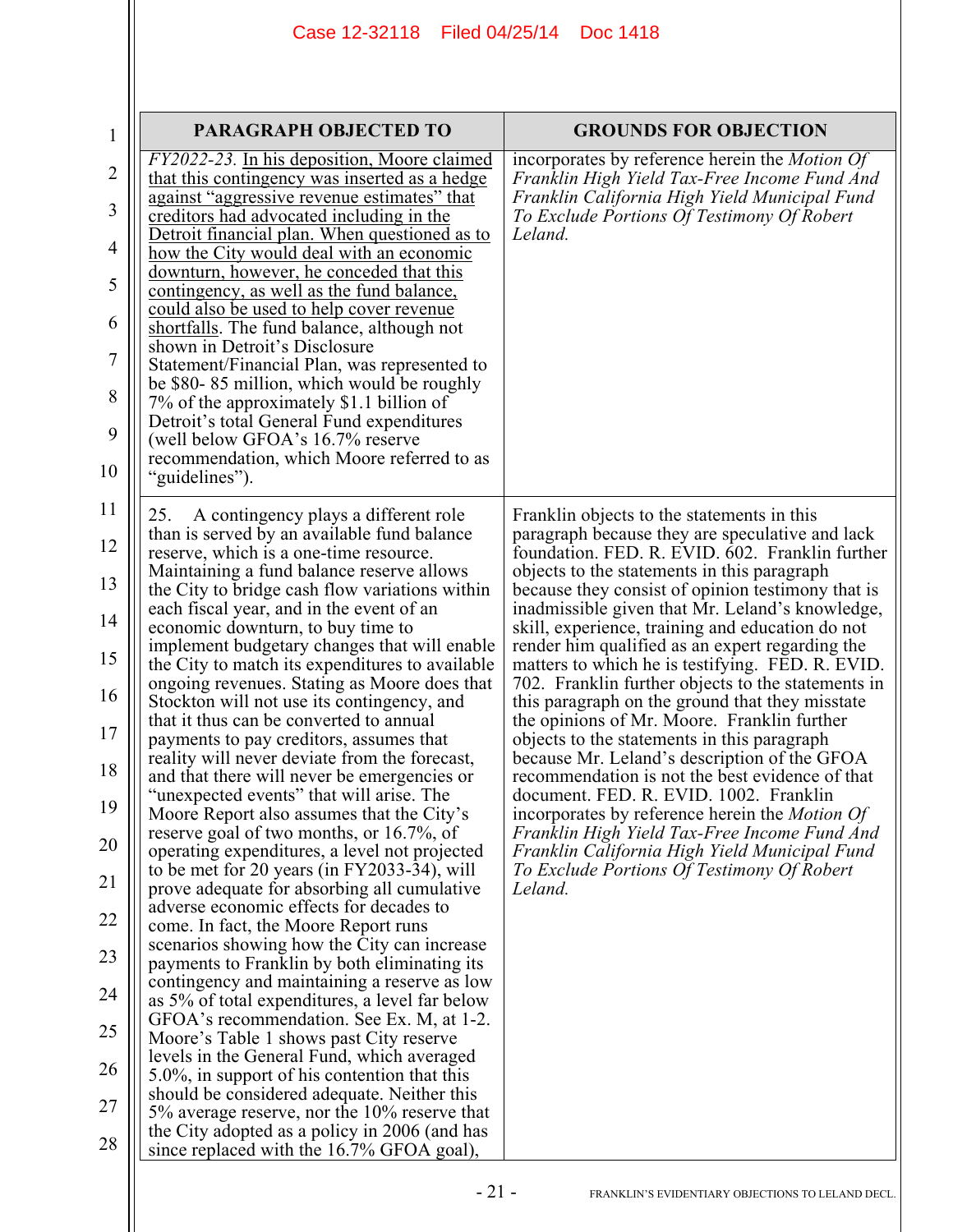| $\mathbf 1$    | <b>PARAGRAPH OBJECTED TO</b>                                                                                                                                                                                                  | <b>GROUNDS FOR OBJECTION</b>                                                                                                                                                                                                                             |
|----------------|-------------------------------------------------------------------------------------------------------------------------------------------------------------------------------------------------------------------------------|----------------------------------------------------------------------------------------------------------------------------------------------------------------------------------------------------------------------------------------------------------|
| $\overline{2}$ | proved adequate to stave off bankruptcy in<br>2012.                                                                                                                                                                           |                                                                                                                                                                                                                                                          |
| 3<br>4<br>5    | 26.<br>Having adequate reserves gives a City<br>options, and time, to deal with financial<br>adversity, and running out of reserves<br>constrains or eliminates those options. Once<br>the City reaches its reserve goal, and | Franklin objects to the underlined statements in<br>this paragraph because they are speculative and<br>lack foundation. FED. R. EVID. 602. Franklin<br>further objects to the underlined statements in<br>this paragraph because they consist of opinion |
| 6              | assuming the contingency or a similar<br>mechanism to address forecast volatility is                                                                                                                                          | testimony that is inadmissible given that Mr.<br>Leland's knowledge, skill, experience, training                                                                                                                                                         |
| $\overline{7}$ | maintained over time, the City will have a<br>reasonable, although not absolute, level of                                                                                                                                     | and education do not render him qualified as an<br>expert regarding the matters to which he is                                                                                                                                                           |
| 8              | assurance that it can achieve long-term<br>financial sustainability. At that point, the City<br>will have the capacity to address unfunded                                                                                    | testifying. FED. R. EVID. 702. Franklin<br>incorporates by reference herein the <i>Motion Of</i><br>Franklin High Yield Tax-Free Income Fund And                                                                                                         |
| 9              | needs, including the addition of staffing and<br>services to address increased workload                                                                                                                                       | Franklin California High Yield Municipal Fund<br>To Exclude Portions Of Testimony Of Robert                                                                                                                                                              |
| 10<br>11       | demands from a growing community. The<br>City cannot afford to spend all revenue gains<br>above forecasted levels that it may realize                                                                                         | Leland.                                                                                                                                                                                                                                                  |
| 12             | over time, because gains will be offset at<br>other times by losses from economic                                                                                                                                             |                                                                                                                                                                                                                                                          |
| 13             | downturns. However, the gain-sharing<br>approach of the contingent payments                                                                                                                                                   |                                                                                                                                                                                                                                                          |
| 14             | agreement that the City negotiated with<br><b>Assured Guaranty under the auspices of</b>                                                                                                                                      |                                                                                                                                                                                                                                                          |
| 15             | Judge Perris, rather than the elimination of<br>the forecast contingency or the spend-down<br>of reserves, is the less risky and more                                                                                         |                                                                                                                                                                                                                                                          |
| 16<br>17       | appropriate approach to the payment of<br>creditors.                                                                                                                                                                          |                                                                                                                                                                                                                                                          |
| 18             | PFF Funds are not available to pay the<br>27.                                                                                                                                                                                 | Franklin objects to the underlined statements in                                                                                                                                                                                                         |
| 19             | <i>Franklin Bonds:</i> As discussed extensively in<br>the Chase DTD. PFF funds are not<br><u>envisioned to be available to pay the Franklin</u>                                                                               | this paragraph because they consist of opinion<br>testimony that is inadmissible given that Mr.<br>Leland's knowledge, skill, experience, training                                                                                                       |
| 20             | <u>bonds</u> . The Moore Report projects the funds<br>likely produced by 600-700 new housing                                                                                                                                  | and education do not render him qualified as an<br>expert regarding the matters to which he is                                                                                                                                                           |
| 21             | units annually and concludes that all of that<br>revenue can be utilized for Franklin bond                                                                                                                                    | testifying. FED. R. EVID. 702. Franklin further<br>objects to the statements in this paragraph                                                                                                                                                           |
| 22             | payments. These assumptions are incorrect<br>for the following reasons:                                                                                                                                                       | because Mr. Leland's description of the nexus<br>study is not the best description of that document.                                                                                                                                                     |
| 23             | First, most of the PFF money collected<br>must be used to pay for projects to mitigate                                                                                                                                        | FED. R. EVID. 1002. Franklin further objects to<br>the statements in this paragraph because they<br>lack foundation. FED. R. EVID. 602. Franklin                                                                                                         |
| 24             | growth as defined by the AB 1600 nexus<br>study adopted by the City pursuant to state                                                                                                                                         | further objects to the underlined statements in<br>this paragraph because they are improper legal                                                                                                                                                        |
| 25             | <u>law, rather than for debt service</u> . That nexus<br>study established the relationship between                                                                                                                           | conclusions. FED. R. EVID. 701. Franklin<br>further objects to the statements in this paragraph                                                                                                                                                          |
| 26             | future development and the projects needed<br>to mitigate the impacts of this planned                                                                                                                                         | because they misstate the opinions of Mr. Moore.<br>Franklin incorporates by reference herein the                                                                                                                                                        |
| 27<br>28       | growth. Developers expect these projects to<br>be funded and can legally challenge the level<br>of PFFs if funding is not set aside within five                                                                               | Motion Of Franklin High Yield Tax-Free Income<br>Fund And Franklin California High Yield                                                                                                                                                                 |
|                | years for identified projects. The nexus study                                                                                                                                                                                | Municipal Fund To Exclude Portions Of                                                                                                                                                                                                                    |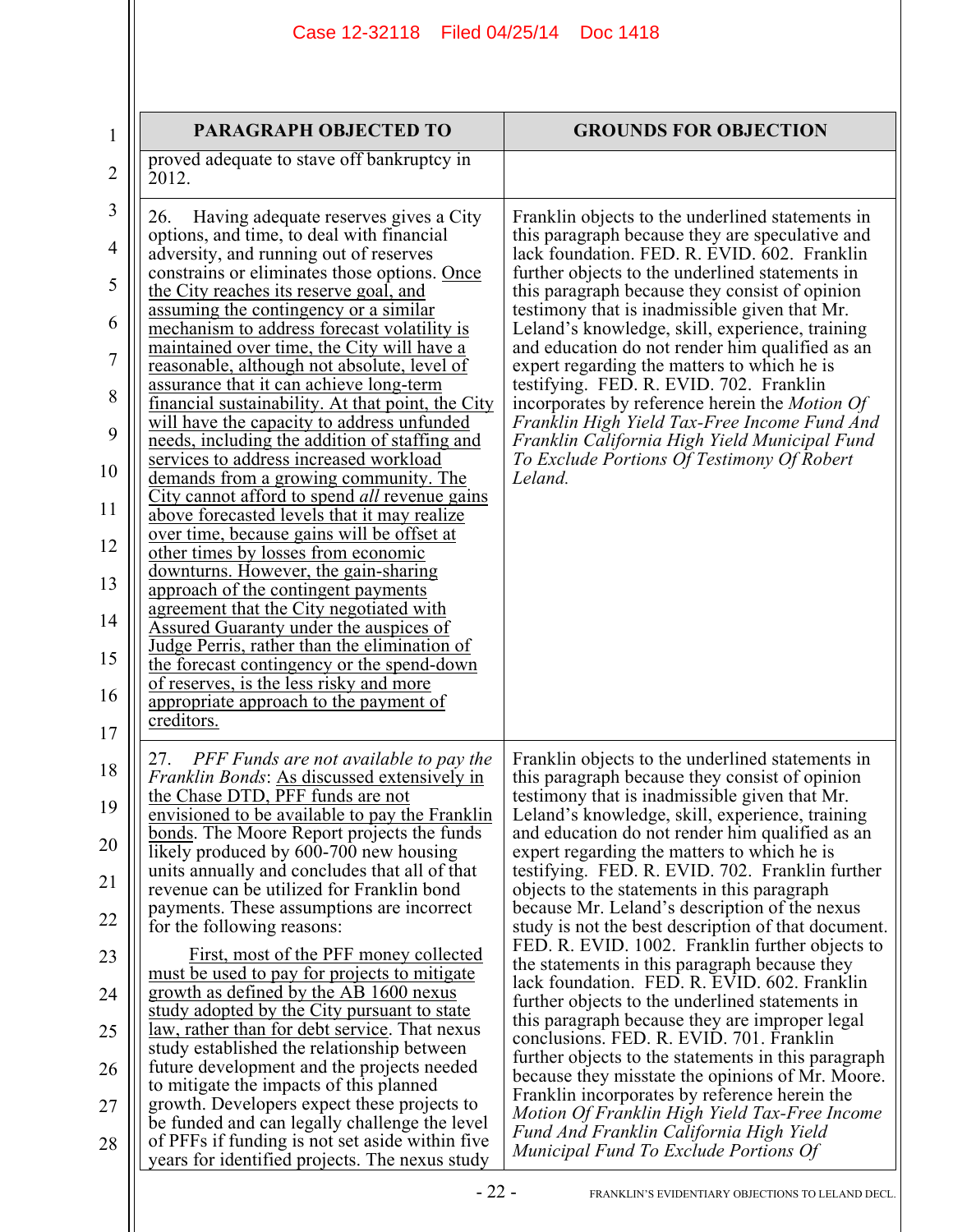| <b>GROUNDS FOR OBJECTION</b>                                                                                                                                                                                                                                                                                                                    |
|-------------------------------------------------------------------------------------------------------------------------------------------------------------------------------------------------------------------------------------------------------------------------------------------------------------------------------------------------|
| Testimony Of Robert Leland.                                                                                                                                                                                                                                                                                                                     |
|                                                                                                                                                                                                                                                                                                                                                 |
|                                                                                                                                                                                                                                                                                                                                                 |
| Franklin objects to the underlined statements in<br>this paragraph because they are improper legal<br>conclusions. FED. R. EVID. 701. Franklin<br>objects to the remainder of this paragraph<br>because it is speculative and lacks foundation.<br>FED. R. EVID. 602. Franklin further objects to<br>the remainder of this paragraph because it |
| Third, the rate of fees imposed is also an<br>collectively \$3.8 million in deficit, having had                                                                                                                                                                                                                                                 |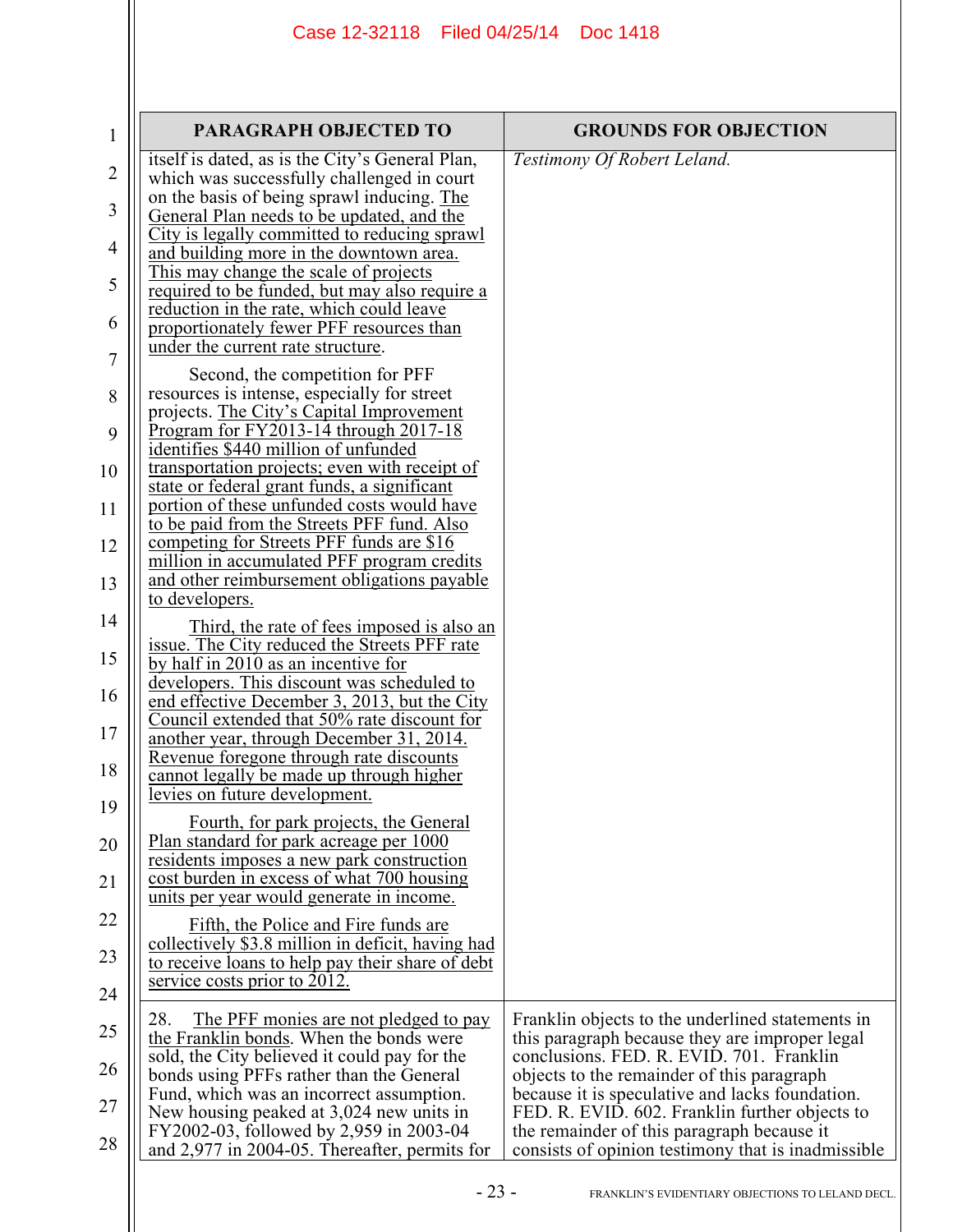| 1                | PARAGRAPH OBJECTED TO                                                                                                                        | <b>GROUNDS FOR OBJECTION</b>                                                                                                                      |
|------------------|----------------------------------------------------------------------------------------------------------------------------------------------|---------------------------------------------------------------------------------------------------------------------------------------------------|
| $\overline{2}$   | new housing units dropped dramatically, first<br>to 1,621 in 2005-06, then 689 in 2006-07, and<br>in 2007-08, the year before the bonds were | given that Mr. Leland's knowledge, skill,<br>experience, training and education do not render<br>him qualified as an expert regarding the matters |
| 3                | sold, to 283. In the past five years, new<br>housing has been stagnant, with 171, 162, 98,                                                   | to which he is testifying. FED. R. EVID. 702.<br>Franklin incorporates by reference herein the                                                    |
| $\overline{4}$   | 109, and 109 new units for each year,<br>respectively. Even when the bonds were sold,                                                        | Motion Of Franklin High Yield Tax-Free Income<br>Fund And Franklin California High Yield                                                          |
| 5                | housing was not being built at a rate that<br>would have supported the debt service,                                                         | Municipal Fund To Exclude Portions Of<br>Testimony Of Robert Leland.                                                                              |
| 6                | especially when all the competing demands<br>for these limited funds are taken into account.                                                 |                                                                                                                                                   |
| $\boldsymbol{7}$ | Moore states "the City already is<br>experiencing a real estate recovery." To the                                                            |                                                                                                                                                   |
| 8                | contrary, no recovery is happening yet in<br>terms of new construction, and just when that                                                   |                                                                                                                                                   |
| 9                | recovery will occur is still in question. The<br>City has issued only 64 building permits for                                                |                                                                                                                                                   |
| 10               | new housing in the first 9 months of the<br>current FY2013-14. Since the creation of the                                                     |                                                                                                                                                   |
| 11<br>12         | housing absorption study by consultant EPS<br>in June 2013, the City's estimate of homes to                                                  |                                                                                                                                                   |
| 13               | be issued building permits from FY2012-13<br>through $FY2016-17$ has dropped 63% to                                                          |                                                                                                                                                   |
| 14               | 1,850, from the original EPS estimate of<br>4,668. As a result of all of these factors, the                                                  |                                                                                                                                                   |
| 15               | millions of dollars of PFFs that Franklin<br>argues are available to pay their bonds simply<br>do not exist.                                 |                                                                                                                                                   |
| 16               | The City has undertaken significant<br>29.<br><i>revenue and cost initiatives:</i>                                                           | Franklin objects to the statements in this<br>paragraph because the FM3 report is the best                                                        |
| 17<br>18         | <i>Revenue Increases:</i> The City has<br>a.<br>been criticized for not adopting more revenue                                                | evidence of polling data. FED. R. EVID. 1002.<br>Franklin further objects to the underlined                                                       |
| 19               | increases. The Direct Testimony Declaration<br>of Robert Deis ("Deis DTD") addresses the                                                     | statements in this paragraph because they consist<br>of opinion testimony that is inadmissible given                                              |
| 20               | revenue measures considered by the City, the<br>polling it undertook to determine what could                                                 | that Mr. Leland's knowledge, skill, experience,<br>training and education do not render him                                                       |
| 21               | feasibly be passed by the voters (who must<br>approve any tax increase), the need to                                                         | qualified as an expert regarding the matters to<br>which he is testifying. FED. R. EVID. 702.                                                     |
| 22               | accompany a tax increase with improved<br>services, the low regard among voters for a                                                        | Franklin further objects to the statements in this<br>paragraph because they misstate the opinions of                                             |
| 23               | tax increase to pay obligations to creditors<br>(whether employees, retirees or debtholders),                                                | Mr. Moore. Franklin incorporates by reference<br>herein the <i>Motion Of Franklin High Yield Tax</i> -                                            |
| 24               | and the narrow margin by which the $0.75\%$<br>local sales tax was approved in the form of                                                   | Free Income Fund And Franklin California High<br>Yield Municipal Fund To Exclude Portions Of                                                      |
| 25               | Measure A in November 2013. The Deis<br>DTD cites the history of utility user tax rate                                                       | Testimony Of Robert Leland.                                                                                                                       |
| 26               | reductions and the adoption of Measure U,<br>which expanded the tax base but limited the                                                     |                                                                                                                                                   |
| 27               | rate to $6\%$ , down from $8\%$ in 2004. Polling<br>indicated that a measure imposing both a                                                 |                                                                                                                                                   |
| 28               | UUT increase and a sales tax increase would<br>not have passed.                                                                              |                                                                                                                                                   |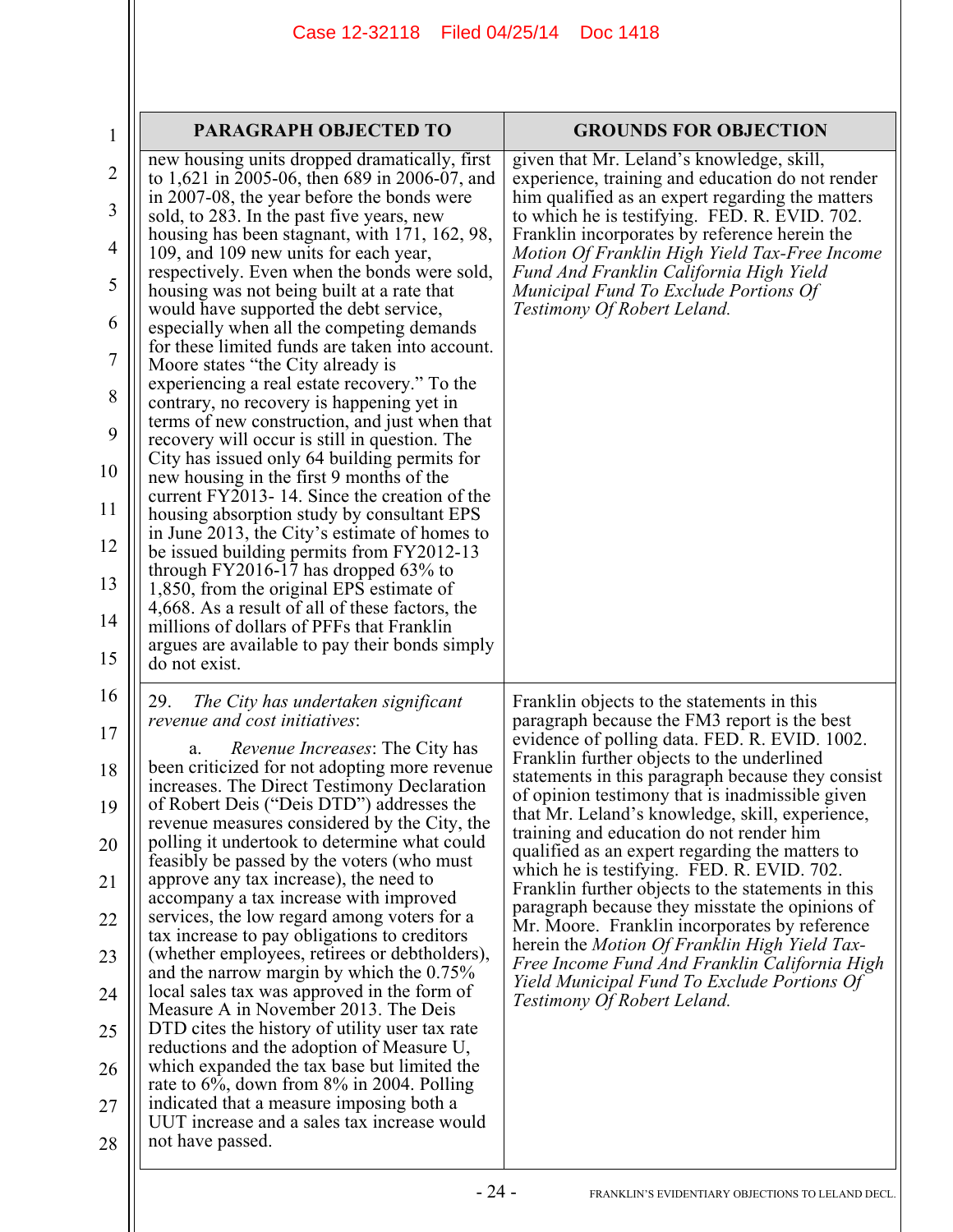| 1              | <b>PARAGRAPH OBJECTED TO</b>                                                                            | <b>GROUNDS FOR OBJECTION</b> |
|----------------|---------------------------------------------------------------------------------------------------------|------------------------------|
| $\overline{2}$ | Cost Efficiencies: The Moore<br>b.<br>Report criticizes the City for "assuming a                        |                              |
| 3              | total of just \$3.0 million in one-time                                                                 |                              |
|                | efficiency enhancements over the entire<br>forecast period". The Moore Report                           |                              |
| $\overline{4}$ | misunderstands the way the efficiency<br>savings works in the forecast. The City has                    |                              |
| 5              | embarked on a process of identifying                                                                    |                              |
| 6              | potential cost efficiencies or improved cost<br>recoveries, which are ways to reduce net                |                              |
| 7              | costs without having to also reduce service<br>levels to the public. Some of these savings              |                              |
| 8              | may be short-term in nature, and some may<br>be ongoing, but collectively the forecast                  |                              |
| 9              | assumes they will average a total \$3 million                                                           |                              |
| 10             | in savings annually from what baseline<br>operating expenditures would otherwise be.                    |                              |
|                | <i>Each</i> year the savings is <i>not</i> realized, the<br>ending fund balance would be reduced by \$3 |                              |
| 11             | million, so it behooves the City to identify<br>and implement appropriate savings measures,             |                              |
| 12             | and if any savings action comes to an end, to<br>find another measure to replace it. At another         |                              |
| 13             | point the Moore Report criticizes the "one-                                                             |                              |
| 14             | time" savings for not growing in value over<br>time; such growth was not assumed because                |                              |
| 15             | it is not envisioned that this will be a single<br>action that if left implemented would grow in        |                              |
| 16             | value by the inflation rate over time, but<br>rather a combination of items that might be               |                              |
| 17             | worth over \$3 million in some years, and                                                               |                              |
| 18             | under \$3 million in others, but would average<br>to \$3 million in <i>annual</i> savings over time.    |                              |
|                | <b>Support for Entertainment Venues:</b><br>c.                                                          |                              |
| 19             | While the Moore Report claims it is not<br>dictating to the City how to conduct its                     |                              |
| 20             | affairs," it goes on to state that General Fund<br>support of the entertainment venues "is              |                              |
| 21             | particularly difficult to justify" and if ended,                                                        |                              |
| 22             | could be used to pay Franklin. These<br>operating and administration subsidies to the                   |                              |
| 23             | Stockton Arena, Bob Hope Theater, Oak Park<br>Ice Area, and Ballpark total \$2.7 million                |                              |
| 24             | annually. These facilities are important to the<br>economic vitality and quality of life for            |                              |
| 25             | residents. There cannot be a long-term                                                                  |                              |
| 26             | recovery if the community does not offer<br>some amenities to its residents. Even if public             |                              |
|                | safety is the top priority, that cannot be all<br>that a city has to offer its residents; there has     |                              |
| 27             | to be a balance in services offered for long-<br>term economic development efforts to                   |                              |
| 28             | succeed. One of the areas in which                                                                      |                              |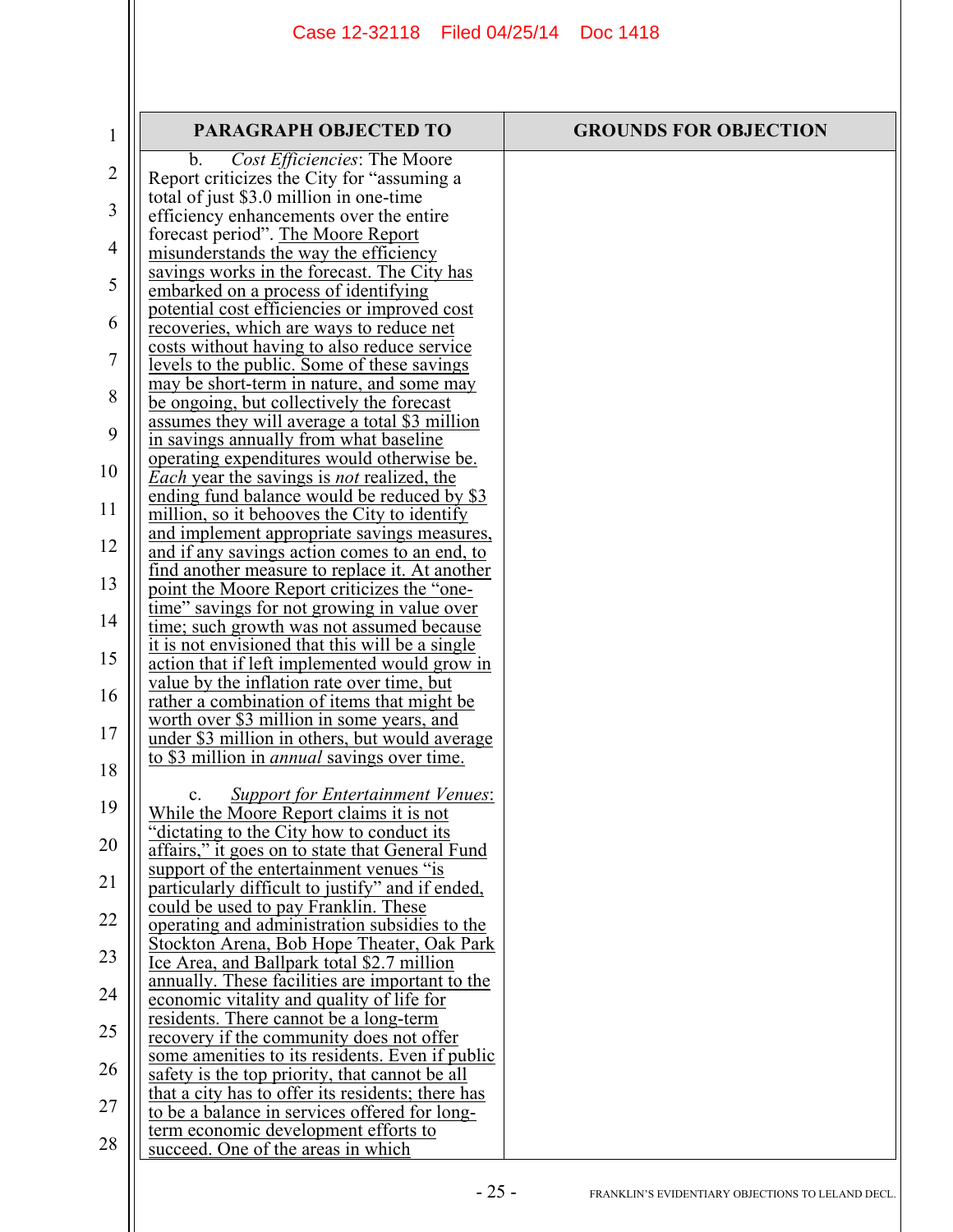| 1              | <b>PARAGRAPH OBJECTED TO</b>                                                             | <b>GROUNDS FOR OBJECTION</b>                     |
|----------------|------------------------------------------------------------------------------------------|--------------------------------------------------|
|                | restructuring savings is being sought is to                                              |                                                  |
| $\overline{2}$ | bring the support of the minor league ice                                                |                                                  |
|                | hockey and baseball teams more into line                                                 |                                                  |
| 3              | with industry standards, which is expected to                                            |                                                  |
|                | reduce costs by \$357,000 annually, and this is                                          |                                                  |
| 4              | incorporated into the budget forecast.                                                   |                                                  |
| 5              |                                                                                          |                                                  |
|                | <i>Golf Course Subsidy: The Moore</i><br>d.                                              |                                                  |
| 6              | Report questions inclusion of the \$450,000                                              |                                                  |
|                | subsidy to golf course operations on an                                                  |                                                  |
| 7              | ongoing basis: "Given that the City proposes                                             |                                                  |
|                | to relinquish possession of the golf courses<br>under the Plan, there will be no future  |                                                  |
| 8              | subsidy and those funds also could be used to                                            |                                                  |
|                | pay the City's obligation." As Moore points                                              |                                                  |
| 9              | out, the subsidy totals \$21.2 million over the                                          |                                                  |
|                | life of the LRFP. This is the amount of loss                                             |                                                  |
| 10             | that Franklin would incur over that period if                                            |                                                  |
|                | it chose to assume operation of the golf                                                 |                                                  |
| 11             | courses. The courses are already run by an                                               |                                                  |
|                | experienced private operator (KemperSports),                                             |                                                  |
| 12             | so the likelihood of further efficiencies is                                             |                                                  |
|                | low, and given competition from other                                                    |                                                  |
| 13             | courses in the region, the courses would                                                 |                                                  |
| 14             | likely lose significant rounds played if a                                               |                                                  |
|                | major greens fee increase were imposed to try                                            |                                                  |
| 15             | to close the gap, so the operating loss should                                           |                                                  |
|                | be a very real concern to Franklin.                                                      |                                                  |
| 16             | Furthermore, as reported by the New York<br>Times on April 19, according to the National |                                                  |
|                | Golf Foundation, golf has lost five million                                              |                                                  |
| 17             | golfers over the past decade, and 20% of the                                             |                                                  |
|                | existing 25 million golfers are "apt to quit                                             |                                                  |
| 18             | over the next five years." A true and correct                                            |                                                  |
|                | copy of this article is attached hereto as                                               |                                                  |
| 19             | <b>Exhibit R.</b> The LRFP took the prudent                                              |                                                  |
|                | approach of including the operating subsidy,                                             |                                                  |
| 20             | on the assumption that no party outside of the                                           |                                                  |
|                | City would be willing to operate money-                                                  |                                                  |
| 21             | losing golf courses. The trade-off for the City                                          |                                                  |
| 22             | is that the courses offer a recreational                                                 |                                                  |
|                | amenity to its citizens, and it recognizes that                                          |                                                  |
| 23             | few public recreational facilities of any sort                                           |                                                  |
|                | pay their own way.                                                                       |                                                  |
| 24             |                                                                                          |                                                  |
|                | <b>Treatment of Retirees: The Moore</b><br>30.                                           | Franklin objects to the statements in this       |
| 25             | Report on page 17 cites the \$416.7 million                                              | paragraph because they misstate the opinions of  |
|                | unfunded actuarial accrued liability (UAAL)                                              | Mr. Moore. Franklin further objects to the       |
| 26             | for the City's retiree health benefits as of                                             | underlined statements in this paragraph because  |
|                | June 30, 2011 determined by Segal, and then                                              | they consist of opinion testimony that is        |
| 27             | compares it to "an unfunded liability with a                                             | inadmissible given that Mr. Leland's knowledge,  |
|                | present value of \$258.4 million for the Safety                                          | skill, experience, training and education do not |
| 28             | Plan and \$153.4 million for the<br>Miscellaneous Plan", a total of \$411.8              | render him qualified as an expert regarding the  |
|                |                                                                                          | matters to which he is testifying. FED. R. EVID. |
|                | ገሬ                                                                                       |                                                  |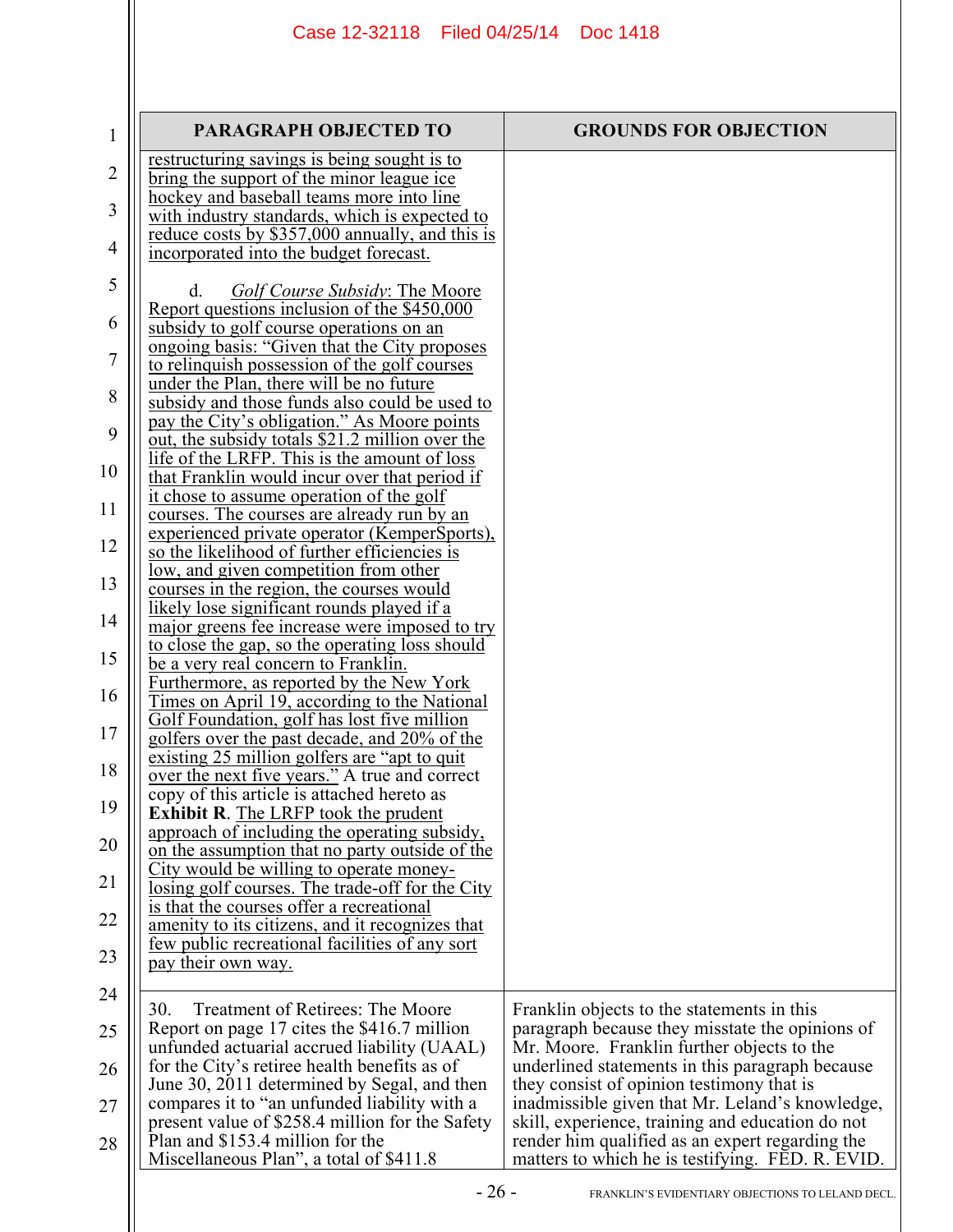| $\mathbf 1$                                                                            | <b>PARAGRAPH OBJECTED TO</b>                                                                                                                                                                                                                                                                                                                                                                                                                                                                                                                                                                                                                                                                                                                                                                                                                                                                                                                                                                                                                                                                                                                                                                                    | <b>GROUNDS FOR OBJECTION</b>                                                                                                                                                                                                                                                                                                                                                                                                                                                                                                                                |
|----------------------------------------------------------------------------------------|-----------------------------------------------------------------------------------------------------------------------------------------------------------------------------------------------------------------------------------------------------------------------------------------------------------------------------------------------------------------------------------------------------------------------------------------------------------------------------------------------------------------------------------------------------------------------------------------------------------------------------------------------------------------------------------------------------------------------------------------------------------------------------------------------------------------------------------------------------------------------------------------------------------------------------------------------------------------------------------------------------------------------------------------------------------------------------------------------------------------------------------------------------------------------------------------------------------------|-------------------------------------------------------------------------------------------------------------------------------------------------------------------------------------------------------------------------------------------------------------------------------------------------------------------------------------------------------------------------------------------------------------------------------------------------------------------------------------------------------------------------------------------------------------|
| $\overline{2}$<br>3<br>4<br>5<br>6<br>7<br>8<br>9<br>10<br>11<br>12<br>13              | million for the City's pension benefits as of<br>June 30, 2012. This is an inconsistent, apples-<br>and-oranges comparison in two respects.<br>First, the numbers are from different time<br>periods: the retiree health liability was valued<br>at June 30, 2011, and the pension liability a<br>year later, at June 30, 2012. Second, retire<br>health was valued using the unfunded<br>actuarial accrued liability calculation, while<br>the CalPERS figures Moore cites are for a<br>market value calculation. In the same page of<br>the CalPERS report, three lines earlier, is the<br>correct comparable figure, the "Unfunded<br>Accrued Liability (AVA) Basis" (AVA<br>stands for Actuarial Value of Assets); using<br>these numbers for June 30, 2012 the Safety<br>$\overline{Plan}$ is \$144.3 million and the Miscellaneous<br>Plan is \$62.3 million, for a total of \$206.6<br>million. However, for a comparison to the<br>same June 30, 2011 valuation date as Moore<br>cites for the retiree health, the comparable<br>unfunded actuarial accrued liability for<br>pension benefits is \$117.0 million for Safety<br>and \$54.9 million for Miscellaneous, for a<br>total of \$171.9 million. | 702. Franklin incorporates by reference herein<br>the Motion Of Franklin High Yield Tax-Free<br>Income Fund And Franklin California High Yield<br>Municipal Fund To Exclude Portions Of<br>Testimony Of Robert Leland.                                                                                                                                                                                                                                                                                                                                      |
| 14<br>15<br>16<br>17<br>18<br>19<br>20<br>21<br>22<br>23<br>24<br>25<br>26<br>27<br>28 | The City disputes Moore's<br>31.<br>methodology regarding calculation of retiree<br>health claims. However, using consistent<br>June 30, 2011, figures for unfunded actuarial<br>accrued liability in lieu of Moore's numbers,<br>significantly changes the overall recovery<br>rate cited by Moore, reducing it from 53.4%<br>to 28.8%.<br>fn9: Revised calculation as follows:<br>(\$ in millions)<br>Pension Unfunded Liability<br>Retiree % of PV of Projected Benefits<br>Retiree Share of Pension Unfunded Liability<br>PV Retiree Health (Unfunded Accrued Actuarial Liability)<br>Total Combined Claim (Moore Methodology)<br>Retiree Share of Pension Unfunded Liability<br>Retirees Settlement<br>Total<br>% of Combined Claim (Moore Methodology)<br><b>Moore Report</b><br>Safety<br>Misc<br>Total<br>$(6/30/12$ market value)<br>\$258.4<br>\$153.4<br>71.3%<br>68.4%<br>(unknown source)<br>184.2<br>104.9<br>289.2<br>$261.9$ $(6/30/11)$<br>551.1<br>289.2<br>5.1<br>294.3<br>53.4<br><b>Using Comparable Figures</b>                                                                                                                                                                           | Franklin objects to the statements in this<br>paragraph because they consist of opinion<br>testimony that is inadmissible given that Mr.<br>Leland's knowledge, skill, experience, training<br>and education do not render him qualified as an<br>expert regarding the matters to which he is<br>testifying. FED. R. EVID. 702. Franklin<br>incorporates by reference herein the <i>Motion Of</i><br>Franklin High Yield Tax-Free Income Fund And<br>Franklin California High Yield Municipal Fund<br>To Exclude Portions Of Testimony Of Robert<br>Leland. |
|                                                                                        | $-27-$                                                                                                                                                                                                                                                                                                                                                                                                                                                                                                                                                                                                                                                                                                                                                                                                                                                                                                                                                                                                                                                                                                                                                                                                          |                                                                                                                                                                                                                                                                                                                                                                                                                                                                                                                                                             |
|                                                                                        |                                                                                                                                                                                                                                                                                                                                                                                                                                                                                                                                                                                                                                                                                                                                                                                                                                                                                                                                                                                                                                                                                                                                                                                                                 | FRANKLIN'S EVIDENTIARY OBJECTIONS TO LELAND DECL.                                                                                                                                                                                                                                                                                                                                                                                                                                                                                                           |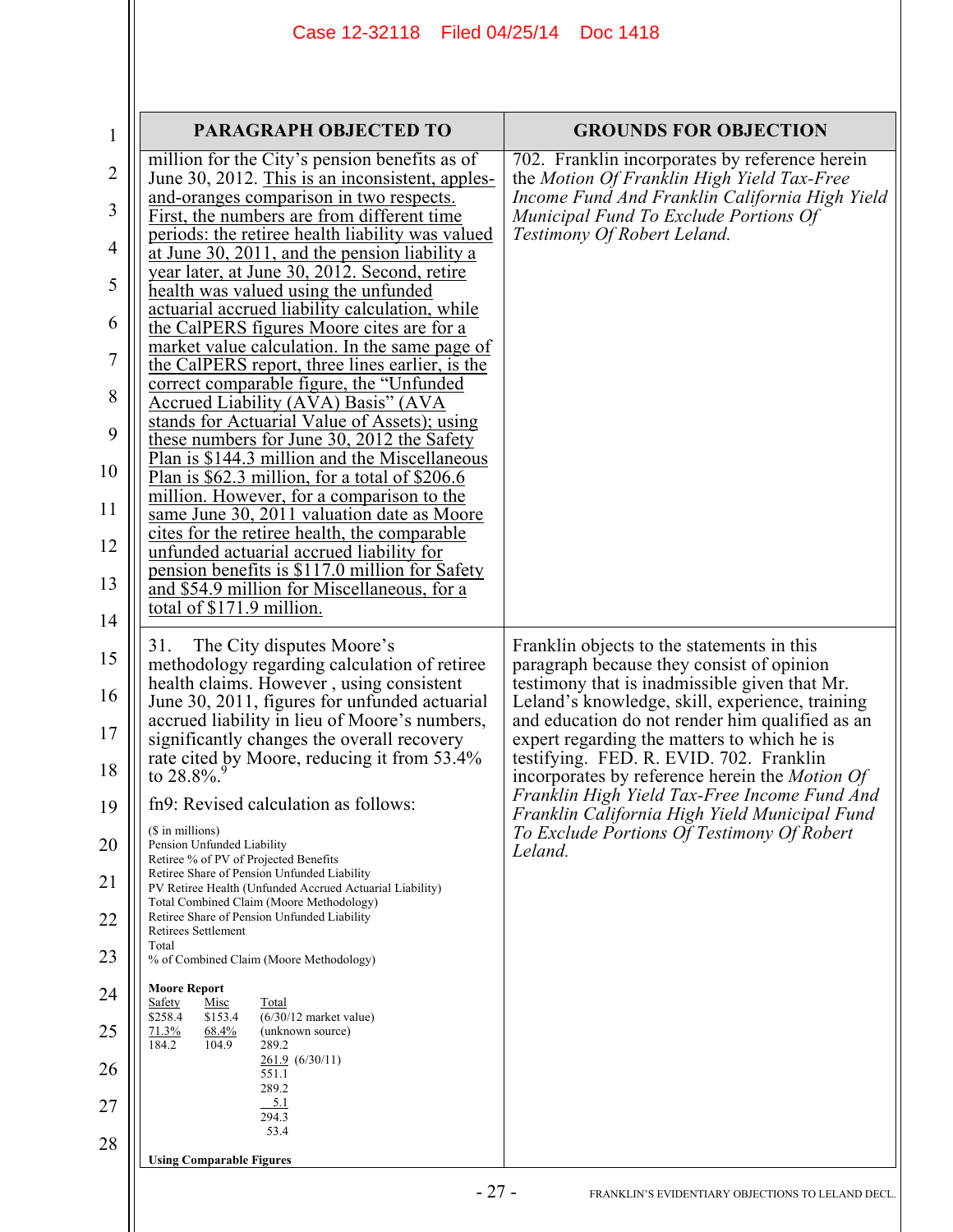| 1              | PARAGRAPH OBJECTED TO                                                                                                                 | <b>GROUNDS FOR OBJECTION</b>                                                                                                                |
|----------------|---------------------------------------------------------------------------------------------------------------------------------------|---------------------------------------------------------------------------------------------------------------------------------------------|
| 2              | Misc<br>Total<br>Safety<br>\$54.9<br>\$117.0<br>(line 6, p. 11 of PERS $6/30/11$ valuation)                                           |                                                                                                                                             |
| 3              | 58.2%<br>55.7%<br>(line $1d/1e$ , p. 11 of PERS $6/30/11$ valuation)<br>68.1<br>30.6<br>98.7<br>261.9(6/30/11)                        |                                                                                                                                             |
| 4              | 360.6<br>98.7                                                                                                                         |                                                                                                                                             |
| 5              | 5.1<br>103.8<br>28.8                                                                                                                  |                                                                                                                                             |
| 6              | 32.                                                                                                                                   |                                                                                                                                             |
| $\overline{7}$ | Moore's analysis of CalPERS costs is<br>simplistic and wrong. The report                                                              | Franklin objects to the statements in this<br>paragraph because they misstate the opinions of<br>Mr. Moore. Franklin further objects to the |
| 8              | demonstrates no understanding of what is<br>driving CalPERS rate changes (which apply                                                 | statements in this paragraph because they consist                                                                                           |
| 9              | across the board statewide and are not unique<br>to Stockton), and does not recognize that the                                        | of opinion testimony that is inadmissible given<br>that Mr. Leland's knowledge, skill, experience,                                          |
| 10             | LRFP builds in pension rate increases in<br>excess of what CalPERS currently projects<br>and that the City projects a balanced budget | training and education do not render him<br>qualified as an expert regarding the matters to<br>which he is testifying. FED. R. EVID. 702.   |
| 11             | over a 30-year period, using revenue<br>estimates that Moore believes are                                                             | Franklin incorporates by reference herein the<br>Motion Of Franklin High Yield Tax-Free Income                                              |
| 12             | "conservative."                                                                                                                       | Fund And Franklin California High Yield<br>Municipal Fund To Exclude Portions Of                                                            |
| 13             |                                                                                                                                       | Testimony Of Robert Leland.                                                                                                                 |
| 14             | 33.<br>The Moore Report's Comparison of<br>Rates Among Cities is Invalid: Moore                                                       | Franklin objects to the statements in this<br>paragraph because they consist of opinion                                                     |
| 15             | compares CalPERS employer rates from a<br>group of cities with populations of 200,000 to                                              | testimony that is inadmissible given that Mr.<br>Leland's knowledge, skill, experience, training                                            |
| 16             | 500,000 to that of Stockton and pronounces<br>that "the City's contribution rates are well                                            | and education do not render him qualified as an<br>expert regarding the matters to which he is                                              |
| 17             | above peer cities and are projected to grow<br>rapidly." CalPERS rates for nearly all cities                                          | testifying. FED. R. EVID. 702. Franklin<br>incorporates by reference herein the <i>Motion Of</i>                                            |
| 18             | are expected to grow rapidly, due to the rate<br>smoothing and unfunded liability                                                     | Franklin High Yield Tax-Free Income Fund And<br>Franklin California High Yield Municipal Fund                                               |
| 19             | amortization changes and mortality<br>improvement changes discussed in paragraph                                                      | To Exclude Portions Of Testimony Of Robert<br>Leland.                                                                                       |
| 20             | 18. Due to these changes in CalPERS rate-<br>setting policies, rates will go up in the near-                                          |                                                                                                                                             |
| 21             | term, then level off and eventually drop as<br>unfunded liabilities are paid off over fixed                                           |                                                                                                                                             |
| 22             | time periods, rather than being amortized<br>over a rolling 30-year period. This is not                                               |                                                                                                                                             |
| 23             | discussed by Moore. There are also unique<br>aspects to each city, large or small, that                                               |                                                                                                                                             |
| 24             | influence their CalPERS employer rates.<br>Stockton's employer rate for FY2014-15 is                                                  |                                                                                                                                             |
| 25             | 41.385% of payroll, but there are smaller<br>cities than Stockton that have higher rates,                                             |                                                                                                                                             |
| 26             | such as Placentia (population 52,000) which<br>has a safety rate of 50.865%. Moore focuses                                            |                                                                                                                                             |
| 27             | on Safety rates, but his own data shows that<br>Stockton's FY2014-15 Miscellaneous rate of                                            |                                                                                                                                             |
| 28             | 20.090% only ranks 8th out of his 12<br>comparison cities, below the median rate of                                                   |                                                                                                                                             |
|                | $-28-$                                                                                                                                | FRANKLIN'S EVIDENTIARY OBJECTIONS TO LELAND DECL.                                                                                           |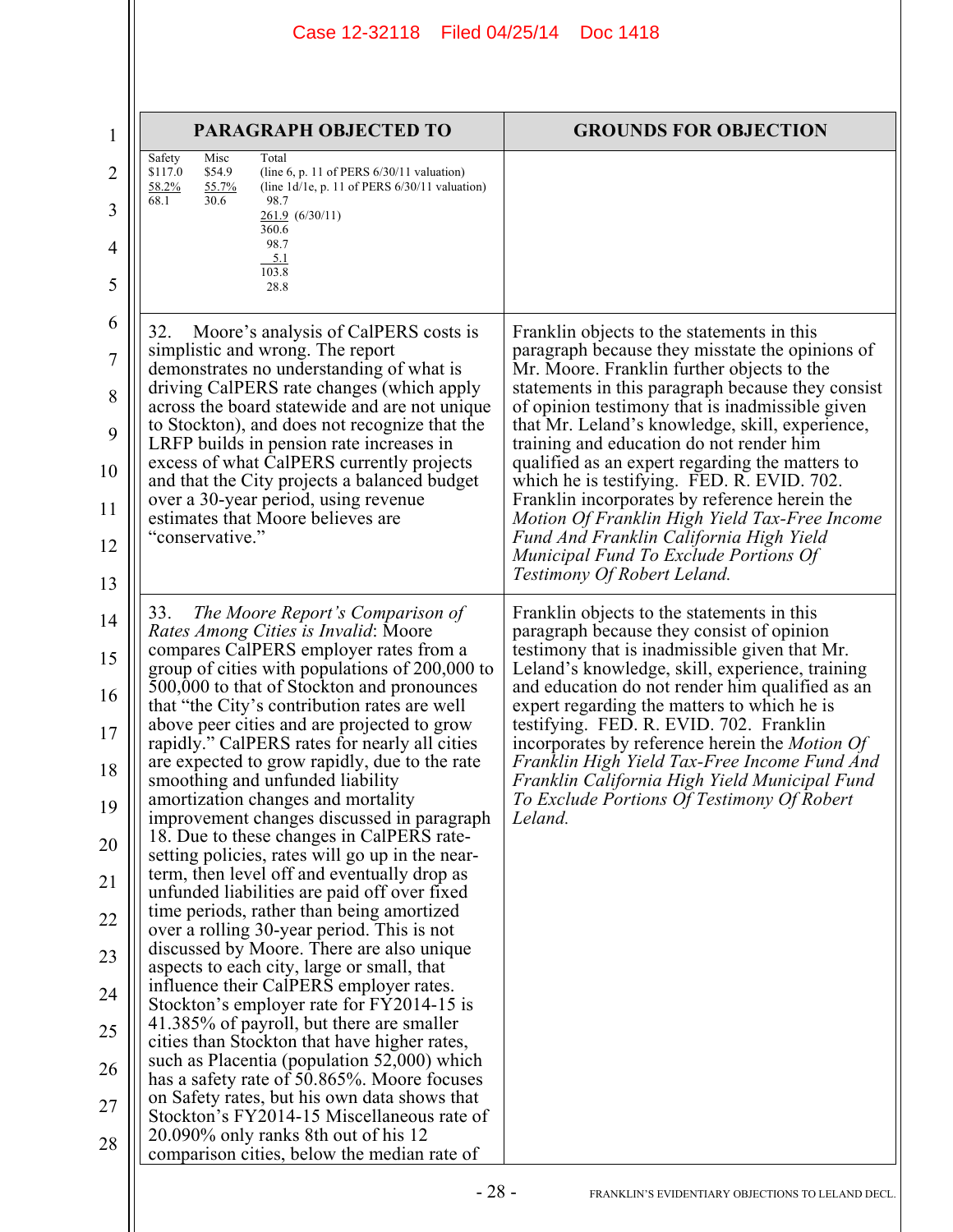| $\mathbf 1$    | <b>PARAGRAPH OBJECTED TO</b>                                                                      | <b>GROUNDS FOR OBJECTION</b>                      |
|----------------|---------------------------------------------------------------------------------------------------|---------------------------------------------------|
| $\overline{2}$ | 22.125%. San Bernardino is also bankrupt,<br>but its Safety rate for FY2014-15 is only            |                                                   |
| 3              | 31.455%, which is <i>below</i> the median Safety                                                  |                                                   |
|                | rate of 34.035%, so the correlation between<br>CalPERS rates and city financial health is not     |                                                   |
| 4              | clear. Moore's survey seems to assume that<br>employer rates are the determining factor in        |                                                   |
| 5              | the magnitude of city retirement costs. This is<br>simply not true, for the following reasons:    |                                                   |
| 6              | First, if a city picks up all or a portion of                                                     |                                                   |
| 7              | the employee rate, then this action results in                                                    |                                                   |
| 8              | an additional city pension cost that is not<br>reflected in the employer rate. Stockton does      |                                                   |
| 9              | not pick up the employee's share of the rate,<br>but many other cities do, meaning that some      |                                                   |
| 10             | cities that rank lower in employer rate than<br>Stockton are really paying up to eight            |                                                   |
|                | percentage points more in total rate for                                                          |                                                   |
| 11             | Miscellaneous employees, and up to nine<br>percentage points more for Safety employees.           |                                                   |
| 12             | This is not reflected in Moore's survey.                                                          |                                                   |
| 13             | Second, the survey ignores whether or<br>not a city belongs to Social Security. A city            |                                                   |
| 14             | that belongs to Social Security (Stockton<br>does not) would pay another 6.2% of payroll          |                                                   |
| 15             | for retirement-related costs, a reality that is<br>not reflected in Moore's survey. CalPERS       |                                                   |
| 16             | reports that there is no difference between                                                       |                                                   |
| 17             | employer rates of cities not in Social Security<br>and those that are part of Social Security but |                                                   |
|                | do not "coordinate" their PERS benefits with<br>Social Security. There is a negligible            |                                                   |
| 18             | potential impact in normal cost rate for a<br>given city that elects to coordinate versus not     |                                                   |
| 19             | to coordinate. For any employer who is part<br>of a risk pool, CalPERS currently does not         |                                                   |
| 20             | calculate a different employer rate for an                                                        |                                                   |
| 21             | employer depending on whether they have<br>Social Security or are coordinated.                    |                                                   |
| 22             | Third, one must consider whether a city                                                           |                                                   |
| 23             | has sold pension obligation bonds (POBs).<br>The debt service paid on POBs is a pension-          |                                                   |
| 24             | related cost that must be taken into account,<br>because the employer rate of a POB city          |                                                   |
|                | would otherwise be higher than shown in the<br>survey if they had not issued a POB. Just how      |                                                   |
| 25             | much higher the employer rate would be is a                                                       |                                                   |
| 26             | reflection of the size of the POB and when<br>the proceeds were deposited with CalPERS,           |                                                   |
| 27             | which will determine the impact of the POB<br>on reducing the unfunded liability of that          |                                                   |
| 28             | city. The total retirement costs of the city will<br>be impacted by the POB size, structure and   |                                                   |
|                | $-29-$                                                                                            | FRANKLIN'S EVIDENTIARY OBJECTIONS TO LELAND DECL. |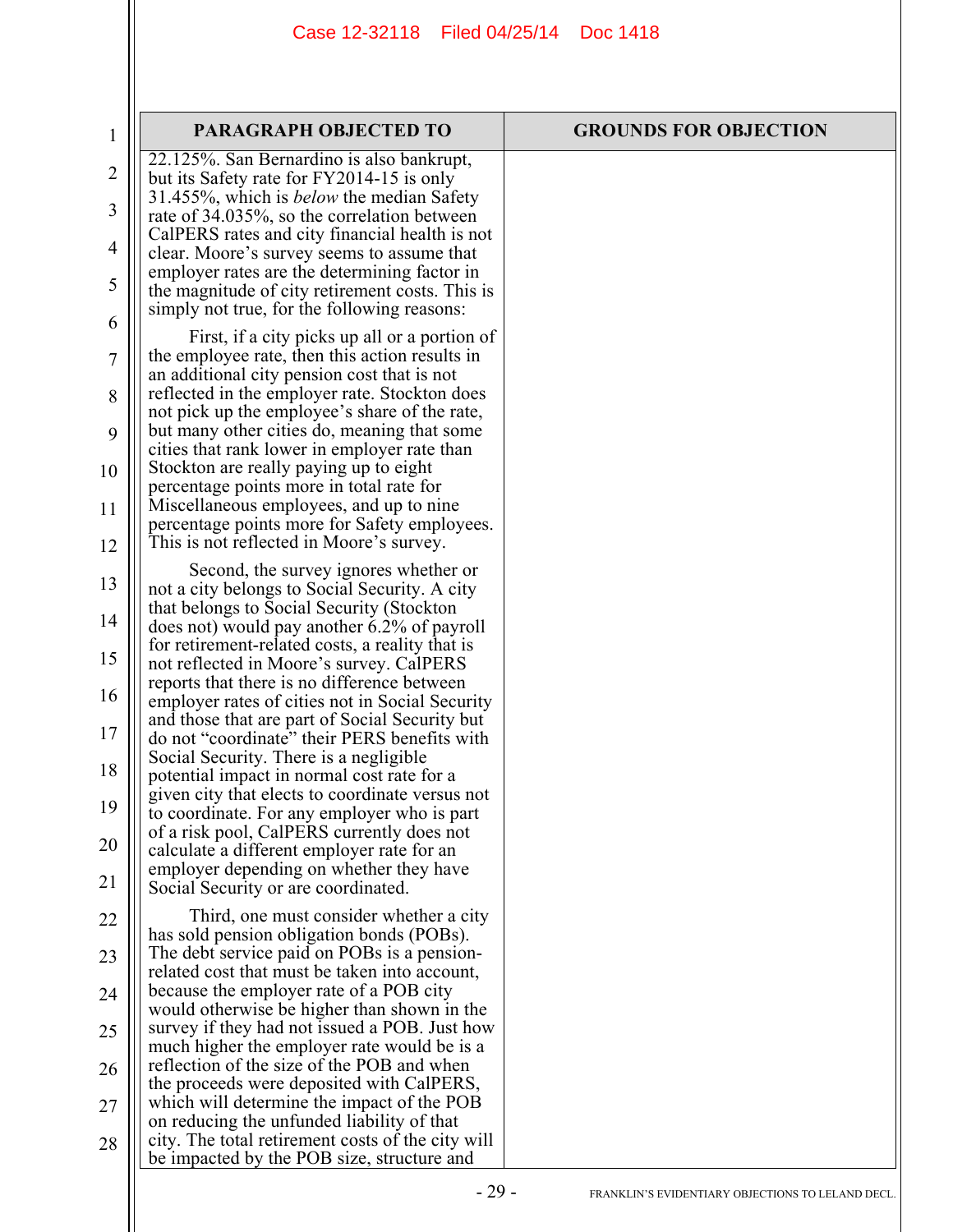| $\mathbf 1$ | PARAGRAPH OBJECTED TO                                                                                                                            | <b>GROUNDS FOR OBJECTION</b> |
|-------------|--------------------------------------------------------------------------------------------------------------------------------------------------|------------------------------|
| 2           | interest rate, which is also a function of when<br>the POB was issued. Stockton sold POBs, but                                                   |                              |
| 3           | the timing was bad as the economic<br>performance of CalPERS thereafter                                                                          |                              |
| 4           | significantly reduced the value of the City's<br>POB proceeds deposited with CalPERS.                                                            |                              |
| 5           | Without accounting for these variables<br>regarding POBs, the employer rate alone is                                                             |                              |
| 6           | an inadequate indicator of total pension-<br>related costs.                                                                                      |                              |
| 7           | Fourth, some cities have Employer-Paid<br>Member Contribution (EPMC) benefits,                                                                   |                              |
| 8           | which increase employee retirement pay by<br>7-9%. The cost of this benefit is paid                                                              |                              |
| 9           | separately rather than recovered as part of the<br>employer rate. Stockton does not have                                                         |                              |
| 10          | EPMC, but for those cities that do, you would<br>have to add to their employer rate an "EPMC"<br>cost equivalent rate" to reflect the additional |                              |
| 11<br>12    | burden. EPMC costs are not factored into the<br>Moore survey.                                                                                    |                              |
| 13          | Fifth, some cities pay retirement-related<br>benefits such as deferred compensation and                                                          |                              |
| 14          | retiree medical. Stockton does not. Cities that<br>do pay these benefits have "hidden"                                                           |                              |
| 15          | retirement costs that the Moore survey does<br>not detect because it assumes that CalPERS<br>employer rates are the sole determinate of a        |                              |
| 16          | city's retirement cost burden.                                                                                                                   |                              |
| 17          | Sixth, an important consideration in the<br>level of a given city's employer rates is the<br>level of city payroll relative to the city's        |                              |
| 18<br>19    | annual unfunded liability contribution. This<br>unfunded contribution is a fixed amount and                                                      |                              |
| 20          | is collected via an "unfunded rate" applied,<br>along with the "normal cost" rate, to what                                                       |                              |
| 21          | CalPERS projects the city's payroll will be in<br>the contribution year; the normal cost and                                                     |                              |
| 22          | unfunded rates together comprise the overall<br>"employer rate" that is being compared in<br>Moore's Exhibit 12. However, two cities may         |                              |
| 23          | have identical normal costs and unfunded<br>liability contributions, and yet city A with a                                                       |                              |
| 24          | larger payroll will have a lower unfunded rate<br>compared to city B, making city A's overall                                                    |                              |
| 25          | employer rate lower than city $B$ 's, and thus<br>making it appear as if city B's pension                                                        |                              |
| 26          | burden is greater, when it is in fact the same.<br>A city that has significantly reduced its                                                     |                              |
| 27          | payroll through position and compensation<br>cuts (such as Stockton), has a lower payroll<br>relative to its fixed unfunded contribution,        |                              |
| 28          | and thus CalPERS has to charge it a higher                                                                                                       |                              |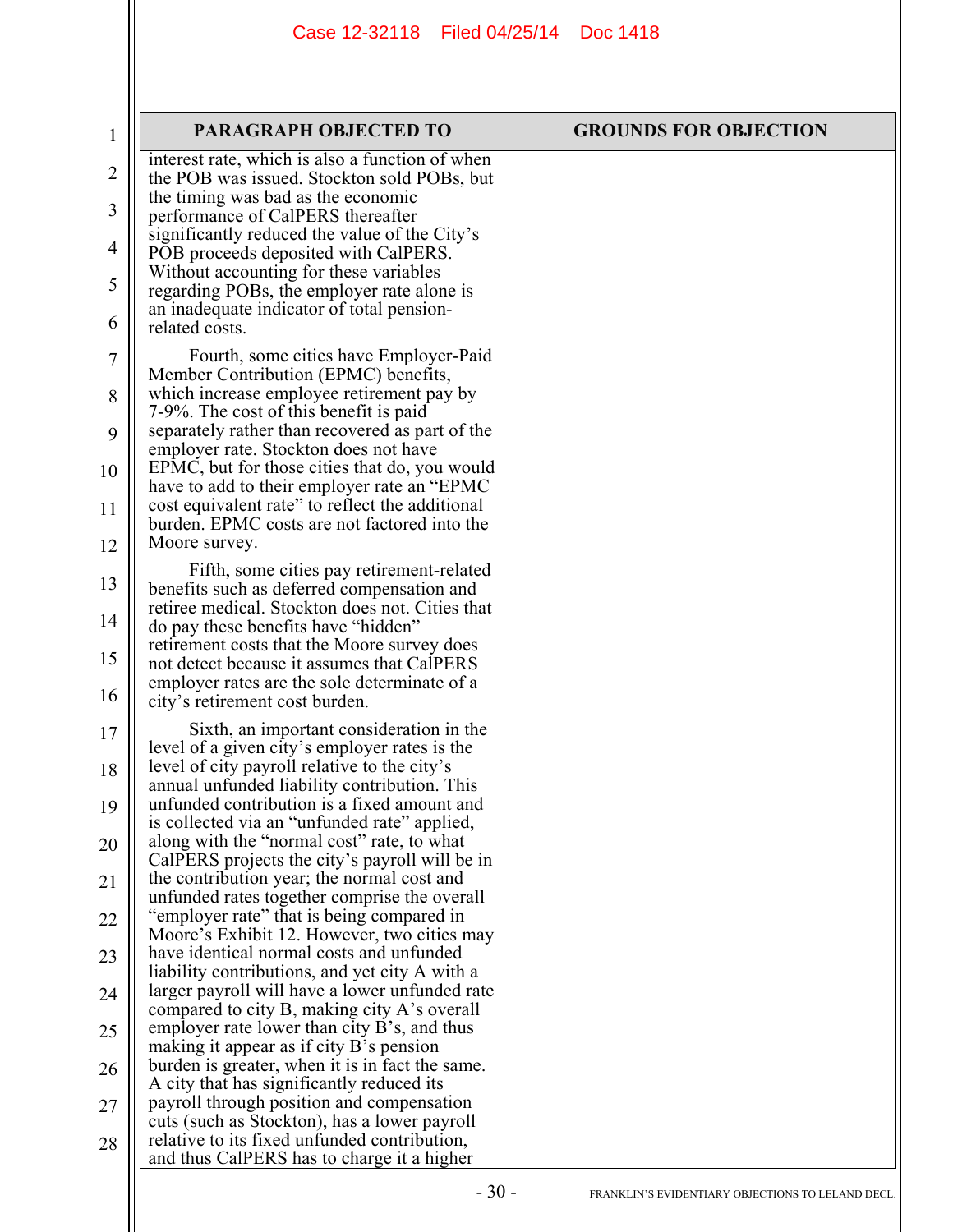| $\mathbf 1$    | <b>PARAGRAPH OBJECTED TO</b>                                                                     | <b>GROUNDS FOR OBJECTION</b> |
|----------------|--------------------------------------------------------------------------------------------------|------------------------------|
| $\overline{2}$ | unfunded rate just to collect the same                                                           |                              |
|                | unfunded contribution compared to prior<br>years; in Moore's comparison, a city such as          |                              |
| 3              | Stockton comes out with a higher rate, but                                                       |                              |
|                | that higher rate may not be indicative of                                                        |                              |
| $\overline{4}$ | increased pension costs. Without looking at                                                      |                              |
| 5              | the actual unfunded amounts due, Moore's<br>comparison of cities' employer rates at a            |                              |
|                | single point in time to gauge pension cost                                                       |                              |
| 6              | burdens misses the mark.                                                                         |                              |
| 7              | Seventh, the employer rate of a given                                                            |                              |
|                | city may appear low relative to another city                                                     |                              |
| 8              | simply by virtue of how that city has chosen<br>to implement employee cost sharing, where        |                              |
| 9              | employees agree to bear a greater share of                                                       |                              |
|                | pension costs than dictated by the level of the                                                  |                              |
| 10             | employee rate. Two identical cities with the<br>same cost sharing, say 2%, will have different   |                              |
| 11             | employer rates depending on which of two                                                         |                              |
|                | implementation approaches they select, even                                                      |                              |
| 12             | though the overall financial impact on the                                                       |                              |
|                | two cities is the same. In city A, a formal<br>contract amendment is implemented, which          |                              |
| 13             | increases the employee rate by 2%; this                                                          |                              |
| 14             | action reduces the employer rate by 2% to                                                        |                              |
|                | compensate. In city B, an employer                                                               |                              |
| 15             | independent agreement (EIA) is<br>implemented, through which the affected                        |                              |
| 16             | bargaining groups pay the city 2% through                                                        |                              |
|                | payroll deductions; in this case the city's                                                      |                              |
| 17             | employer rate levied by CalPERS is                                                               |                              |
| 18             | unchanged, meaning they pay the same<br>amount to CalPERS, but the city is                       |                              |
|                | reimbursed the 2% of payroll from the                                                            |                              |
| 19             | employees and thus achieves the same net                                                         |                              |
|                | dollar savings as city A. Stockton has a minor                                                   |                              |
| 20             | cost sharing from fire employees, but without<br>knowing the cost-sharing arrangements that      |                              |
| 21             | may apply to each of the other survey cities,                                                    |                              |
|                | one would have no way of knowing whether                                                         |                              |
| 22             | some of those rates are effectively overstated<br>or understated, relative to actual net pension |                              |
| 23             | costs. Moore's survey is silent as to cost                                                       |                              |
|                | sharing impacts.                                                                                 |                              |
| 24             | Eighth, the survey measures only tier                                                            |                              |
| 25             | one rates of the cities, and does not take into                                                  |                              |
|                | account whether or not a city has                                                                |                              |
| 26             | implemented second tier rates at lower<br>benefits than for tier one employees. PEPRA            |                              |
|                | only applies to new employees that are also                                                      |                              |
| 27             | new to public pension systems. When cities                                                       |                              |
| 28             | implement second tier plans (such as<br>Stockton did in 2012), new employees who                 |                              |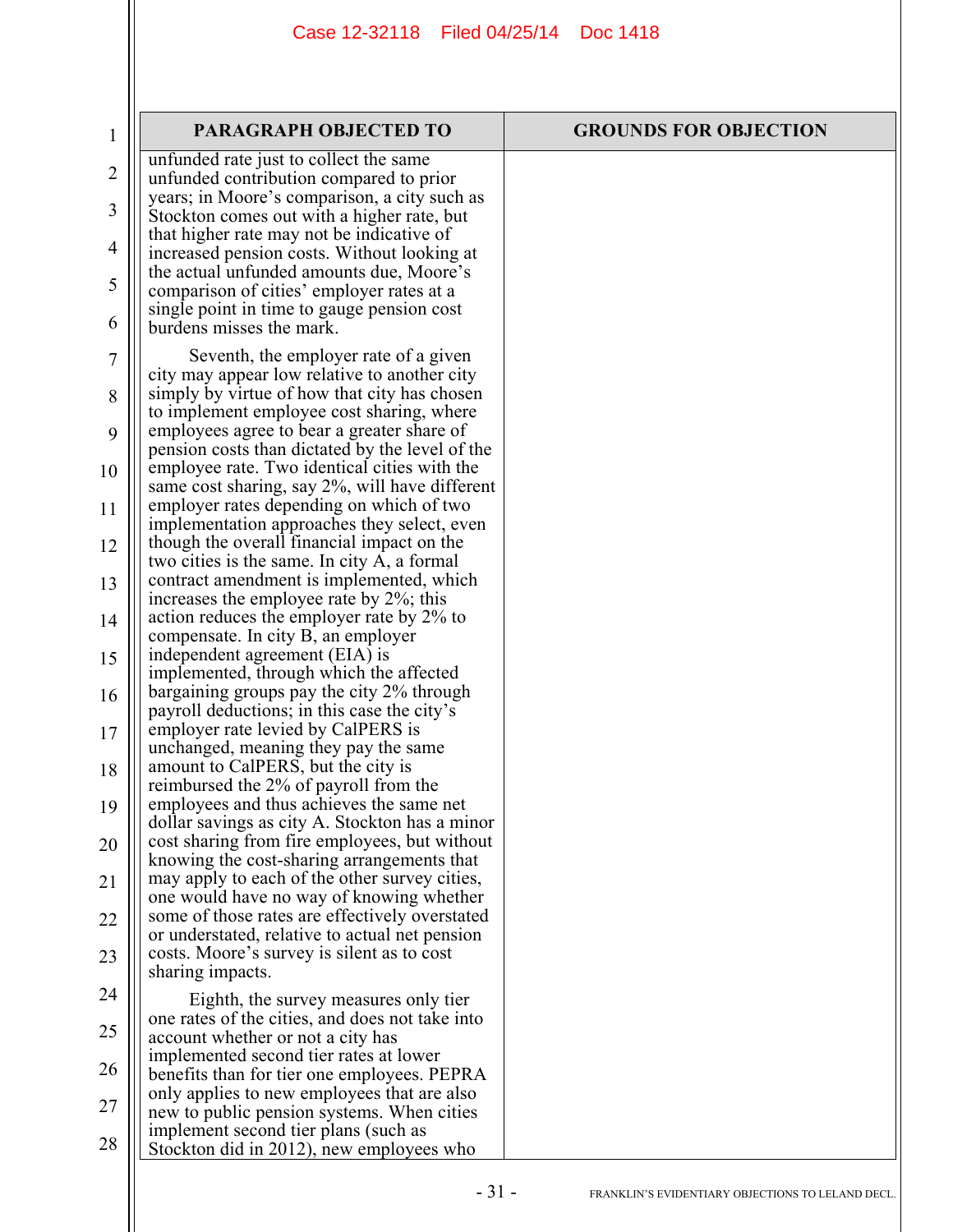| 1              | <b>PARAGRAPH OBJECTED TO</b>                                                                                                        | <b>GROUNDS FOR OBJECTION</b>                                                                                                                   |
|----------------|-------------------------------------------------------------------------------------------------------------------------------------|------------------------------------------------------------------------------------------------------------------------------------------------|
| 2              | are not subject to the PEPRA reductions<br>(meaning they are already members of PERS                                                |                                                                                                                                                |
| 3              | or a reciprocal public pension system), will<br>still be subject to the lower "second tier"                                         |                                                                                                                                                |
| 4              | benefit levels, which will reduce the pension<br>costs of these cities. Not all cities have done                                    |                                                                                                                                                |
| 5              | this. Without taking the future impact of<br>second tier benefit plans, and PEPRA, into                                             |                                                                                                                                                |
| 6              | account, looking only at tier one rates is<br>misleading as to the ongoing retirement costs                                         |                                                                                                                                                |
| $\overline{7}$ | of a given city. There are other reasons for<br>the disparity in rates among cities, including:                                     |                                                                                                                                                |
| 8              | benefit levels contracted for by the city;<br>demographic issues such as age distribution                                           |                                                                                                                                                |
| 9              | of employees (which can be affected by<br>budget cuts removing the youngest                                                         |                                                                                                                                                |
| 10             | employees); level of disability retirements;<br>and whether or not a city has an annual side                                        |                                                                                                                                                |
| 11             | fund payment (relevant to smaller cities that<br>are pooled plan participants). None of the                                         |                                                                                                                                                |
| 12             | extenuating circumstances discussed above<br>are acknowledged by Moore. Moore's failure                                             |                                                                                                                                                |
| 13             | to address these important factors renders his<br>comparison of city CalPERS rates                                                  |                                                                                                                                                |
| 14             | meaningless.                                                                                                                        |                                                                                                                                                |
| 15             | CalPERS rates are increasing, but the<br>34.<br>City's forecast accounts for this: Moore's                                          | Franklin objects on the ground that the<br>statements in this paragraph misstate the opinions                                                  |
| 16             | report takes a Chicken Little "the sky is<br>falling" tenor when it comes to his discussion                                         | of Mr. Moore. Franklin further objects to the<br>statements in this paragraph because they consist                                             |
| 17             | of CalPERS rate increases. Yes, rates are<br>increasing, for the reasons discussed in<br>paragraph 18 above, although none of these | of opinion testimony that is inadmissible given<br>that Mr. Leland's knowledge, skill, experience,<br>training and education do not render him |
| 18             | reasons are acknowledged by Moore, who<br>prefers to use inflammatory terms such as                                                 | qualified as an expert regarding the matters to<br>which he is testifying. FED. R. EVID. 702.                                                  |
| 19             | "extremely high increasing dramatically<br>unpredictable and literally out of the City's                                            | Franklin incorporates by reference herein the<br>Motion Of Franklin High Yield Tax-Free Income                                                 |
| 20             | control." Moore acknowledges that there is a<br>cycle to these rate changes: they will increase                                     | Fund And Franklin California High Yield<br>Municipal Fund To Exclude Portions Of                                                               |
| 21             | in the near-term, taper off as the cost savings<br>from the PEPRA are realized through                                              | Testimony Of Robert Leland.                                                                                                                    |
| 22             | employee turnover (with new hires receiving<br>lower benefits), and then significant                                                |                                                                                                                                                |
| 23             | reductions will occur over the long-term as<br>unfunded liability is paid off (rather than                                          |                                                                                                                                                |
| 24             | being rolled over), ultimately leaving only a<br>normal cost rate with no unfunded liability.                                       |                                                                                                                                                |
| 25             | Moore acknowledges that increases in<br>CalPERS rates are built into the LRFP, but                                                  |                                                                                                                                                |
| 26             | questions why the City's Safety rate is less<br>than the CalPERS rate projection for                                                |                                                                                                                                                |
| 27             | FY2019-20 from its June 30, 2012, valuation.<br>This is because the CalPERS projections do                                          |                                                                                                                                                |
| 28             | not yet include PEPRA impacts, which will                                                                                           |                                                                                                                                                |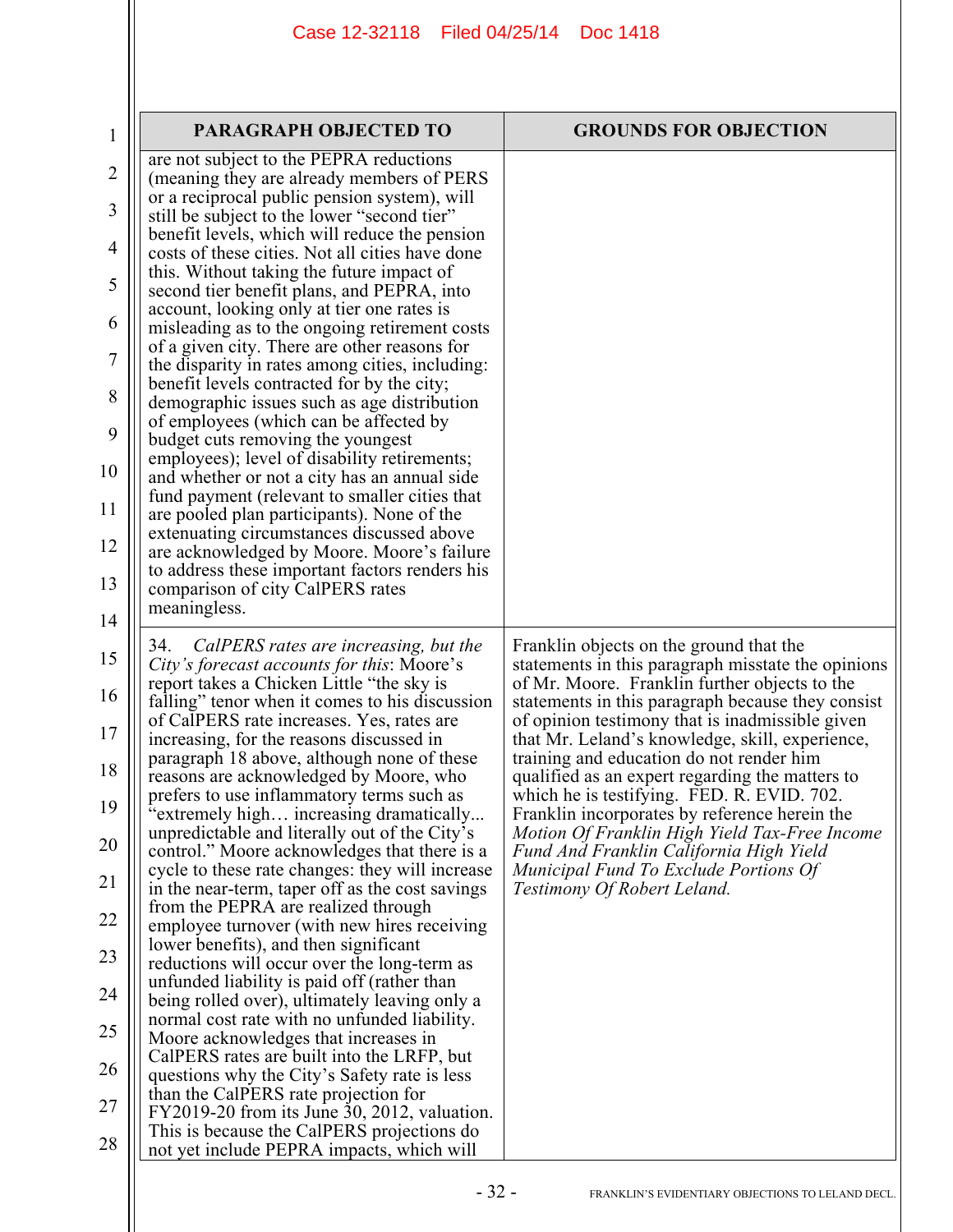| $\mathbf{1}$ | PARAGRAPH OBJECTED TO                                                                           | <b>GROUNDS FOR OBJECTION</b>                                                                         |
|--------------|-------------------------------------------------------------------------------------------------|------------------------------------------------------------------------------------------------------|
| 2            | reduce the composite rate (weighted by<br>distribution of employees among three tiers           |                                                                                                      |
| 3            | of plan benefits) over time; this is stated on<br>pages 26 and A-17 of the CalPERS              |                                                                                                      |
| 4            | valuations attached to the Moore Report. The<br>LRFP incorporated projected PEPRA               |                                                                                                      |
| 5            | savings, and assumes the additional positions<br>filled under the Marshall Plan are all hired   |                                                                                                      |
| 6            | under PEPRA benefit levels.                                                                     |                                                                                                      |
| 7            | However, the fact that CalPERS rates<br>35.<br>are increasing is not cause to assume that       | Franklin objects to the statements in this<br>paragraph because they consist of opinion              |
| 8            | these costs are any more unpredictable than<br>the multitude of other expenditures and          | testimony that is inadmissible given that Mr.<br>Leland's knowledge, skill, experience, training     |
| 9            | revenues about which the City must make<br>assumptions. That is life in the budget world.       | and education do not render him qualified as an<br>expert regarding the matters to which he is       |
| 10           | The City makes assumptions about the future<br>growth of all items in its LRFP. The issue of    | testifying. FED. R. EVID. 702. Franklin further<br>objects to the statements in this paragraph       |
| 11           | unpredictability is being addressed by<br>CalPERS, which has become more                        | because they assume facts not in evidence.<br>Franklin incorporates by reference herein the          |
| 12           | transparent in their dealings with its member<br>agencies: CalPERS staff holds annual           | Motion Of Franklin High Yield Tax-Free Income<br>Fund And Franklin California High Yield             |
| 13           | briefings and workshops; Chief Actuary Alan<br>Milligan and his staff regularly make            | Municipal Fund To Exclude Portions Of<br>Testimony Of Robert Leland.                                 |
| 14           | presentations at meetings of the League of<br>California Cities and other professional          |                                                                                                      |
| 15           | organizations such as the California Society<br>of Municipal Finance Officers; and CalPERS      |                                                                                                      |
| 16           | valuation reports have extended the rate<br>projection term from three to six years and         |                                                                                                      |
| 17           | provide expanded information. The recent<br>rate smoothing, amortization and mortality          |                                                                                                      |
| 18           | improvements enacted by CalPERS, while<br>significantly increasing rates over the next          |                                                                                                      |
| 19           | several years, are financially prudent changes<br>that will improve the long-term funded status |                                                                                                      |
| 20           | of the pension system, and reduce employer<br>rates in the long run. Finally, the increase in   |                                                                                                      |
| 21           | CalPERS costs is built into the LRFP and the<br>forecast remains balanced, with the City's      |                                                                                                      |
| 22           | reserve goal reached by 2034. This should be<br>the ultimate test: even if certain costs        |                                                                                                      |
| 23           | increase, does the budget remain balanced?<br>Stockton's LRFP meets that test.                  |                                                                                                      |
| 24           | In his conclusion, Moore calls for<br>36.                                                       | Franklin objects to the statements in this                                                           |
| 25           | "impairment" of the CalPERS pension<br>obligation, but gives no description of what             | paragraph because they misstate the opinions of<br>Mr. Moore. Franklin further objects to the        |
| 26           | this scenario would look like, how the City<br>would deal with the termination liability that   | statements in this paragraph because they consist<br>of opinion testimony that is inadmissible given |
| 27           | would be levied by CalPERS against the<br>City, what the implications would be for              | that Mr. Leland's knowledge, skill, experience,<br>training and education do not render him          |
| 28           | employee retention if the City is the only<br>major public employer in the state without a      | qualified as an expert regarding the matters to<br>which he is testifying. FED. R. EVID. 702.        |
|              | $-33-$                                                                                          | FRANKLIN'S EVIDENTIARY OBJECTIONS TO LELAND DECL.                                                    |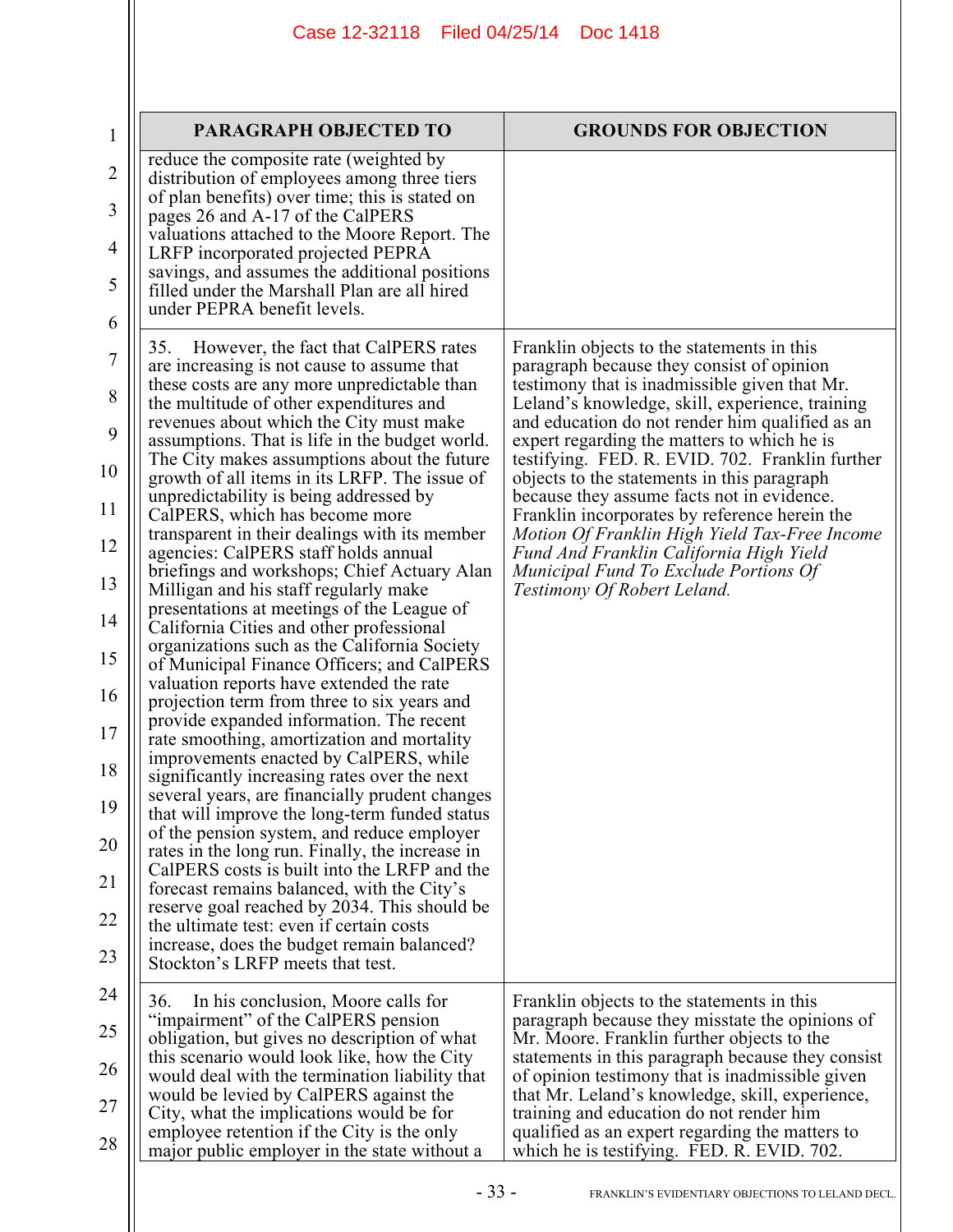| $\mathbf{1}$   | <b>PARAGRAPH OBJECTED TO</b>                                                                                                                | <b>GROUNDS FOR OBJECTION</b>                                                                                                                   |
|----------------|---------------------------------------------------------------------------------------------------------------------------------------------|------------------------------------------------------------------------------------------------------------------------------------------------|
| 2              | defined benefit pension plan, what the legal<br>basis would be for any alternative plan, and<br>what the costs of such an alternative would | Franklin incorporates by reference herein the<br>Motion Of Franklin High Yield Tax-Free Income<br>Fund And Franklin California High Yield      |
| 3<br>4         | be. These issues are addressed in the Direct<br>Testimony Declarations of Kim Nicholl and<br>Kurt Wilson.                                   | Municipal Fund To Exclude Portions Of<br>Testimony Of Robert Leland.                                                                           |
| 5              | Pension costs are not an unsustainably<br>37.                                                                                               | Franklin objects to the statements in this                                                                                                     |
| 6              | high percentage of General Fund<br><i>expenditures:</i> Moore compares projected                                                            | paragraph because they misstate the opinions of<br>Mr. Moore. Franklin further objects to the                                                  |
| $\overline{7}$ | CalPERS costs as a percent of total<br>expenditures and pronounces them                                                                     | statements in this paragraph because they consist<br>of opinion testimony that is inadmissible given                                           |
| 8              | "unsustainably high." This is a flawed<br>analysis for several reasons.                                                                     | that Mr. Leland's knowledge, skill, experience,<br>training and education do not render him                                                    |
| 9              | First, he compares the peak of CalPERS<br>costs (18.8% of total expenditures), to a<br>median of 8.9% for the period of FY1998-99           | qualified as an expert regarding the matters to<br>which he is testifying. FED. R. EVID. 702.<br>Franklin incorporates by reference herein the |
| 10<br>11       | through FY2011-12 (see Moore Exhibit 15).<br>That 8.9% figure is significantly biased by the                                                | Motion Of Franklin High Yield Tax-Free Income<br>Fund And Franklin California High Yield<br>Municipal Fund To Exclude Portions Of              |
| 12             | extraordinarily low CalPERS rates levied<br>during the first third of that period, including<br>three years during which the Miscellaneous  | Testimony Of Robert Leland.                                                                                                                    |
| 13             | Plan has zero rates and the Safety Plan                                                                                                     |                                                                                                                                                |
| 14             | averaged rates of 10.1%. In hindsight, no one<br>thinks levying such low rates was a good idea,                                             |                                                                                                                                                |
| 15             | so including them in a comparison period<br>makes no sense.                                                                                 |                                                                                                                                                |
| 16             | Second, CalPERS costs actually rose to<br>13.7% in FY2009-10, before the City                                                               |                                                                                                                                                |
| 17             | implemented significant pension cost savings<br>measures, including making employees pay                                                    |                                                                                                                                                |
| 18             | their own full share of the employee rate,<br>eliminating Employer-Paid Member                                                              |                                                                                                                                                |
| 19             | Contributions (which had previously<br>increased retirement pay by 9% for Safety                                                            |                                                                                                                                                |
| 20             | employees and 7% for Miscellaneous), and<br>eliminating salary COLAs and various add-<br>pay compensation. This reduced CalPERS             |                                                                                                                                                |
| 21             | costs to 8.9% of total expenditures in<br>FY2011-12.                                                                                        |                                                                                                                                                |
| 22             | Third, CalPERS costs only rise to 18.8%                                                                                                     |                                                                                                                                                |
| 23             | in future years because of the addition of 164<br>employees under the Marshall Plan on Crime.                                               |                                                                                                                                                |
| 24             | Without these new employees, CalPERS costs<br>are projected to peak at 15.9% of total                                                       |                                                                                                                                                |
| 25             | expenditures. This is only 2.2 percentage<br>points higher than the 13.7% level that existed                                                |                                                                                                                                                |
| 26             | before the City's pension cost-cutting<br>reforms.                                                                                          |                                                                                                                                                |
| 27<br>28       | Fourth, the 18.8% figure is a peak<br>amount that begins to fall when CalPERS<br>unfunded liabilities are paid off starting in              |                                                                                                                                                |
|                |                                                                                                                                             |                                                                                                                                                |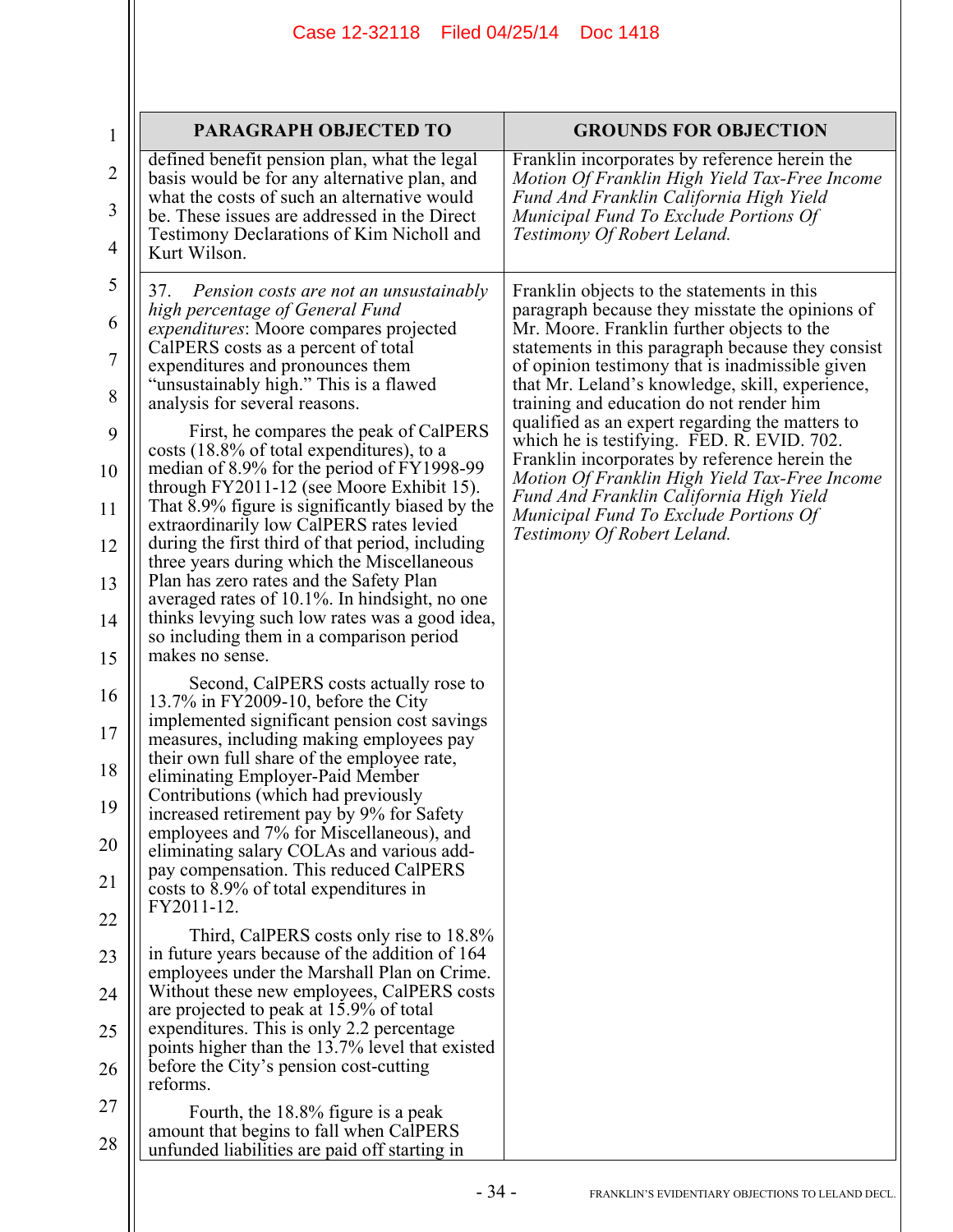| 1  | <b>PARAGRAPH OBJECTED TO</b>                                                                    | <b>GROUNDS FOR OBJECTION</b>                                                                  |
|----|-------------------------------------------------------------------------------------------------|-----------------------------------------------------------------------------------------------|
|    | 2032. By FY2040-41, CalPERS costs are                                                           |                                                                                               |
| 2  | projected to fall to 11.7% of total                                                             |                                                                                               |
| 3  | expenditures.                                                                                   |                                                                                               |
|    | Fifth, Moore believes the 18.8%                                                                 |                                                                                               |
| 4  | represents an unsustainable figure, but                                                         |                                                                                               |
|    | compared to what? Each city pays for<br>different costs from its General Fund. The              |                                                                                               |
| 5  | greater the cost of items paid for from the                                                     |                                                                                               |
| 6  | General Fund, the smaller pension costs will                                                    |                                                                                               |
|    | be as a percentage of the total expenditures.                                                   |                                                                                               |
| 7  | For example, some cities pay for capital                                                        |                                                                                               |
| 8  | projects out of the General Fund (Stockton<br>does not), or pay for a broader array of          |                                                                                               |
|    | services than does Stockton, or their total                                                     |                                                                                               |
| 9  | expenditures are swollen by significant                                                         |                                                                                               |
|    | transfers out to other funds because of their                                                   |                                                                                               |
| 10 | budgeting and accounting practices or other<br>factors unique to that city. Such cities would   |                                                                                               |
| 11 | appear to have "lower" pension costs by this                                                    |                                                                                               |
|    | measure, simply because the total                                                               |                                                                                               |
| 12 | expenditures and transfers out of the fund                                                      |                                                                                               |
|    | boost the base against which the pension costs                                                  |                                                                                               |
| 13 | are measured. Another identical city with the<br>same financial commitment but different fund   |                                                                                               |
| 14 | structure and budgeting practices could                                                         |                                                                                               |
|    | appear to have "higher" pension costs using                                                     |                                                                                               |
| 15 | this analysis. Stockton's General Fund has                                                      |                                                                                               |
|    | sustained budget cuts that took out many non-<br>personnel services, and the personnel services |                                                                                               |
| 16 | that are left are weighted toward Safety                                                        |                                                                                               |
| 17 | employees which have proportionately higher                                                     |                                                                                               |
|    | pension costs. Therefore, saying a particular                                                   |                                                                                               |
| 18 | percentage is "unsustainable" is<br>unsupportable without factoring in                          |                                                                                               |
| 19 | considerations of what the General Fund pays                                                    |                                                                                               |
|    | for versus other restricted funds. Again, the                                                   |                                                                                               |
| 20 | test should be whether or not the LRFP is                                                       |                                                                                               |
|    | projected to remain balanced, even with the<br>anticipated increase in CalPERS costs (and       |                                                                                               |
| 21 | addition of staff under the Marshall Plan), and                                                 |                                                                                               |
| 22 | it meets this test.                                                                             |                                                                                               |
|    |                                                                                                 |                                                                                               |
| 23 | Moore's reference to Vallejo is<br>38.<br><i>irrelevant to Stockton</i> : Whether Vallejo's     | Franklin objects to the statements in this<br>paragraph because they misstate the opinions of |
| 24 | pension costs are increasing, or its Safety rate                                                | Mr. Moore. Franklin further objects to the                                                    |
|    | and pension costs as a percentage of total                                                      | statements in this paragraph because they consist                                             |
| 25 | expenditures are higher than the comparable                                                     | of opinion testimony that is inadmissible given                                               |
| 26 | figures for Stockton, are irrelevant to the case<br>at hand. Vallejo has, however, taken        | that Mr. Leland's knowledge, skill, experience,<br>training and education do not render him   |
|    | important steps to balance its budget,                                                          | qualified as an expert regarding the matters to                                               |
| 27 | including imposing by a unanimous Council                                                       | which he is testifying. FED. R. EVID. 702.                                                    |
|    | vote a new Police contract last fall with a 5%                                                  | Franklin further objects to the statements in this                                            |
| 28 | pay cut and higher employee contributions to<br>their health insurance. In March 2014,          | paragraph because they assume facts not in<br>evidence. Franklin further objects to the       |
|    |                                                                                                 |                                                                                               |
|    | $-35-$                                                                                          | FRANKLIN'S EVIDENTIARY OBJECTIONS TO LELAND DECL.                                             |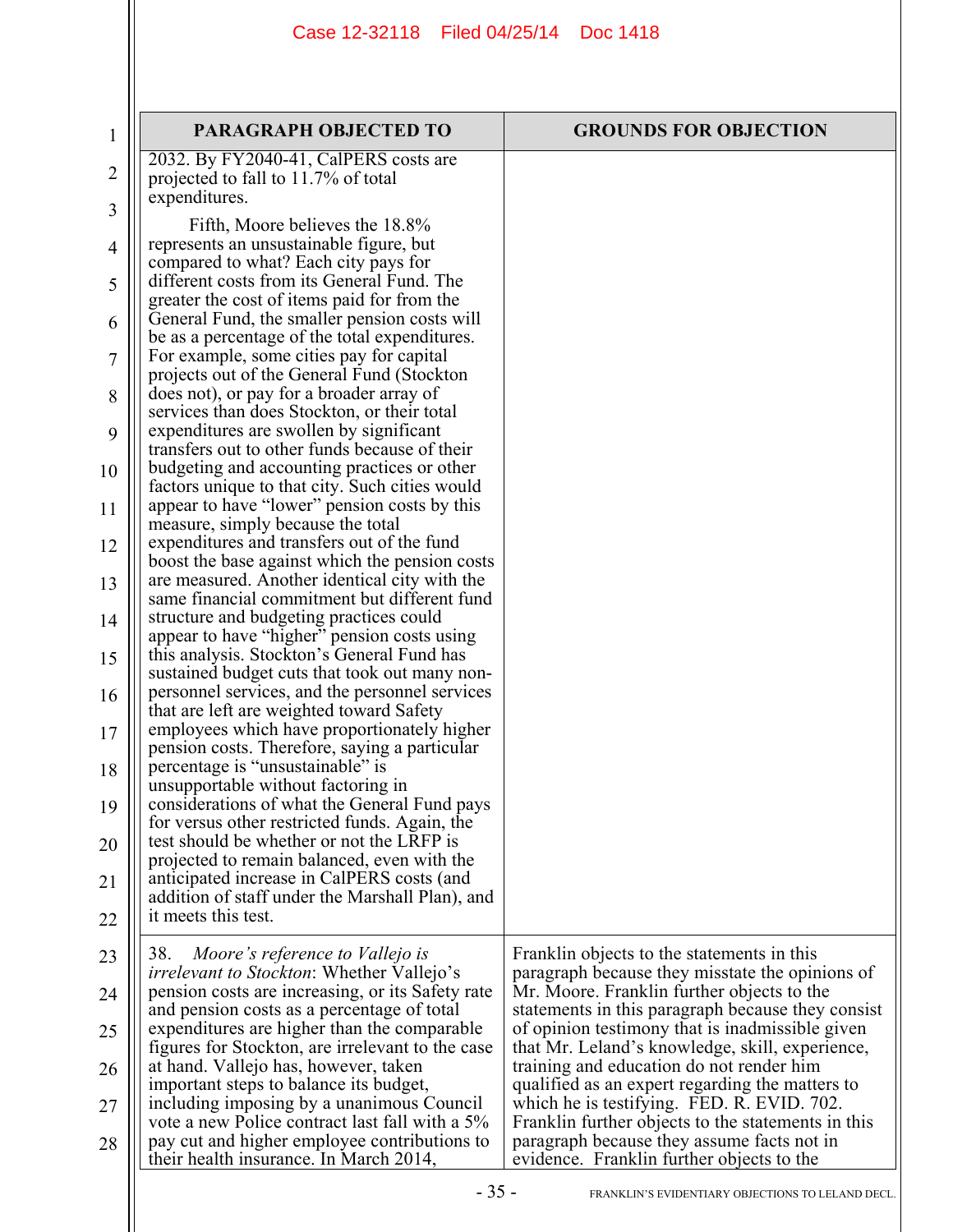| $\mathbf{1}$   | <b>PARAGRAPH OBJECTED TO</b>                                                                                                           | <b>GROUNDS FOR OBJECTION</b>                                                                                                                       |
|----------------|----------------------------------------------------------------------------------------------------------------------------------------|----------------------------------------------------------------------------------------------------------------------------------------------------|
| $\overline{2}$ | Vallejo's mid-year budget review showed the<br>General Fund's built-in \$5.2 million budget<br>shortfall was reduced to just under \$1 | statements in this paragraph because they lack<br>foundation. FED. R. EVID. 602. Franklin<br>incorporates by reference herein the <i>Motion Of</i> |
| 3              | million. The \$12 million in new annual sales<br>tax revenue from its Measure B is being                                               | Franklin High Yield Tax-Free Income Fund And<br>Franklin California High Yield Municipal Fund                                                      |
| 4              | directed toward one-time needs, although as a<br>general tax it is also available for meeting                                          | To Exclude Portions Of Testimony Of Robert<br>Leland.                                                                                              |
| 5              | any General Fund shortfalls. In its revised<br>FY2013-14 Budget, Vallejo's General Fund                                                |                                                                                                                                                    |
| 6              | reserve is 10.2% of total expenditures,                                                                                                |                                                                                                                                                    |
| $\overline{7}$ | including reserves funded with Measure B.<br>Vallejo is also the first city in the nation to                                           |                                                                                                                                                    |
| 8              | implement participatory budgeting, a<br>citywide process now in its second year that                                                   |                                                                                                                                                    |
| 9              | promotes civic engagement by allowing<br>residents to decide how to spend a certain                                                    |                                                                                                                                                    |
| 10             | amount of public money. Moore mentions<br>none of these considerations in painting                                                     |                                                                                                                                                    |
| 11             | Vallejo as "a cautionary tale."                                                                                                        |                                                                                                                                                    |
| 12             | The City has endeavored to maintain<br>39.<br>budgetary solvency through forecasting a                                                 | Franklin objects to the statements in this<br>paragraph because they consist of opinion                                                            |
| 13             | higher level of pension costs that even the<br>most recent CalPERS actuarial valuation                                                 | testimony that is inadmissible given that Mr.<br>Leland's knowledge, skill, experience, training                                                   |
| 14             | projections do not incorporate. The City has<br>incorporated inflationary cost increases over                                          | and education do not render him qualified as an<br>expert regarding the matters to which he is                                                     |
| 15             | time, including modest 2% salary and health<br>COLAs to remain competitive within the                                                  | testifying. FED. R. EVID. 702.                                                                                                                     |
| 16             | labor market. The forecast also builds in<br>higher contributions to replace the City's                                                |                                                                                                                                                    |
| 17             | aging technology, fleet and equipment,                                                                                                 |                                                                                                                                                    |
| 18             | undertake deferred maintenance, and slowly<br>rebuild reserves in both its General Fund and                                            |                                                                                                                                                    |
| 19             | Workers Compensation Fund. Service level<br>solvency is being addressed through the                                                    |                                                                                                                                                    |
| 20             | implementation of the Marshall Plan on<br>Crime, made possible by voter approval of                                                    |                                                                                                                                                    |
|                | Measure A. The additional \$28 million in<br>annual sales tax revenue from Measure A                                                   |                                                                                                                                                    |
| 21             | allows for the hiring of 120 police officers to<br>achieve 1.6 sworn officers per 1000 residents.                                      |                                                                                                                                                    |
| 22             | and another 43 support staff. (which help<br>offset the 98 police officers and 47 police                                               |                                                                                                                                                    |
| 23             | support staff positions eliminated in earlier<br>budget cuts). while building up adequate                                              |                                                                                                                                                    |
| 24             | reserves and avoiding the need for additional                                                                                          |                                                                                                                                                    |
| 25             | service level cuts to balance the General Fund<br>budget. These levels of budgetary                                                    |                                                                                                                                                    |
| 26             | commitments and public safety<br>improvements may not attain the ultimate in                                                           |                                                                                                                                                    |
| 27             | budgetary vitality and public safety staffing<br>levels. but they do allow the City of Stockton                                        |                                                                                                                                                    |
| 28             | to emerge from bankruptcy with a<br>demonstrably sustainable financial plan over                                                       |                                                                                                                                                    |
|                |                                                                                                                                        |                                                                                                                                                    |